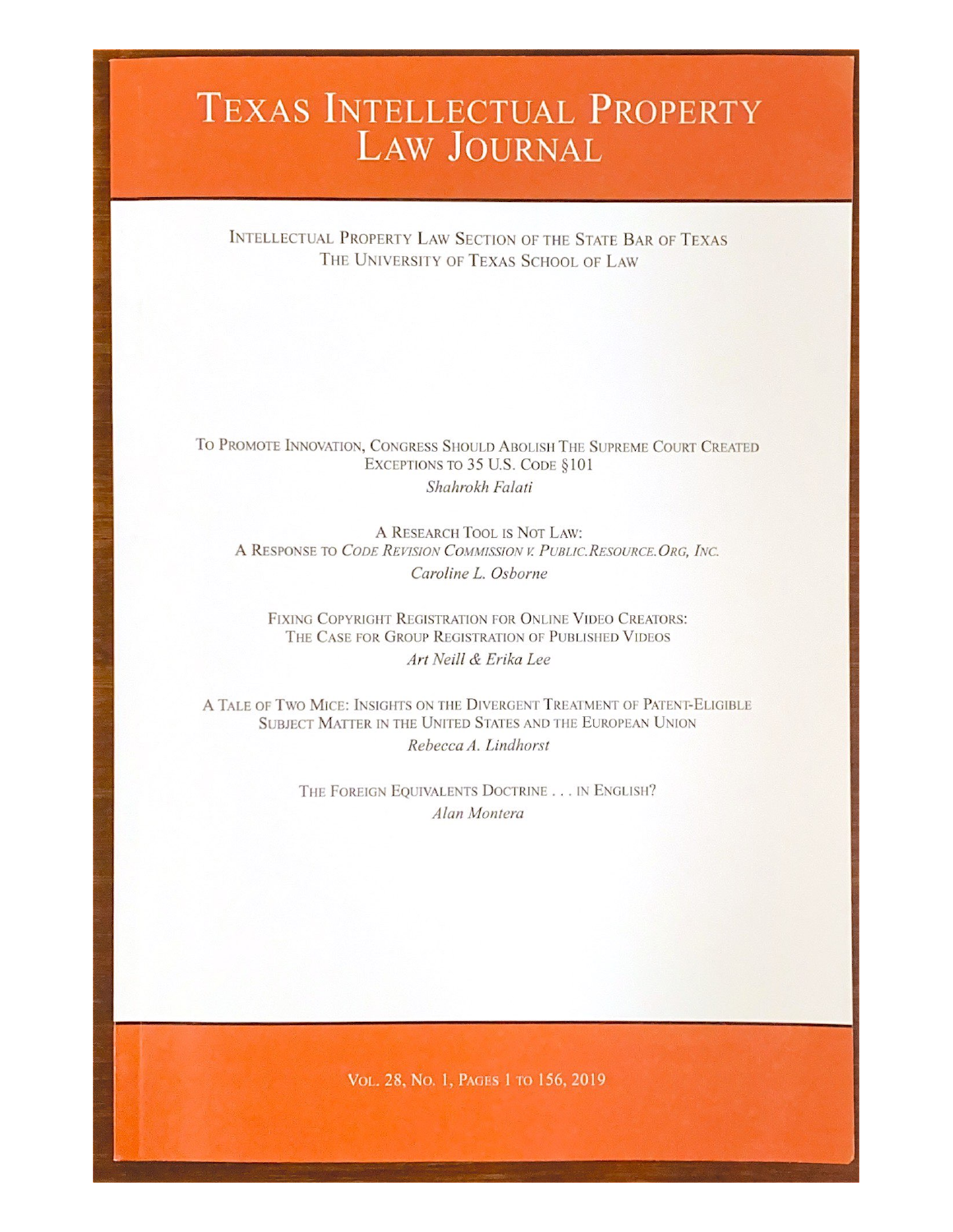# To Promote Innovation, Congress Should Abolish the Supreme Court Created Exceptions to 35 U.S. Code §101

# Shahrokh Falati, Ph.D., J.D.

#### *Table of Contents*

| I. |           |                                                                                                                                                                                                                                                                                                      |  |
|----|-----------|------------------------------------------------------------------------------------------------------------------------------------------------------------------------------------------------------------------------------------------------------------------------------------------------------|--|
| П. |           |                                                                                                                                                                                                                                                                                                      |  |
| Ш. | A.<br>B.  | 21st Century Decisions Relating to 35 U.S. Code §101: Supreme<br>Court's Expansion of the Scope of Its Own Exceptions to 35 U.S.<br>1. Interpreting Mayo's "Laws of Nature" (2012)15<br>2. Interpreting Myriad's "Natural Phenomenon" (2013)<br>3. Interpreting Alice's "Inventive Concept" (2014)18 |  |
|    | <b>B.</b> | A. U.S. Supreme Court's Own Parallel Law on Patent Eligibility is<br>Inconsistent with 35 U.S. Code §101, and Runs Against the U.S.<br>Application of the Mayo/Alice Test is Causing Disarray in Courts<br>1. "Inventive Application" and the Problem with                                           |  |
|    | C.        | Supreme Court's Subject Matter Eligibility Framework Has Created<br>1. Judicial Exceptions Under 35 U.S. Code §101 and the                                                                                                                                                                           |  |

Professor Shahrokh Falati holds a law degree and a doctorate degree in Pharmacology. He has 16 years of experience exclusively in the Intellectual Property Law field, primarily at two prominent law firms in New York, and is currently a member of the Faculty at Albany Law School in New York and the Director of Programing for Intellectual Property, Innovation & Entrepreneurship Law. Prior to entering the IP law field, Prof. Falati was a postdoctoral Fellow in Medicine at Harvard Medical School / Beth Israel Deaconess Medical Center for three years. His first author scientific papers have appeared in Nature Medicine, Journal of Experimental Medicine, and in Blood. The author declares no conflict of interests. I am thankful for advice and comments given by my Albany Law School Faculty colleagues, especially to Prof. Christian Sundquist, and separately by patent attorney Eamonn Trainor on drafts of this piece.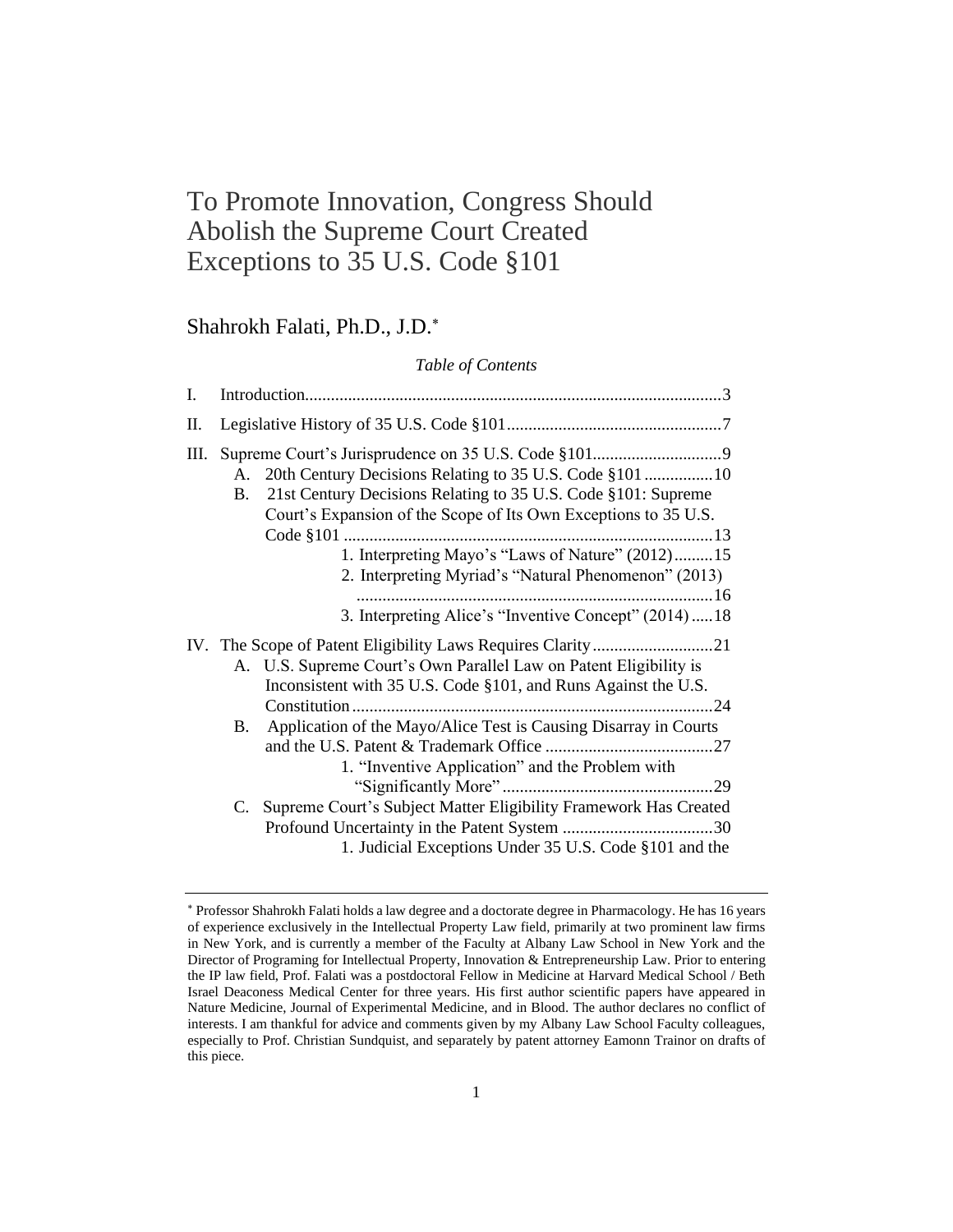|    |          | Misclassification of Software as an Abstract Idea, and<br>Biomedical Innovations as Law of Nature or Natural                                                                                                                                                                                                                                            |  |  |
|----|----------|---------------------------------------------------------------------------------------------------------------------------------------------------------------------------------------------------------------------------------------------------------------------------------------------------------------------------------------------------------|--|--|
| V. |          | A. Damage to U.S. Innovation and U.S. Economic Competitiveness<br>Caused by the Misapplication of the Alice/Mayo Test 37<br>B. Effect on the Biopharmaceutical and Software Industries39<br>1. Invalidation of Patents Under the Expansive Section<br>101 Regime Harms Patients and Increases Costs39                                                   |  |  |
|    | B.<br>C. | VI. Congress Should Abolish the Non-Statutory Exceptions to Patent<br>A. Back to Basics: Patenting a Law of Nature, Natural Phenomenon,<br>or Abstract Ideas are Prevented by Existing Explicit Statutory<br>Harmonizing U.S. Patent Laws with Other Industrialized Nations'<br>Laws<br>Signs of Hope: Congress's Willingness to Revisit 35 U.S.C. §101 |  |  |
|    |          |                                                                                                                                                                                                                                                                                                                                                         |  |  |

Recent Supreme Court decisions<sup>1</sup> have caused havoc in the Biotechnology and Software industries in the U.S. by vastly increasing the number of U.S. patents being invalidated based on the patent eligible subject matter requirements of 35 U.S.C. §101. As a result, the spotlight on 35 U.S.C. §101 is increasing and there are discussions amongst the patent bar for how best to address the unintended consequences. I here argue that Congress should abolish the Supreme Courtpromulgated, non-statutory exceptions to 35 U.S.C. §101, in toto, because they: 1) run directly in conflict with the express statutory language of 35 U.S.C. §101 and its Congressional intent; 2) have been extremely difficult to implement in practice by the U.S. Patent and Trademark Office, the District courts and the Court of Appeals for the Federal Circuit; 3) offer no significant benefit that outweighs the havoc and harm caused to public and private innovation-driven industries; 4) run in direct contrast to the laws of other industrialized nations on this narrow legal issue; and 5) otherwise greatly discourage current and future innovators from developing and commercializing their new discoveries and technologies in America.

<sup>&</sup>lt;sup>1</sup> Mayo Collaborative Sers. v. Prometheus Labs., Inc., 566 U.S. 66 (2012); Ass'n for Molecular Pathology v. Myriad Genetics, Inc., 569 U.S. 576 (2013); Alice Corp. v. CLS Bank Int'l, 573 U.S. 208 (2014).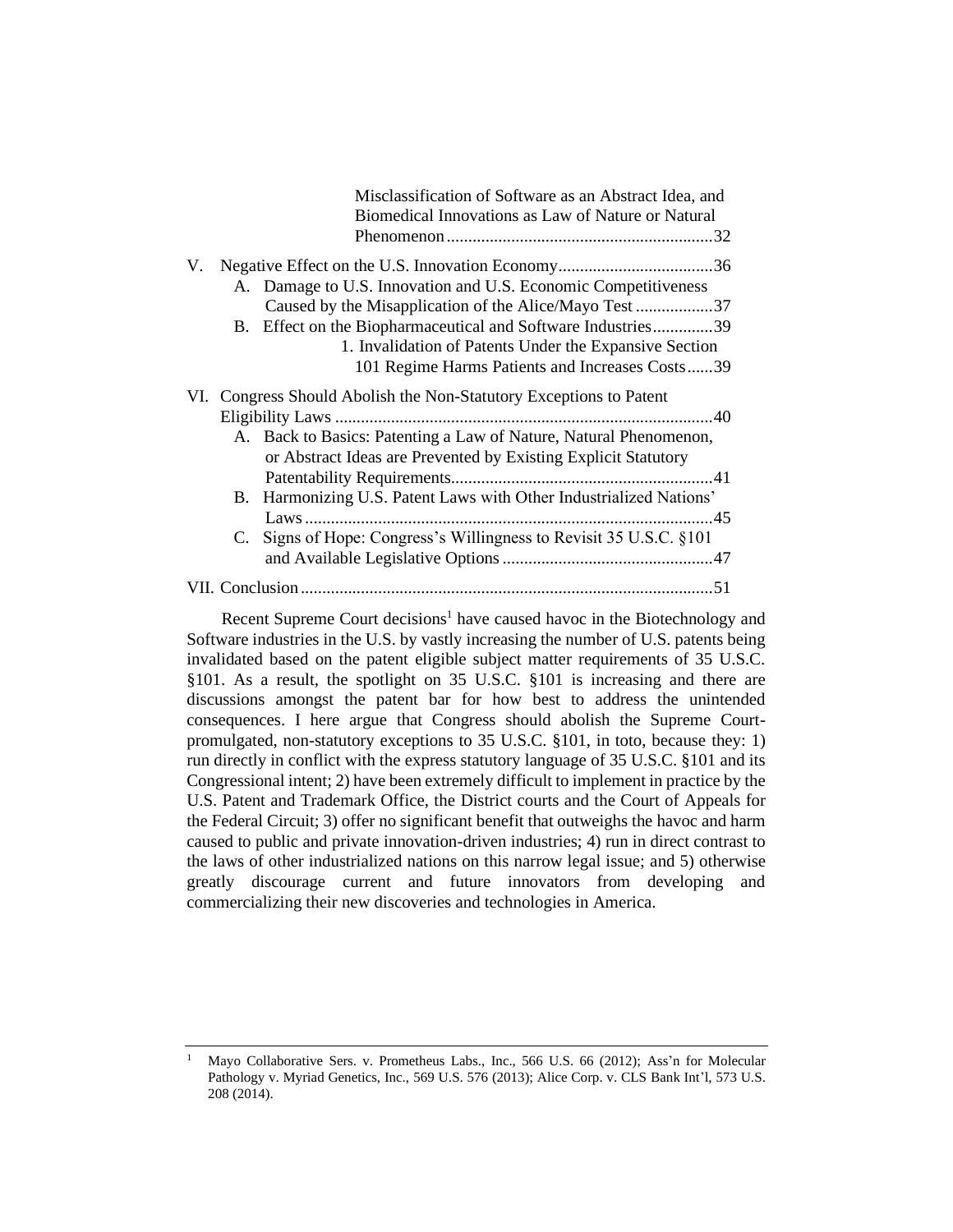Mark Twain once commented "A country without a patent office and good patent laws was just a crab, and couldn't travel any way but sideways or backwards."<sup>2</sup>

#### **I. Introduction**

The Patent Act, under 35 U.S.C. §101, defines and specifies four independent categories of subject matter of inventions or discoveries that are eligible for patent protection: 1) processes; 2) machines; 3) manufactures; and 4) compositions of matter.<sup>3</sup> While it is clear from the 35 U.S.C. §101 statute that Congress intended to give a wide scope to patent eligible subject matter,<sup>4</sup> the Supreme Court has judicially created three exceptions to this statutory language<sup>5</sup> and recently has gone further to greatly expand the scope of these exceptions.<sup>6</sup> This has dramatically narrowed the scope of patent protection available to innovation-driven private and public enterprises, especially affecting stakeholders in the Biotechnology and Softwaredriven industries.<sup>7</sup>

Three recent Supreme Court decisions<sup>8</sup> have greatly disrupted new technologydriven industries, including the biopharmaceutical and software engineering industries, by vastly increasing the number of software and biological patents being invalidated based on 35 U.S.C. §101. Even though the Supreme Court advised the lower courts to "thread carefully in construing this exclusionary principle lest it swallow all of patent law,"<sup>9</sup> the lower courts and the Court of Appeals for the Federal Circuit have used these Supreme Court decisions to strike down and invalidate hundreds of U.S. patents.<sup>10</sup> Moreover, thousands of pending patent applications are

4 *Id.*

<sup>&</sup>lt;sup>2</sup> MARK TWAIN, A CONNECTICUT YANKEE IN KING ARTHUR'S COURT 107 (1889). This quote illustrates my opinion that unless legislative action is taken in 2020 to correct our patent eligibility laws, the U.S. may be set to travel sideways or backwards on the innovation road for some time.

<sup>&</sup>lt;sup>3</sup> The current version of the patent eligibility statute, 35 U.S.C. § 101 (2012), states: "Whoever invents or discovers any new and useful process, machine, manufacture or composition of matter, or any new and useful improvement thereof, may obtain a patent therefor, subject to the conditions and requirements of this title."

<sup>5</sup> "We have 'long held that this provision contains an important implicit exception[:] Laws of nature, natural phenomena, and abstract ideas are not patentable.'" Ass'n for Molecular Pathology v. Myriad Genetics, Inc., 569 U.S. 576, 589 (citing *Mayo*, 132 S.Ct., at 1293).

<sup>6</sup> *See* Philip Merksamer, Ariosa Diagnostics v. Sequenom*: Metastasis of* Mayo *and* Myriad *and the Evisceration of Patent Eligibility for Molecular Diagnostics*, 31 BERKELEY TECH. L. REV. 495, 531 (2016) (arguing that the Supreme Court expanded the judicial exceptions to patentable subject matter in *Mayo* and *Myriad*).

See, e.g., id. (arguing that the expansions "endanger patentability for molecular diagnostics").

<sup>8</sup> *Mayo*, 566 U.S. 66 ; *Myriad*, 569 U.S. 576 ; *Alice*, 573 U.S. 208 .

<sup>&</sup>lt;sup>9</sup> *Alice*, 573 U.S. at 217.

<sup>10</sup> *See*, *e.g.,* Digitech Image Techs., LLC v. Elecs. for Imaging, Inc., 758 F.3d 1344 (Fed. Cir. 2014) (holding that device profile described in patent was not patent eligible, and that method claims in patent did not describe patent eligible subject matter); Planet Bingo, LLC v. VKGS LLC, 576 Fed. App'x. 1005 (Fed. Cir. 2014) (holding that method and system claims failed to transform the abstract idea of managing a game of bingo into a patent-eligible invention); buySAFE, Inc. v. Google, Inc., 765 F.3d 1350 (Fed. Cir. 2014) (holding that claims at issue were directed to abstract ideas, and thus were invalid as unpatentable); Ultramercial, Inc. v. Hulu, LLC, 772 F.3d 709 (Fed. Cir. 2014) (holding that claims describing a method for distributing media products directed to abstract ideas, and thus were invalid as unpatentable); In re BRCA1- & BRCA2-Based Hereditary Cancer Test Patent Litig., 774 F.3d 755 (Fed. Cir. 2014) (holding that claims for particular diagnostic methods to identify mutations in DNA sequences did not render patentable otherwise ineligible abstract mental process method claims); Content Extraction & Transmission LLC v. Wells Fargo Bank Nat'l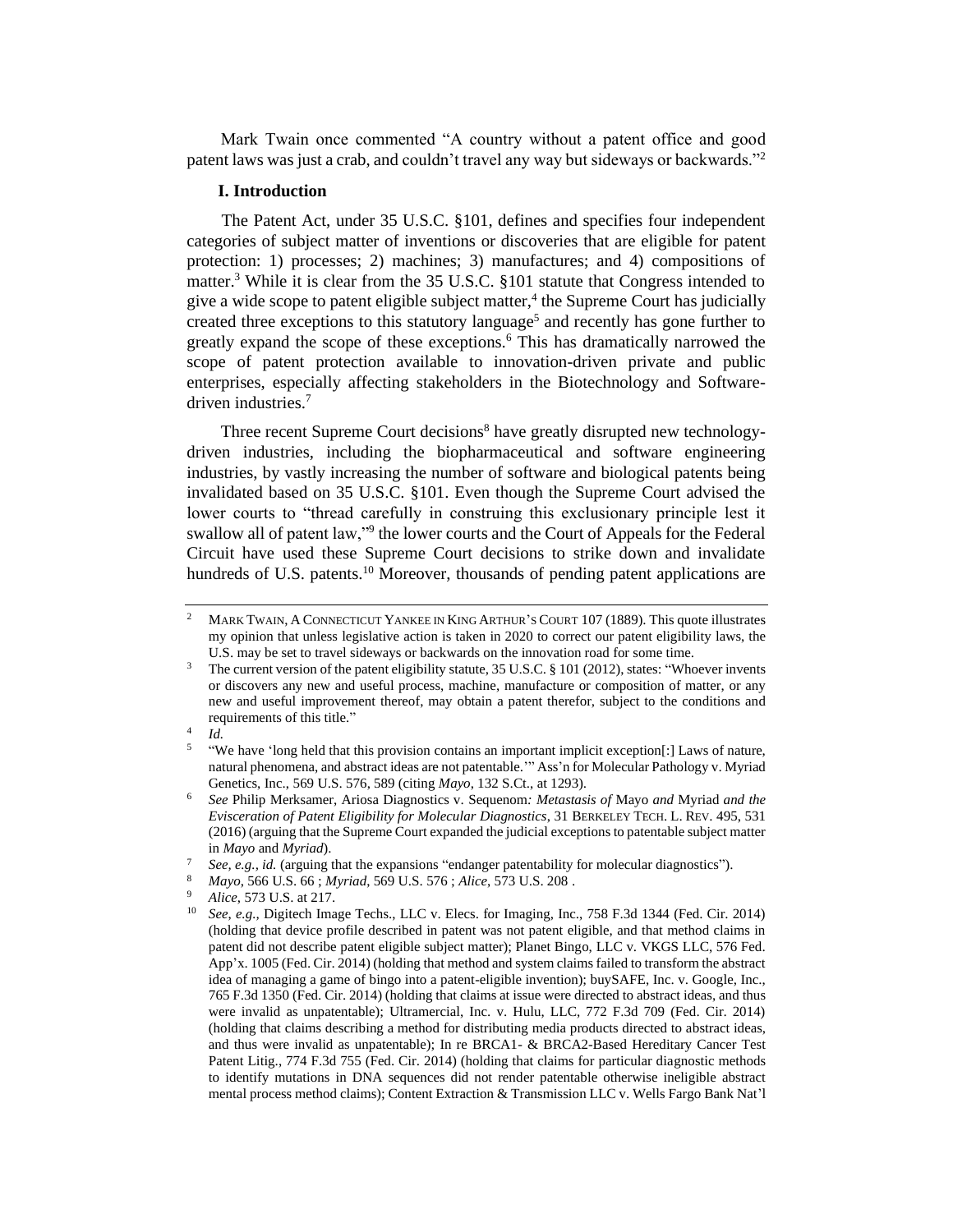failing to overcome the new hurdle that patent applicants are subject to under 35 U.S.C. §101 and are thus becoming abandoned. $^{11}$ 

All patent stakeholders have been affected by this seesaw change in patent eligibility laws, including inventors, patent office examiners, patent owners, patent lawyers and judges alike. It is becoming increasingly accepted by this community that as a result of the Supreme Court's recent jurisprudence bringing profound uncertainty to the nation's patent eligibility laws, enormous negative consequences have been felt by American businesses across the nation and especially so in Biotechnology and Software-driven enterprises. Thus, the unintended consequences of these Supreme Court decisions are increasingly giving rise to a discussion amongst the patent bar for options available for addressing the situation we face today.

Accordingly, one currently pressing question in patent law is what can be done to tilt back the balance and help the innovators in America? I here argue that Congress should abolish the non-statutory exceptions to 35 U.S.C. §101 for being against current and future thinkers and entrepreneurial innovators who aim to develop and commercialize tomorrow's new technologies in America. That is, I propose the exceptions that the Supreme Court has created to statutorily defined patent eligible subject matter are creating great uncertainty in the innovation ecosystem and harming new technology development and commercialization in America.

By tracing the roots of the legislative history of the patent eligibility statute (35 U.S.C. §101) to the present day, analyzing the express statutory language and historical as well as recent Supreme Court jurisprudence on this issue, I aim to convince the reader that the Supreme Court was misguided when it recently greatly expanded the scope of their own exceptions to the statutorily defined patent eligible subject matter. These exceptions to what subject matter is patent eligible under the 35 U.S.C. §101 statute have greatly narrowed the scope of patent protection available to innovation-driven private and public enterprises

Nowadays, private and public enterprises see the prospect of protecting their new and future innovations in certain fields, including in Biotechnology and Software-driven fields, as a mountain not worth climbing under the current patent eligibility laws in America. As a result, as discussed *infra*, there has been a huge downturn in research and development at many of the largest biopharmaceutical and software companies, as well as in hospitals and public research-driven enterprises, across the nation. This has in turn had the effect of killing off the prospects of innovative companies, including new Biotechnology and Software startup companies, bringing new innovations in medicine, software, artificial intelligence and the like to the marketplace. Weary of the current laws concerning patent eligibility,

Assoc., 776 F.3d 1343 (Fed. Cir. 2014) (holding the patent claims related to processing information were directed to patent-ineligible abstract ideas).

<sup>11</sup> Jasper L. Tran, *Two Years After* Alice v. CLS Bank, 98 J. PAT. & TRADEMARK OFF. SOC'Y 354, 358- 59 (2016) (finding that in the two years post *Alice*, the patent office had rejected over 36,000 published patent applications under *Alice*, and over 5,000 of such applications becoming abandoned.)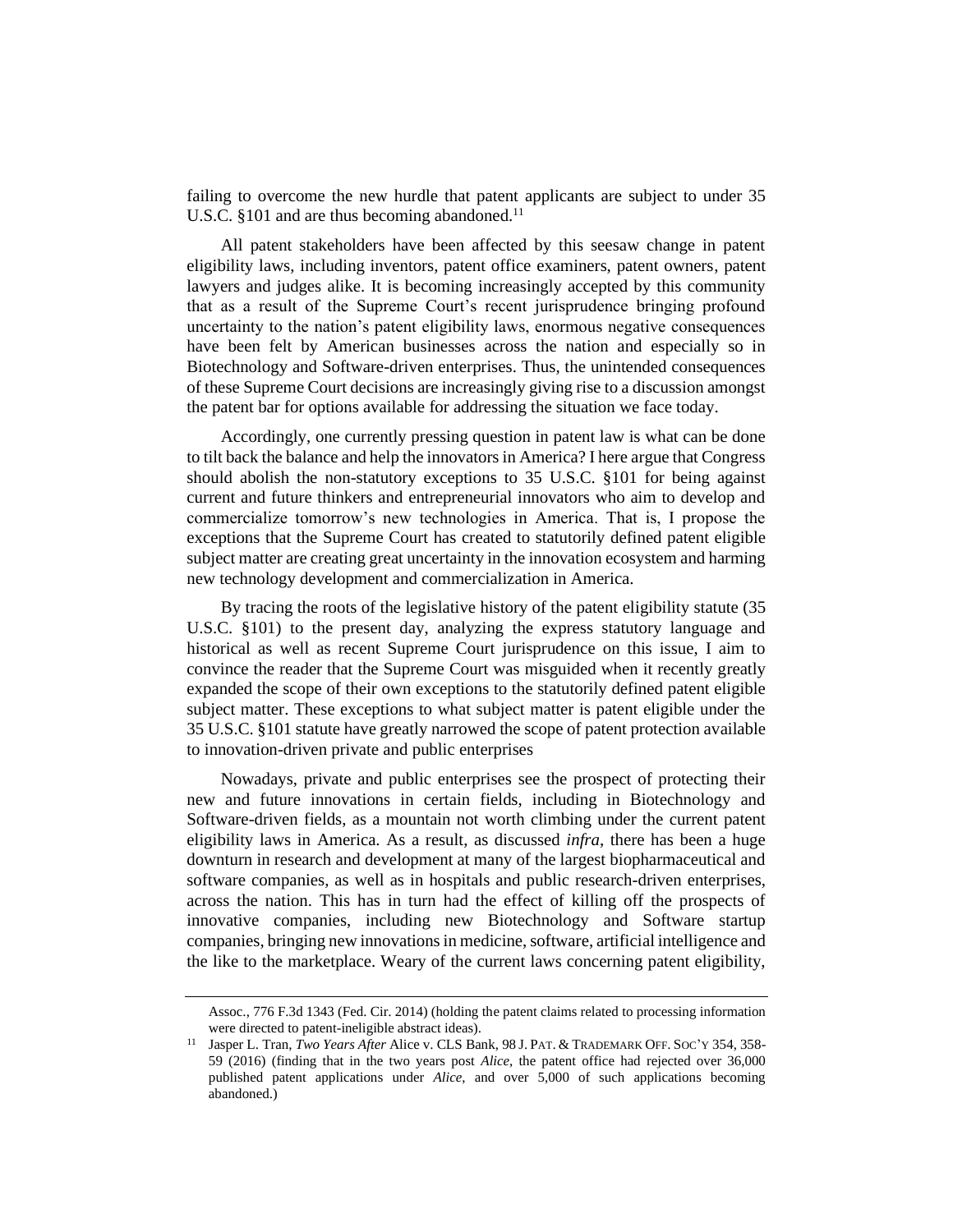companies and their investors, as discussed *infra* on investment in new technology,<sup>12</sup> are seeing broken patent eligibility laws incapable of supporting investment and new technology development.<sup>13</sup>

These entrepreneurial technology innovators and their investors are, to borrow a phrase from Mark Twain, seeing a country that in 2019 is traveling sideways or backwards.<sup>14</sup> To perhaps give perspective by way of an example, a brand new medical technology related to non-invasively detecting abnormalities in a fetus during pregnancy, discussed further *infra*, was found to be patent eligible subject matter by both the highest court of the United Kingdom in November of 2017,<sup>15</sup> and also by the Federal Court of Australia in August of 2019,<sup>16</sup> yet that same technology and subject matter remains patent ineligible under current Supreme Court jurisprudence.<sup>17</sup> Thus, if our patent eligibility laws do not change in the U.S., investors and innovative technology entrepreneurs will pivot towards other jurisdictions in well-developed industrialized countries that compete for talent with the U.S.

I here present my thesis that American society stands to benefit from abolishing the non-statutory, Supreme Court promulgated, exceptions to U.S. Code Section 101 altogether. Parts I and II of this article explore the express language of the statute, 35 U.S.C. §101, and its legislative history; and the historical to present day Supreme Court jurisprudence on 35 U.S.C. §101. Parts III and IV draw on the Supreme Court's recently adopted framework for assessing patent eligible subject matter and examine how it has been applied and the reasons why it has created such profound uncertainty in patent laws, and how this has ultimately damaged America's standing as a leader in new technology development and commercialization.

Part V concludes by advocating that abolishing the non-statutory, Supreme Court-created, exceptions to patent eligibility laws will a) modernize and simplify the rules governing U.S. patent laws; b) will harmonize this feature of U.S. patent law with the patent laws of other industrialized societies, much akin to how Congress harmonized important other aspects of U.S. patent laws with patent laws of other industrialized countries when it passed the monumental America Invents Act in 2012; and c) will once again lower the threshold hurdle on patent eligible subject matter and instead rely on other developed and working statutory patentability provisions of the Patent Act to achieve the same goals of not allowing patent protection on standalone mathematical formula, abstract thoughts, and the like.

There is a growing movement advocating that it is now time for Congress to act to fix the untenable situation regarding patent eligibility laws. Proposals have ranged from keeping the exceptions the Supreme Court has created to the statute and having a "practical application" test as skillfully proposed by other Intellectual Property law

<sup>12</sup> Jason Rantanen, *Guest Post on Patent Eligibility and Investment: A Survey*, PATENTLYO (Oct. 16, 2019, 4:41 PM) https://patentlyo.com/patent/2019/03/patent-eligibility-investment.html [https://perma.cc/P3W3-X4TU].

 $\frac{13}{14}$  *Id.* 

<sup>14</sup> TWAIN, *supra* note 2 ("A country without a patent office and good patent laws was just a crab and couldn't travel any way but sideways or backwards.").

<sup>&</sup>lt;sup>15</sup> Illumina, Inc. v. Premaitha Health PLC [2017] EWHC (Pat) 2930, (Eng.).<br><sup>16</sup> Sequenom Inc. V. Ariosa Diagnostics, Inc. [2010] ECA 1011 (Aust).

Sequenom, Inc. V. Ariosa Diagnostics, Inc. [2019] FCA 1011, (Austl.).

<sup>17</sup> Ariosa Diagnostics, Inc. v. Sequenom, Inc., 788 F.3d 1371 (Fed. Cir. 2015).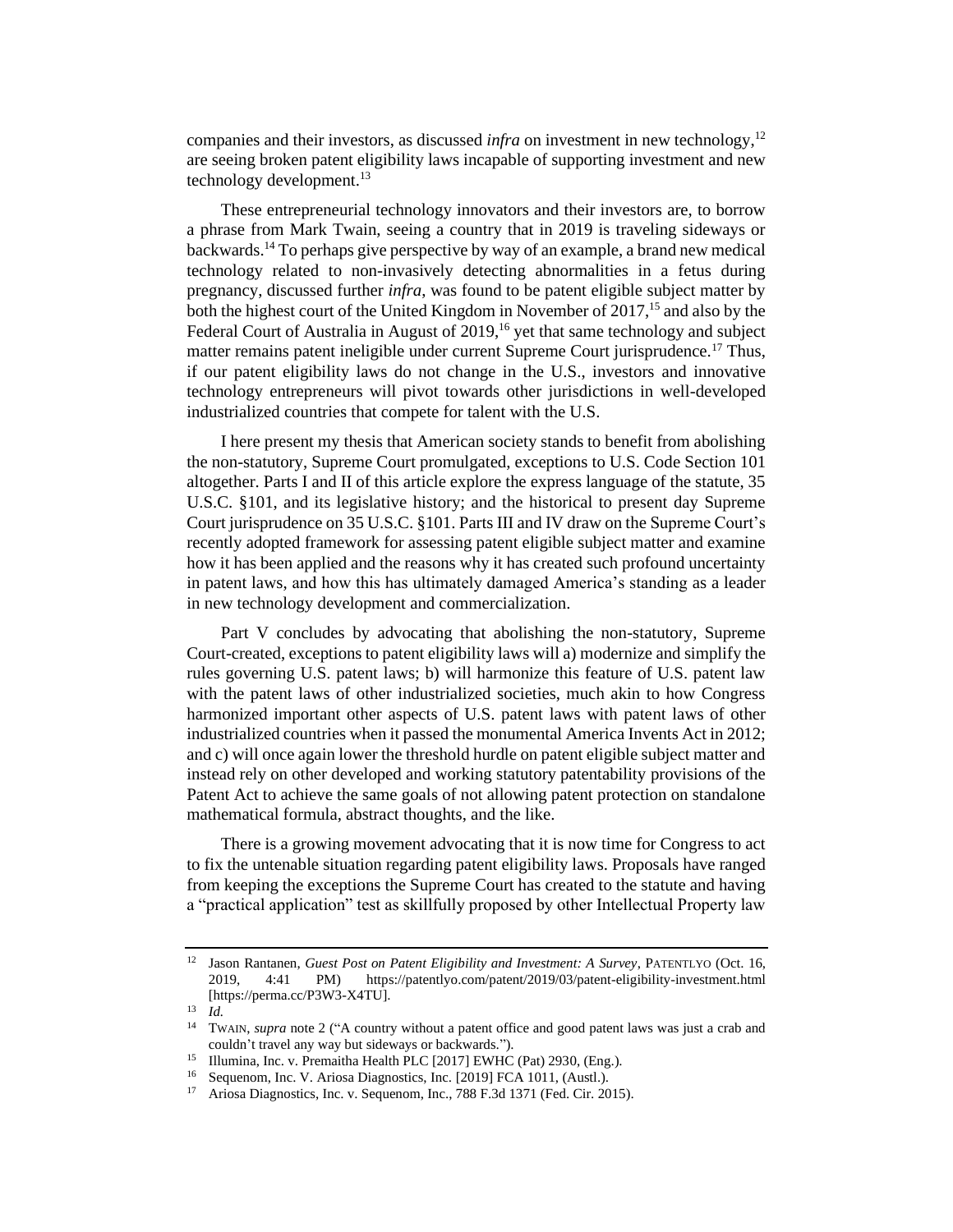professors<sup>18</sup> to wholesale repealing of the entire  $35 \text{ U.S.C. } $101 \text{ statute from the}$ Patent Act as advocated by David Kappos, the Director of the US Patent and Trademark Office from 2009-2013.<sup>19</sup> In this paper, I advocate not for the wholesale repealing of the statute, but also not for more tinkering to keep in line with the Supreme Court's exceptions to the statutory language of 35 U.S.C. §101, and discussing how lower courts, practitioners and the patent office ought to apply it.

Instead, I argue for keeping the long-standing statute, but removing the three exceptions to the statutory language of 35 U.S.C. §101 that the Supreme Court has unilaterally fashioned and has brazenly vastly expanded in scope recently. Viewing the legislative history of 35 U.S.C. §101, discussed *infra*, it is abundantly clear that the Supreme Court-created exceptions to this statute, especially the recent cases that hugely expand the scope of these judicially-created exceptions, run in direct conflict with not only the express language of the statute itself but also to what Congress has purposefully intended for over 200 years and during the passage of tens of Patent Acts.

Supreme Court's recent activism on this issue, which ironically the Court itself warned had the power to "swallow all of patent law"<sup>20</sup> and "eviscerate patent law,"<sup>21</sup> and the resulting mayhem it has now caused, has greatly harmed the innovation ecosystem in America. There is a growing chorus within the patent bar that the time is ripe for Congress to take some kind of action.

Should Congress abolish the non-statutory exceptions to 35 U.S.C. §101, balance will be restored in a broken aspect of patent law, thereby providing much sought-after certainty back to current U.S. patent law. The enactment of America Invents Act in 2013 was a leap forward and so too would be the case if Congress took significant action concerning 35 U.S.C. §101. This will have the knock-on effect of returning our laws to once again encourage and reward entrepreneurial innovators to take risks and develop, commercialize and bring new technologies to the marketplace. Since the U.S. Constitution mandates Congress to enact laws to "promote the progress of science and the useful arts,"<sup>22</sup> such action would be squarely within Congress' mandate.

# **II. Legislative History of 35 U.S. Code §101**

<sup>&</sup>lt;sup>18</sup> Brief of Professors Jeffrey A. Lefstin and Peter S. Menell as Amici Curiae in Support of Petition for a Writ of Certiorari at 5, Ariosa Diagnostics Inc. v. Sequenom Inc. 788 F.3d 1371.

<sup>19</sup> Steven Lundberg, *Dave Kappos Calls for Abolition of Section 101*, THE NAT'L. LAW REVIEW (Oct. 16, 2019, 6:09 PM), [https://www.natlawreview.com/article/dave-kappos-calls-abolition-section-](https://www.natlawreview.com/article/dave-kappos-calls-abolition-section-101)[101.](https://www.natlawreview.com/article/dave-kappos-calls-abolition-section-101) 

<sup>20</sup> The Supreme Court advised the lower courts in *Alice* to "tread carefully in construing *this exclusionary principle lest it swallow all of patent law*." (emphasis added). *Alice,* 134 S.Ct. at 2354.

<sup>21</sup> Two years prior to *Alice*, the Supreme Court in *Mayo* warned that their own judicially created exceptions to the statute have the power to destroy Congress' patent law, stating: "The Court has recognized, however, that too broad an interpretation of *this exclusionary principle could eviscerate patent law*. For all inventions at some level embody, use, reflect, rest upon, or apply laws of nature, natural phenomena, or abstract ideas." *Mayo*, 566 U.S. at 71 (emphasis added).

<sup>22</sup> U.S. CONST. art. I, § 8, cl. 8.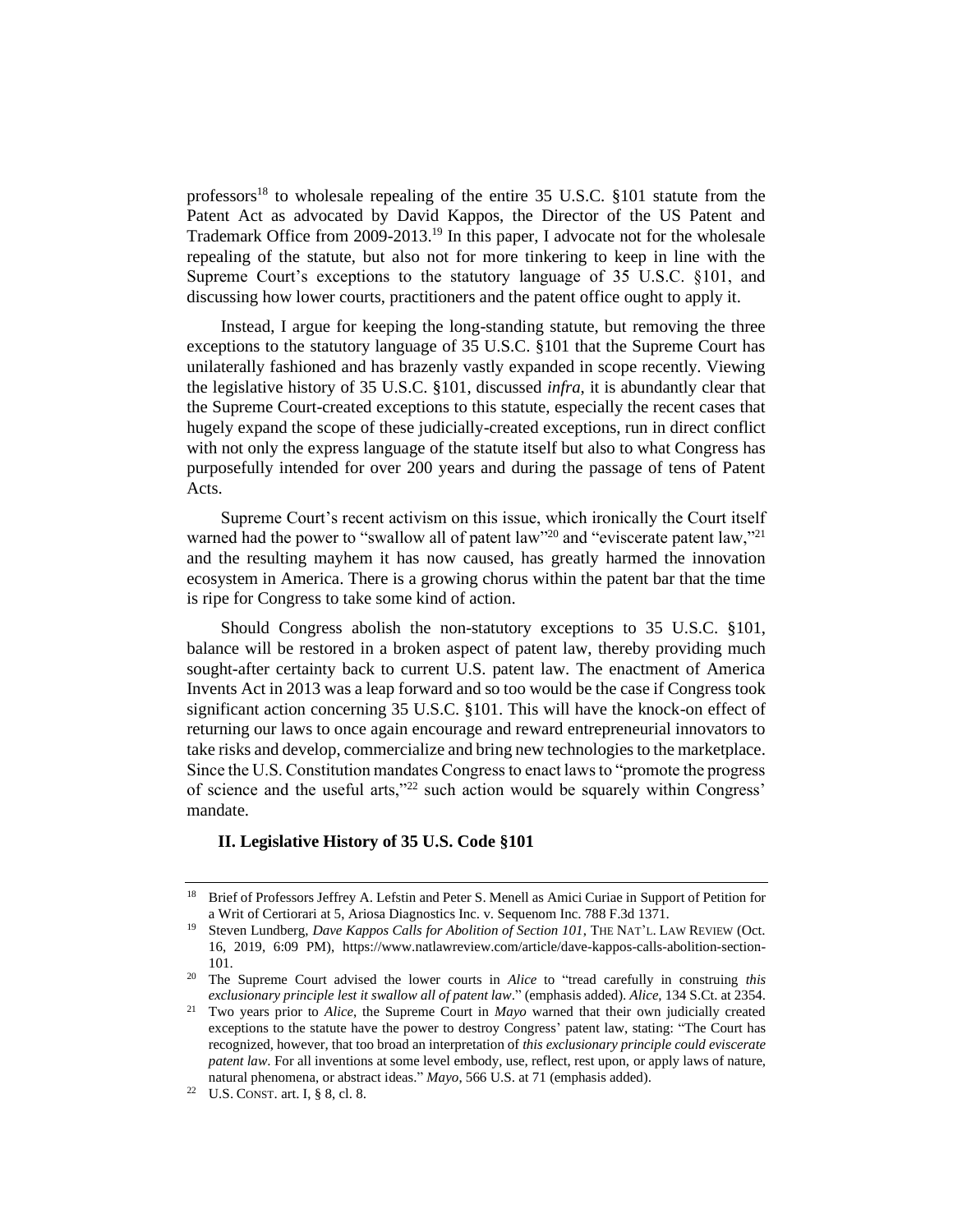Under Article I, Section 8, Clause 8 of the U.S. Constitution, Congress has the power to "promote the progress of science and the useful arts, by securing for limited times to authors and inventors the exclusive right to their respective writings and discoveries."<sup>23</sup> It has recently been proposed by other scholars that the wording of the U.S. constitution itself not only grants Congress the power to create laws that promote the progress of science, but that it also associates inventors with discoveries.<sup>24</sup> Congress has exclusive power and lawmakers decide how they will promote the progress in science and the useful arts. One way to consider this is to first attempt to define what kind of subject matter the country wishes to see progress in, and then devise the necessary laws that are tailored to that goal.<sup>25</sup> In legal terms, the statute at the heart of this "which subject matter is eligible for a patent?" debate is the patent eligibility statute under 35 U.S.C. § 101.<sup>26</sup>

The first time Congress passed a law to codify what can and cannot be patent eligible subject matter was in the Patent Act of  $1790$ ,<sup>27</sup> however, it was initially Thomas Jefferson who first drafted a statute to "promote the progress of science and useful arts."<sup>28</sup> In doing so, Jefferson relied heavily on established English law that aimed to "to promote the progress of science and useful arts. . .by giving the public at large a right to make, construct, use, and vend the thing invented, at as early a period as possible; having a due regard to the rights of the inventor."<sup>29</sup> While The Patent Act of 1793, which Thomas Jefferson authored, repealed the Patent Act from three years prior, it largely embodied the ideology of older English law, ultimately defining patent eligible subject matter to be "any new and useful art, machine, manufacture, or composition of matter, or any new and useful improvement.<sup>"30</sup>

For the next 160 years, other Patent Acts were passed by Congress, including the Patent Acts of 1794,<sup>31</sup> 1800,<sup>32</sup> 1832,<sup>33</sup> 1836,<sup>34</sup> 1837,<sup>35</sup> 1839,<sup>36</sup> 1842,<sup>37</sup> 1870<sup>38</sup> and many more. What is generally the takeaway, vis-à-vis the patent eligibility laws, is that the subject matter eligible for patent protection remained largely unchanged for 160 years between 1793 and 1950s. The 1952 Act added certain definitions, however,

<sup>&</sup>lt;sup>23</sup> U.S. CONST. art. I, § 8, cl. 8.<br><sup>24</sup> Sherry Knowles & Anthony

<sup>24</sup> Sherry Knowles & Anthony Prosser, *Unconstitutional Application of 35 U.S.C. § 101 by the U.S. Supreme Court*, 18 J. MARSHALL REV. INTELL. PROP. L. 144 (2018).

<sup>&</sup>lt;sup>25</sup> Indisputably, nowadays, Patent Law is intractably tied to new technology development and commercialization.

<sup>&</sup>lt;sup>26</sup> The U.S. Constitution excludes the word "patent," but there is also no explicit requirement for Congress to advance certain technologies to progress science. U.S. CONST. art. I, § 8, cl. 8.

<sup>&</sup>lt;sup>27</sup> Patent Act of 1790, Pub. L. No. 1-34, 1 Stat. 109 (1790).

*Id.* 

<sup>29</sup> *Pennock v. Dialogue*, 27 U.S. 1, 18 (1829) (noting "it is obvious to the careful inquirer, that many of the provisions of our Patent Act are derived from the principles and practice which have prevailed in the construction of that of England").

<sup>&</sup>lt;sup>30</sup> Patent Act of Feb. 21, 1793, § 1, Pub. L. No. 2-53, 1 Stat. 319 (1793).<br><sup>31</sup> Act of June 7, 1794, Pub. J. No. 3-61, 1 Stat. 393 (1794)

<sup>&</sup>lt;sup>31</sup> Act of June 7, 1794, Pub. L. No. 3-61, 1 Stat. 393 (1794).<br><sup>32</sup> Act of Apr. 17, 1800, Pub. J. No. 6, 25, 2 Stat. 37 (1800).

<sup>&</sup>lt;sup>32</sup> Act of Apr. 17, 1800, Pub. L. No. 6-25, 2 Stat. 37 (1800).<br><sup>33</sup> Act of July 3, 1832, Pub. J. No. 22, 162, 4 Stat. 550 (1833)

<sup>33</sup> Act of July 3, 1832, Pub. L. No. 22-162, 4 Stat. 559 (1832).<br>34 Act of July 4, 1836, Pub. J. No. 24, 357, 5 Stat. 117 (1836).

<sup>&</sup>lt;sup>34</sup> Act of July 4, 1836, Pub. L. No. 24-357, 5 Stat. 117 (1836).<br><sup>35</sup> Act of Mar, 3, 1837, Pub. J. No. 24.45, 5 Stat. 101 (1837).

<sup>&</sup>lt;sup>35</sup> Act of Mar. 3, 1837, Pub. L. No. 24-45, 5 Stat. 191 (1837).<br><sup>36</sup> Act of Mar. 3, 1830, Pub. J. No. 25, 88, 5 Stat. 353 (1830).

<sup>&</sup>lt;sup>36</sup> Act of Mar. 3, 1839, Pub. L. No. 25-88, 5 Stat. 353 (1839).<br><sup>37</sup> Act of Aug. 20, 1842, Pub. J. No. 27, 263, 5 Stat. 543 (184)

<sup>37</sup> Act of Aug. 29, 1842, Pub. L. No. 27-263, 5 Stat. 543 (1842).

<sup>38</sup> Act of July 8, 1870, Pub. L. No. 41-230, 16 Stat. 198 (1870).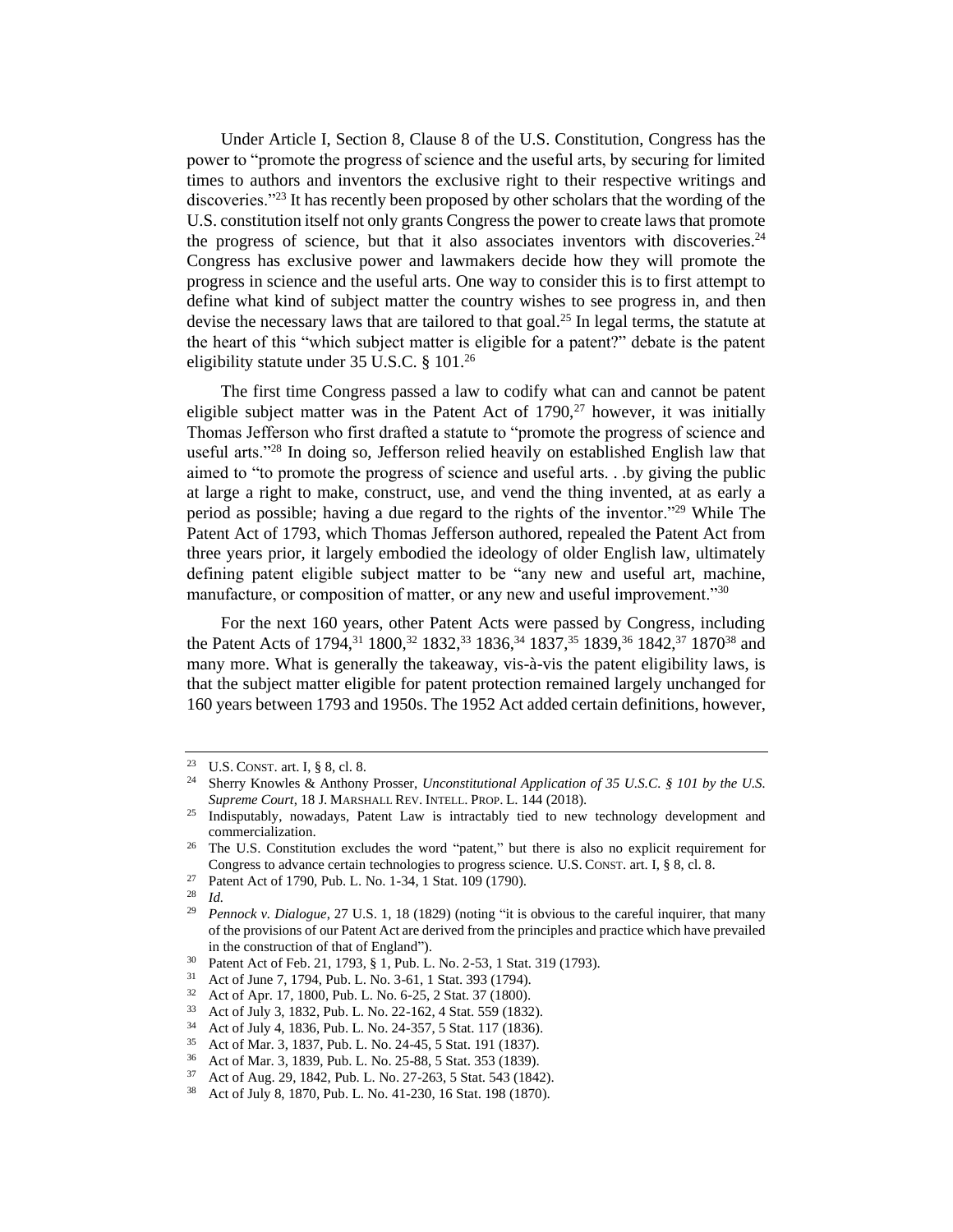neither the 1952 Patent Act nor the recent America Invents Act of 2012 changed the substance of patent eligibility laws as they existed in 1790s.

The current version of the patent eligibility statute, 35 U.S.C. § 101, states:

"Whoever invents or discovers any new and useful process, machine, manufacture or composition of matter, or any new and useful improvement thereof, may obtain a patent therefor, subject to the conditions and requirements of this title."<sup>39</sup>

A recent article by Knowles and Prosser traces the legislative history of patent eligibility in detail and argues that Congress has largely kept the words "invents" and "discovers" in subsequent statutory language and this has been intentional.<sup>40</sup> The authors make the point that the reason this is important is that the Supreme Court has effectively ignored the word "discovers" to suit their interpretation of the statute. For example, it is noteworthy that the Supreme Court recentlystated in *Myriad*, that: "[g]roundbreaking, innovative, or even brilliant discovery does not by itself satisfy the  $§101$  inquiry.<sup>241</sup> [emphasis added]. And yet, the express wording of the  $§101$ statute says otherwise: "whoever invents or discovers..." Thus, Supreme Court's recent activism, positing that just by *discovering* something you do not necessarily satisfy the §101 inquiry runs directly against very long standing express statutory language.

As Knowles and Prosser point out, the Patent Act of 1793 defined statutory patent-eligible subject matters as "any new and useful process, machine, manufacture, or composition of matter, or any new or useful improvement thereof" and this language has survived numerous Patent Acts in the ensuing 200+ years. It is telling that Thomas Jefferson, who wrote the statutory language that has survived over 200 years, had in mind that "ingenuity should receive a liberal encouragement."<sup>42</sup> The Supreme Court has created exceptions to this statutory language that run directly against not only the long standing statutory language by creating exceptions to what the statute explicitly says would otherwise be patent eligible subject matter, but also these Supreme Court created exceptions to patent eligible subject matter run against the implicit intent of Congress to liberally encourage ingenuity as Jefferson had intended and the ensuing Patent Acts left unchanged for over 200 years.

This statutory intent is and has been for over 200 years to set a low threshold bar to patentable subject matter, which the Supreme Court decades ago had recognized when stating that this includes "anything under the sun made by man,"<sup>43</sup> and yet, in direct contrast to the 35 U.S.C. § 101 statute, its legislative history and Congress's

<sup>&</sup>lt;sup>39</sup> US Patent Act of 1952, 35 U.S.C. § 101 (2012) (emphasis added).<br><sup>40</sup> Knowles & Prosser sunga pote 24

<sup>40</sup> Knowles & Prosser *supra* note 24.

Ass'n for Molecular Pathology v. Myriad Genetics, Inc., 569 U.S. 576, 591 (2013).

<sup>42</sup> V WRITINGS OF THOMAS JEFFERSON 75–76 (Washington ed. 1861). *See also* Knowles & Prosser *supra* note 24 (giving a more detailed and thorough discussion on the legislative history of § 101).

<sup>43</sup> Diamond v. Chakrabarty, 447 U.S. 303, 309 (1980).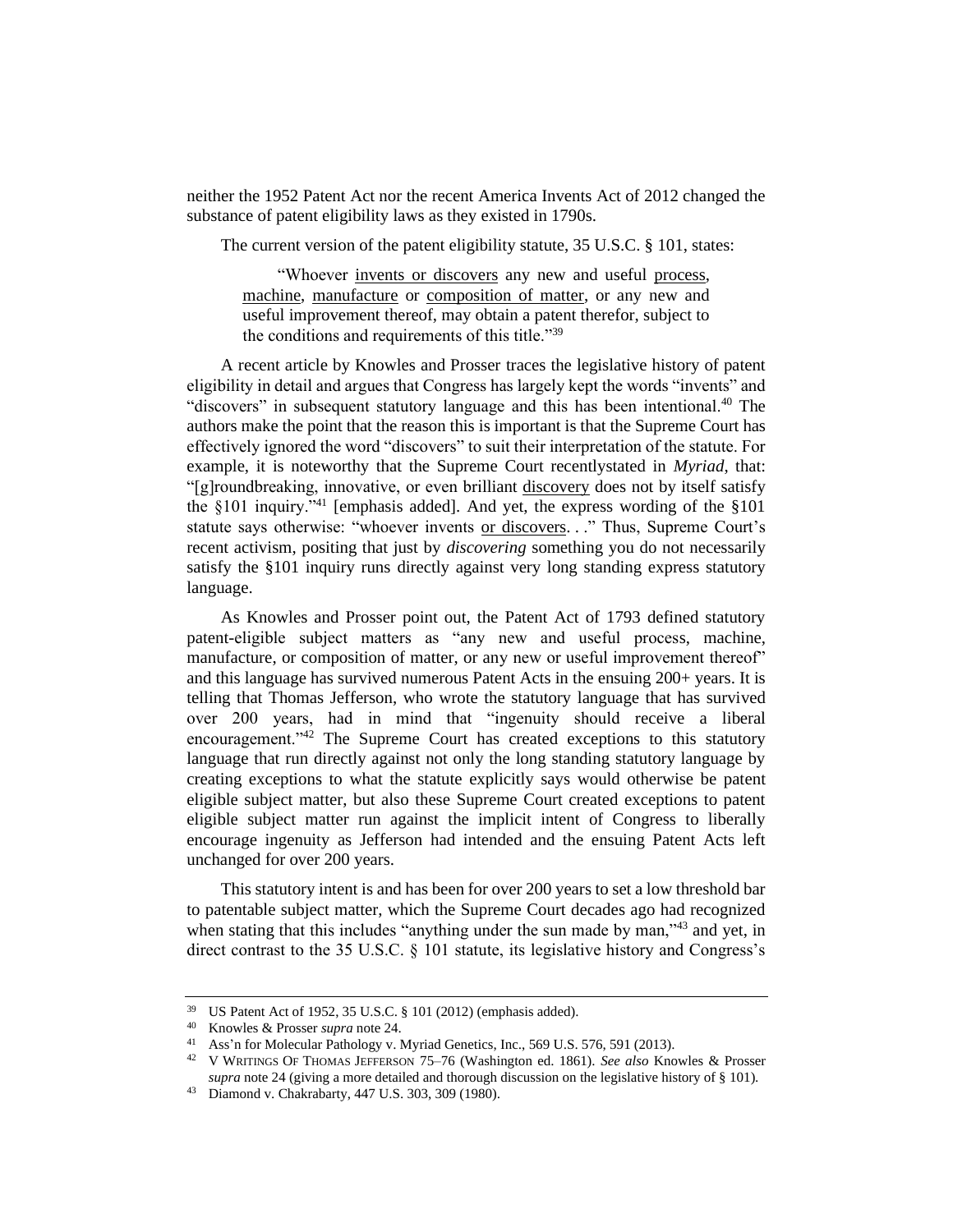intent, recent Supreme Court jurisprudence now puts a very high bar on this threshold § 101 inquiry of what subject matter is even patent eligible.

## **III. Supreme Court's Jurisprudence on 35 U.S. Code §101**

An issued patent provides a monopoly to the inventor to make, use and sell the invention in the U.S. for a defined period of time.<sup>44</sup> It may be counterintuitive to the non-patent scholar, however, even if an invention is found to be novel, not obvious, to have utility, and to meet all of the technical requirements for a patent, a patent will not issue unless, as a preliminary threshold matter, the invention is directed to subject matter that the Patent Act, under 35 U.S. Code §101, has defined to be *patent eligible subject matter*.

There are three  $19<sup>th</sup>$  century Supreme Court cases relating to the patent eligibility issue worthy of discussion here, the oldest of which is the oft quoted *Tatham*  decision.<sup>45</sup> This decision from 1852 is frequently quoted by the Supreme Court and the Federal Circuit, and the quote that is often used from this case is that "a principle, in the abstract, is a fundamental truth; an original cause; a motive; and these cannot be patented, as no one can claim in either of them an exclusive right."<sup>46</sup>

*O'Reilly v. Morse*<sup>47</sup> (1853) is the old telegraph case, in which Morse sued O'Reilly based on an invention that related to the use of repeaters to allow for long distance transmission of a telegraph signal.<sup>48</sup> The Supreme Court noted that Morse had not enabled the full scope of his claim because he enabled only electromagnetic repeaters. The Court referenced the *Neilson* English decision<sup>49</sup> from a decade prior and concluded that Morse's patent claim<sup>50</sup> addresses all possible applications of a physical principle, not a specific implementation of the principle. Thus, the court found the patent claim to be ineligible subject matter.<sup>51</sup>

In *Tilghman v. Proctor* (1880),<sup>52</sup> the patent claimed a process by which water could be used at high temperature and pressure to make fatty acids and glycerin. The Supreme Court first considered whether the earlier *Morse* decision held that processes are not patentable. The Court clarified that a patent for a process is different from a patent for a scientific principle, explaining that a patent claim fails if it is not a claim to a particular machine, or a claim to a process for utilizing a principle. Thus, the Court clarified that a patent claim to the principle itself is not patentable subject matter.<sup>53</sup>

<sup>&</sup>lt;sup>44</sup> 20 years from the priority filing date. 35 U.S.C. § 154.<br><sup>45</sup> Le Roy y Tatham 55 U.S. 156 (1853)

<sup>&</sup>lt;sup>45</sup> Le Roy v. Tatham, 55 U.S. 156 (1853).

 $^{46}$  *Id.* at 175.<br><sup>47</sup>  $\Omega$ <sup>Reilly</sup>

 $^{47}$  O'Reilly v. Morse, 56 U.S. 62 (1853).

 $\frac{48}{49}$  *Id.* 

Neilson v. Harford, 151 Eng. Rep. 1266, 8 M&W 806, Web. Pat. Cas. 273 (1844).

<sup>50</sup> Claim 8 in Morse's patent. "Eighth. I do not propose to limit myself to the specific machinery or parts of machinery described in the foregoing specification and claims; the essence of my invention being the use of the motive power of the electric or galvanic current, which I call electro-magnetism, however developed for marking or printing intelligible characters, signs, or letters, at any distances, being a new application of that power of which I claim to be the first inventor or discoverer." *Morse*, 56 U.S. at 86.

<sup>51</sup> *Id.* at 118-20.

<sup>52</sup> Tilghman v. Proctor, 102 U.S. 707 (1980).

<sup>53</sup> *Id.* at 726-27.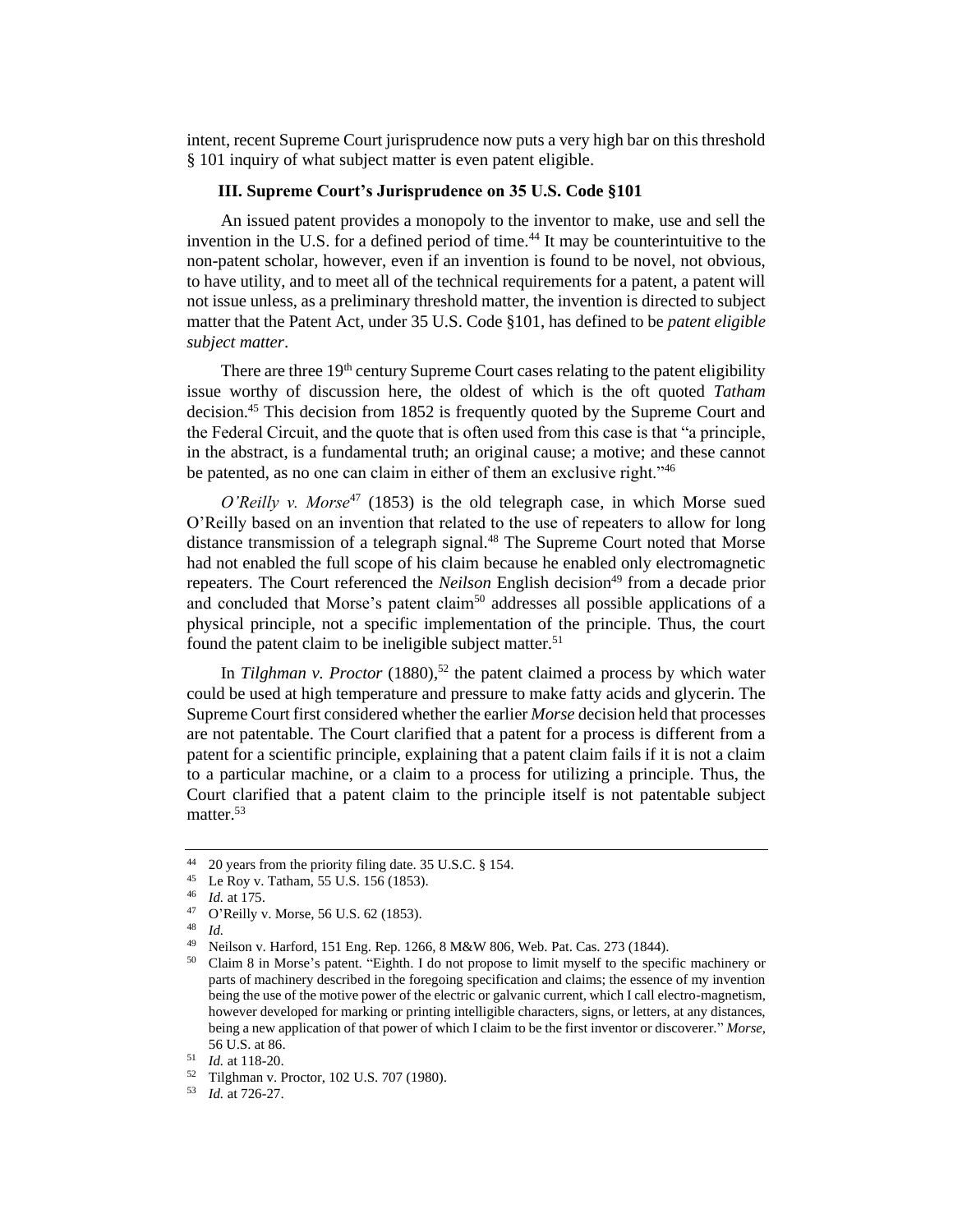## A. 20th Century Decisions Relating to 35 U.S. Code §101

In just one decade starting in the 1970s, the Supreme Court decided three patent law cases related to patent eligibility, namely *Gottschalk v. Benson*,<sup>54</sup> Parker v. *Flook*, <sup>55</sup> and *Diamond v. Diehr*. <sup>56</sup> Until the recent trilogy of Supreme Court decisions on patent eligibility within a three year period in the current decade,<sup>57</sup> discussed *infra*, these older Supreme Court decisions provided the framework of how the Court viewed the patent eligibility requirement under 35 U.S.C. §101.

In 1972, the Supreme Court decided *Benson*, <sup>58</sup> a prominent decision since it was the Supreme Court's first ruling on the patentability of software. In this decision, the Supreme Court invalided a patent on a method for converting numbers from one binary format to another. As Justice Douglas wrote for the majority, "the mathematical formula involved here has no substantial practical application except in connection with a digital computer."<sup>59</sup> It was the Court's view that mathematical algorithms were not eligible subject matter for patent protection, and that such a patent, if allowed to remain valid, would "wholly pre-empt the mathematical formula and in practical effect would be a patent on the algorithm itself."<sup>60</sup> This was the first instance in which abstract ideas were described as a separate category of ineligible subject matter by the Supreme Court,<sup>61</sup> albeit the Court had previously distinguished between principles, such as laws of nature, and practical applications of those principles.<sup>62</sup>

It was the belief of many at the time and in the ensuing years after *Benson* that algorithms are laws of nature, and that an algorithm is nothing more than a discovery of a fundamental truth, in contrast to *an invention*, and therefore an algorithm is not eligible subject matter for patenting. The Court did, however, leave some room to patent what it referred to in *Benson* as "a program servicing a computer."<sup>63</sup> A computer program or software is nothing more than a complex mathematical algorithm, instructing a computer to solve a problem. Thus, it remains to this day somewhat confusing that *Benson* did not find a mathematical algorithm (computer program) to be patent eligible subject matter, yet the Court suggested it would allow a patent that covered a "program servicing a computer."<sup>64</sup>

In 1978, the Supreme Court decided *Flook*, a decision that was effectively later overruled by the Court in two subsequent decisions in *Chakrabarty* and *Diehr*. In

 $\frac{58}{59}$  *Id.* 

- $\frac{60}{61}$  *Id.* at 72.
- $\frac{61}{62}$  *Id.* at 68, 72.
- 62 Le Roy v. Tatham, 55 U.S. 156, 175 (1852).

<sup>&</sup>lt;sup>54</sup> 409 U.S. 63 (1972).<br><sup>55</sup> 437 U.S. 584 (1978)

<sup>55</sup> 437 U.S. 584 (1978).

 $^{56}$  450 U.S. 175 (1981).

<sup>57</sup> *See* cases cited *supra* note 7.

<sup>59</sup> *Benson*, 409 U.S. at 71-72.

<sup>63</sup> *Benson*, 409 U.S. at 71.

<sup>64</sup> *Id.*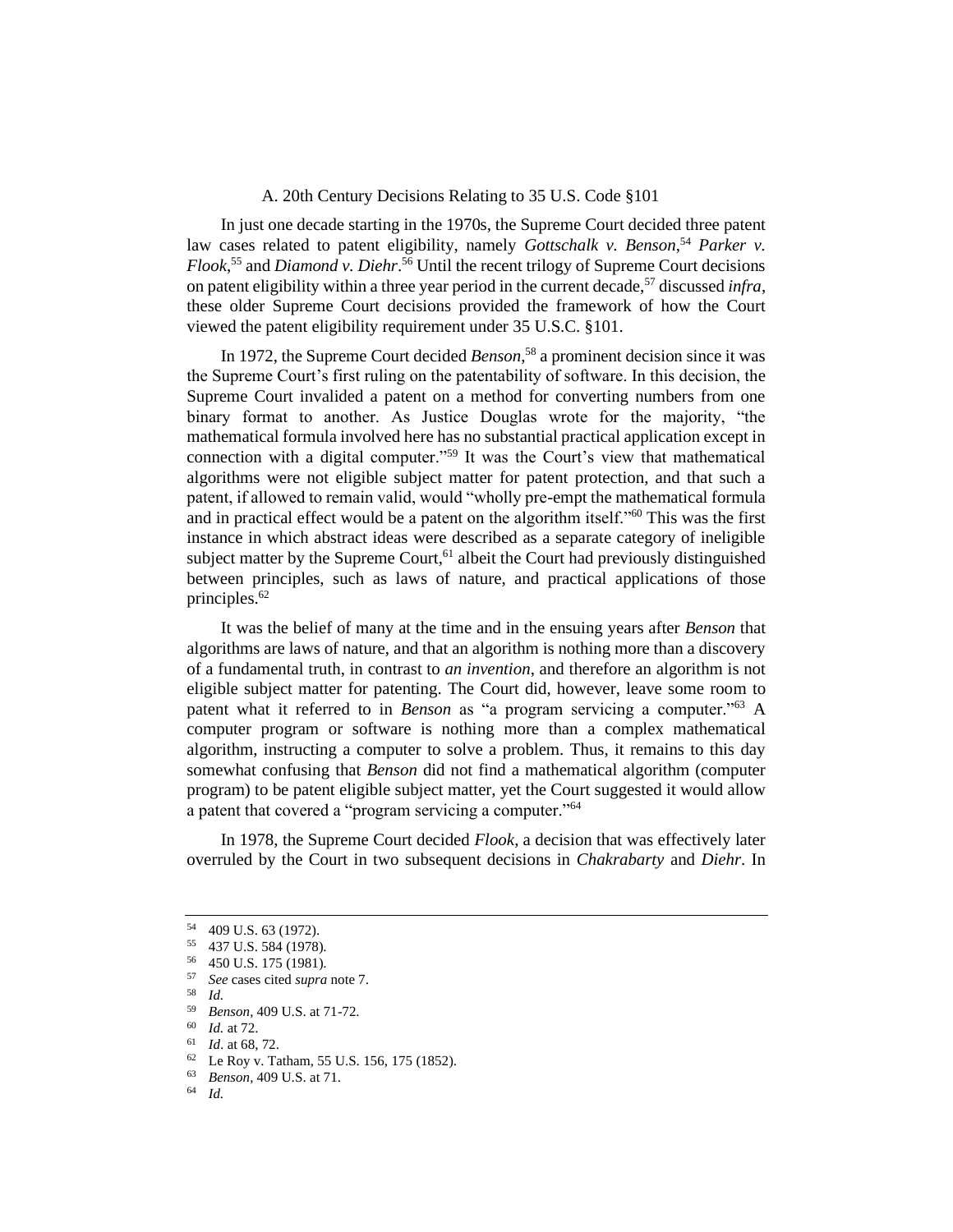*Flook*, the patent application was for a "Method for Updating Alarm Limits."<sup>65</sup> Except for Flook's mathematical algorithm, the method was identical to previous systems.<sup>66</sup> Although six years earlier the Supreme Court had decided in *Benson* that the discovery of a new formula is not patentable, here in *Flook*, the claimed method differed in that it included a specific application of the algorithm, catalytic conversion of hydrocarbons in the instant case. The Court relied on the old English Neilson<sup>67</sup> decision and its progeny, to find that Flook's patent claim did not contain patent eligible subject matter because it was a "principle" or a "law of nature."

Controversially, the Supreme Court in *Flook* focused on the "inventive concept<sup>"68</sup> rather than merely focusing attention on a patent claim "as a whole."<sup>69</sup> The Court opined that "even though a phenomenon of nature or mathematical formula may be well known, *an inventive application of the principle* may be patented. Conversely, the discovery of such a phenomenon cannot support a patent *unless there is some other inventive concept in its application*."<sup>70</sup> Interestingly, although *Chakrabarty*<sup>71</sup> and *Diehr* had effectively overruled *Flook*, this case is making a revival since the Supreme Court's more recent decisions in *Bilski* (2010) and *Mayo* (2012) favorably looked upon and aligned with the *Flook* decision. Yet, the lower courts continue to follow *Diehr* and *Chakrabarty*, as well as the recently decided *Mayo* and *Alice* decisions.

In 1981, three years after *Flook*, the Supreme Court decided *Diehr*. Diehr's invention related to a math equation, a computer program, to determine the curing time for rubber so that one could make better precision molded rubber products.<sup>72</sup> Here, the invention comprised a software algorithm, as well as some physical items like a molding press, to achieve a specific result of curing rubber. The Court held that the execution of a physical process, controlled by running a computer program, was patent eligible subject matter, noting that although software algorithms could not be patented, the mere presence of a software element did not make an otherwise patenteligible machine or process an ineligible subject matter for patenting. Therefore, unlike the method claims in *Benson* and *Flook*, the Court found the method in *Diehr* to be patent eligible subject matter because the claims did not "foreclose from others the use of that equation in conjunction with all of the other steps in their claimed process"<sup>73</sup> when they were "considered as a whole."<sup>74</sup>

Thus, the key question in *Diehr* centered on the implementation of the algorithm and how it applied in the method; more particularly, whether the mathematical algorithm "transforms and reduces. . .an article 'into a different state or thing.'"<sup>75</sup> The

<sup>65</sup> Parker v. Flook, 437 U.S. 584, 585..

 $\frac{66}{67}$  *Id.* 

Neilson v. Harford (1841) 151 Eng. Rep. 1266 (Ex.).

<sup>68</sup> *Flook*, 437 U.S. at 594.

 $\frac{69}{70}$  *Id.* 

 $^{70}$  *Id.* (emphasis added).<br> $^{71}$  Diamond v. Chakraba

<sup>&</sup>lt;sup>71</sup> Diamond v. Chakrabarty, 447 U.S. 303, 315–16 (1980).<br><sup>72</sup> U.S. Patent No. 4.344 142 (issued Aug. 10, 1982) (di

U.S. Patent No. 4,344,142 (issued Aug. 10, 1982) (directed to "Direct digital control of rubber molding presses.").

<sup>&</sup>lt;sup>73</sup> Diamond v. Diehr, 450 U.S. 175, 187.<br><sup>74</sup> Elook 437 U.S. 584, 594.

<sup>74</sup> *Flook*, 437 U.S. 584, 594.

<sup>75</sup> *Diehr*, 450 U.S. at 184.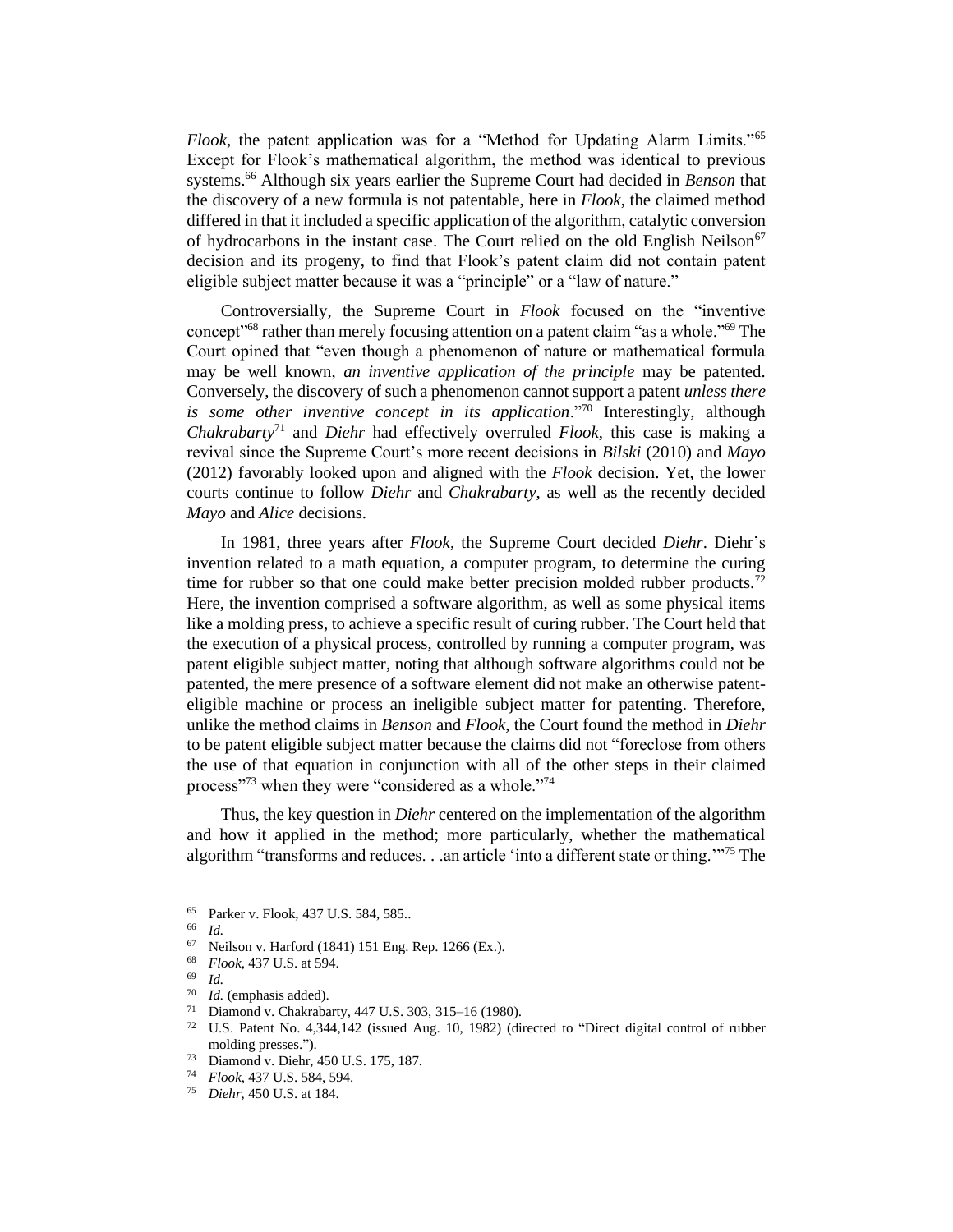Court in *Diehr* repeated its position that abstract mathematical formulas are not patent eligible subject matter, and that using an abstract mathematical formulas in a physical machine or process is different to a claim solely to an algorithm in the abstract.

As such, in each of *Benson*, *Flook* and *Diehr*, a different vision of the statutory law governing patent eligible subject matter, namely 35 U.S.C. §101, emerged. Yet, what emerged from the final *Diehr* case of this Supreme Court trilogy of cases on patent eligibility from some forty years ago is that the Court underlined two traditional understandings of the law on patent eligibility. First, that abstract principles are not patent eligible, and yet practical applications of those principles are patent eligible,<sup>76</sup> and second that prior art and issues related novelty, obviousness or inventiveness play no role in determining patent eligibility under 35 U.S.C. §101.<sup>77</sup>

After the *Diehr* decision in 1981 and for approximately the next thirty years, the Supreme Court went quiet on §101, and this allowed most stakeholders and patent professionals to believe that the state of patent eligibility laws articulated in those cases had generally settled and could be relied upon. During this thirty-year period, the Court of Appeals for the Federal Circuit meanwhile began interpreting and relying on the *Diehr* decision to broaden the scope of patent eligible subject matter under the 35 U.S.C. §101 statute. As an example, the Federal Circuit found that business method claims that were previously patent-ineligible subject matter were now potentially patent eligible where such business methods achieve a "useful, concrete and tangible result."<sup>78</sup>

This was a radical turn taken by the Federal Circuit in *State Street*, <sup>79</sup> and, unfortunately, the Supreme Court denied *certiorari* in this case to correct the mistake.<sup>80</sup> The Federal Circuit's eyebrow raising shift was seen by some as the Court's apt ability to adapt to new and innovative concepts and technological advances, all the while keeping true to the foundational lessons from the Supreme Court's *Diehr* decision. Yet, the reality was the bizarre specter of having a surge in business method related patent applications on anything from offering arbitration and

*Id.* at 187 ("It is now commonplace that an application of a law of nature or mathematical formula to a known structure or process may well be deserving of patent protection."); at 191 ("We recognize, of course, that when a claim recites a mathematical formula (or scientific principle or phenomenon of nature), an inquiry must be made into whether the claim is seeking patent protection for that formula in the abstract.").

*Id.* at 188–89 ("The 'novelty' of any element or steps in a process, or even of the process itself, is of no relevance in determining whether the subject matter of a claim falls within the § 101 categories of possibly patentable subject matter.").

<sup>78</sup> State St. Bank & Trust Co. v. Signature Fin. Grp*., Inc.* 149 F.3d 1368, 1375 (Fed. Cir. 1998) (quoting *In re Alappat*, 33 F.3d 1526, 1544 (Fed. Cir. 1994)).

*State St.* overruled the Freeman-Walter-Abele Test, noting it had "little, if any, applicability to determining the presence of statutory subject matter." *Id.* at 1374. Yet, the court in *State Street* set forth a "'useful, concrete, and tangible result[s]'" test. *Id.* at 1373 (quoting *Alappat*, 33 F.3d at 1544). The Supreme Court never accepted this test, questioning its viability. *See* Lab. Corp. of Am. Holdings v. Metabolite Labs., Inc., 548 U.S. 124, 136 (2006).

<sup>80</sup> *See* State St. Bank and Trust Co. v. Signature Fin. Grp., Inc*.*, 525 U.S. 1093 (1999) (denying petition for writ of certiorari).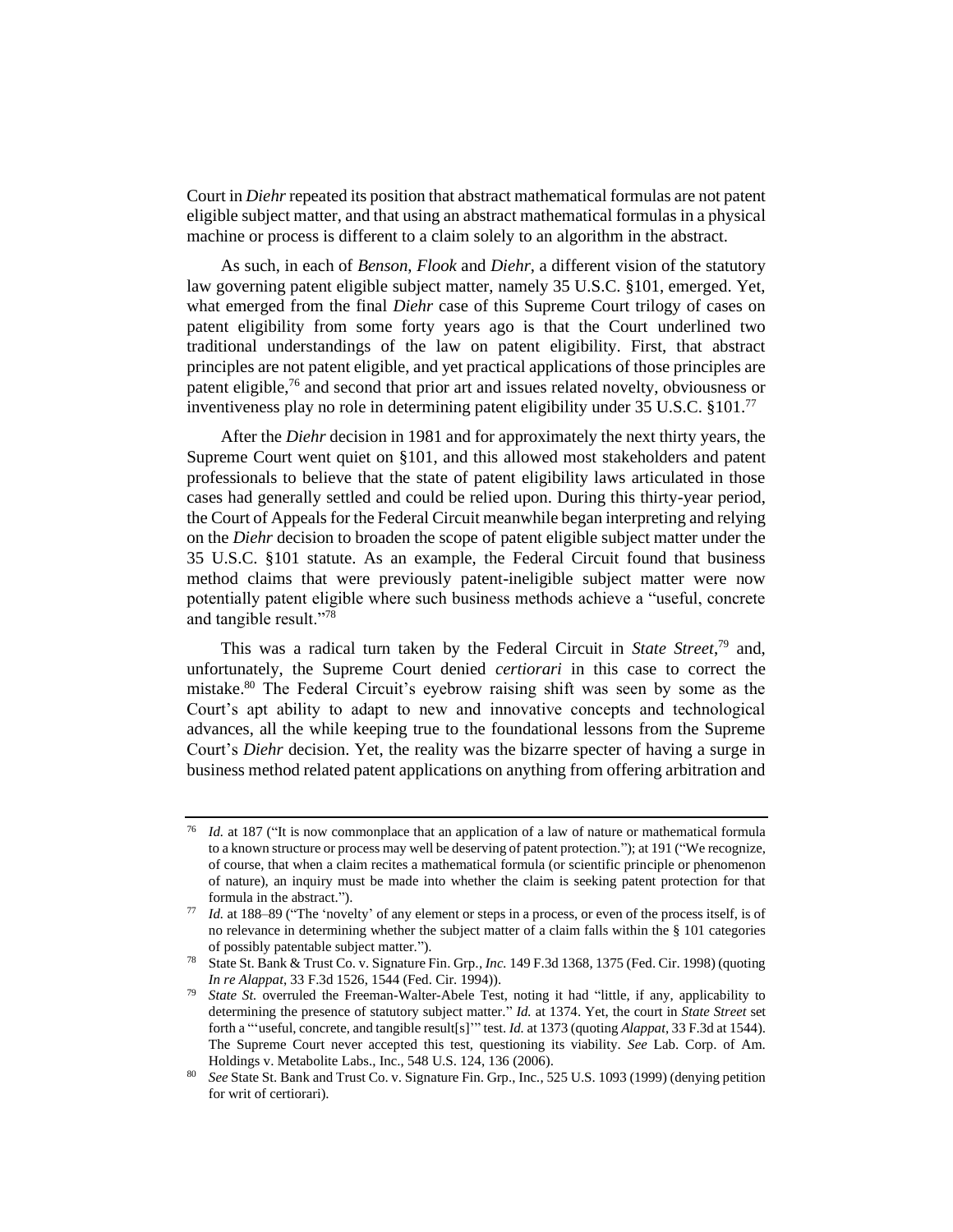legal services, tax planning, and even an application aimed at a system for booking toilets. Relying on the Supreme Court's *Diehr* decision and its own interpretation of it, the Federal Circuit and majority of stakeholders and IP professionals considered patent eligibility under 35 U.S.C. §101 to be a "coarse filter"<sup>81</sup> through which the vast majority of patent applications pass with very few 35 U.S.C. §101 rejections being made by examiners at the patent office.

Yet, all this changed when the Supreme Court rendered four patent eligibility decisions spanning 2010-2014, with *Bilski* being the first.<sup>82</sup>

> B. 21<sup>st</sup> Century Decisions Relating to 35 U.S. Code §101: Supreme Court's Expansion of the Scope of Its Own Exceptions to 35 U.S. Code §101

Almost thirty years after their *Diehr* decision, the Supreme Court decided *Bilski*. <sup>83</sup> In *Bilski*, the inventors' patent application claimed methods for hedging risks for commodities trading. After the USPTO rejected the application under 35 U.S.C. §101 for being directed to an abstract idea, the case was appealed and the Federal Circuit heard it *en banc*, perhaps wishing to amend their *State Street* decision which had controversially opened the door for patenting ways of doing business.

The Federal Circuit agreed with the USPTO, and in tune with Supreme Court precedent, held that processes can be patented only if they are implemented by a machine or transformed something into a new or different thing. The court found that Bilski's method was not patent eligible subject matter because "transformations or manipulations of. . .business risks or other such abstractions cannot meet the test because they are not physical objects or substances."<sup>84</sup> While the Federal Circuit was careful to affirm that business methods are still patentable, the Court did reject their own "useful concrete and tangible result"<sup>85</sup> test in *State Street*, acknowledging that the *State Street* decision had paved the way for patents on everyday activities that had no connection to technological innovation.

On appeal, the Supreme Court issued a total of three opinions, consisting of a plurality opinion for the Court and two concurring opinions. Although no single opinion was joined by a majority of Justices for all of its parts, in *Bilski*, the Supreme Court affirmed the Federal Circuit's rejection of Bilski's patent claims, but under different reasoning. The Supreme Court in *Bilski* held that the Federal Circuit's "machine-or-transformation" test "is a useful and important clue an investigative tool" for patentability but not the sole or exclusive test for identifying patentable methods. Thus, the Court's failure to provide a bright line workable §101 framework effectively resulted in the uncertainty of patent-eligible subject matter being left for the lower courts to grapple with.<sup>86</sup>

<sup>81</sup> Research Corporation Tech, Inc. v. Microsoft Corp., 627 F.3d 859, 869 (Fed. Cir. 2010).<br><sup>82</sup> Rilski v Kannos 561 U.S. 593 (2010)

 $rac{82}{16}$  Bilski v. Kappos, 561 U.S. 593 (2010).

 $\frac{83}{84}$  *Id.* 

<sup>84</sup> *Bilski*, 545 F.3d at 963.

<sup>85</sup> *State St.* set forth a "'useful, concrete, and tangible results'" test. *Id.* at 1373.

<sup>86</sup> Peter S. Menell, *Forty Years of Wondering in the Wilderness and No Closer to the Promised Land: Bilski's Superficial Textualism and the Missed Opportunity to Return Patent Law to Its Technology Mooring*, 63 STAN. L. REV. 1289, 1304 (2011) (stating "the Supreme Court's methodology and analysis for determining whether a process falls within the scope of patentable subject matter could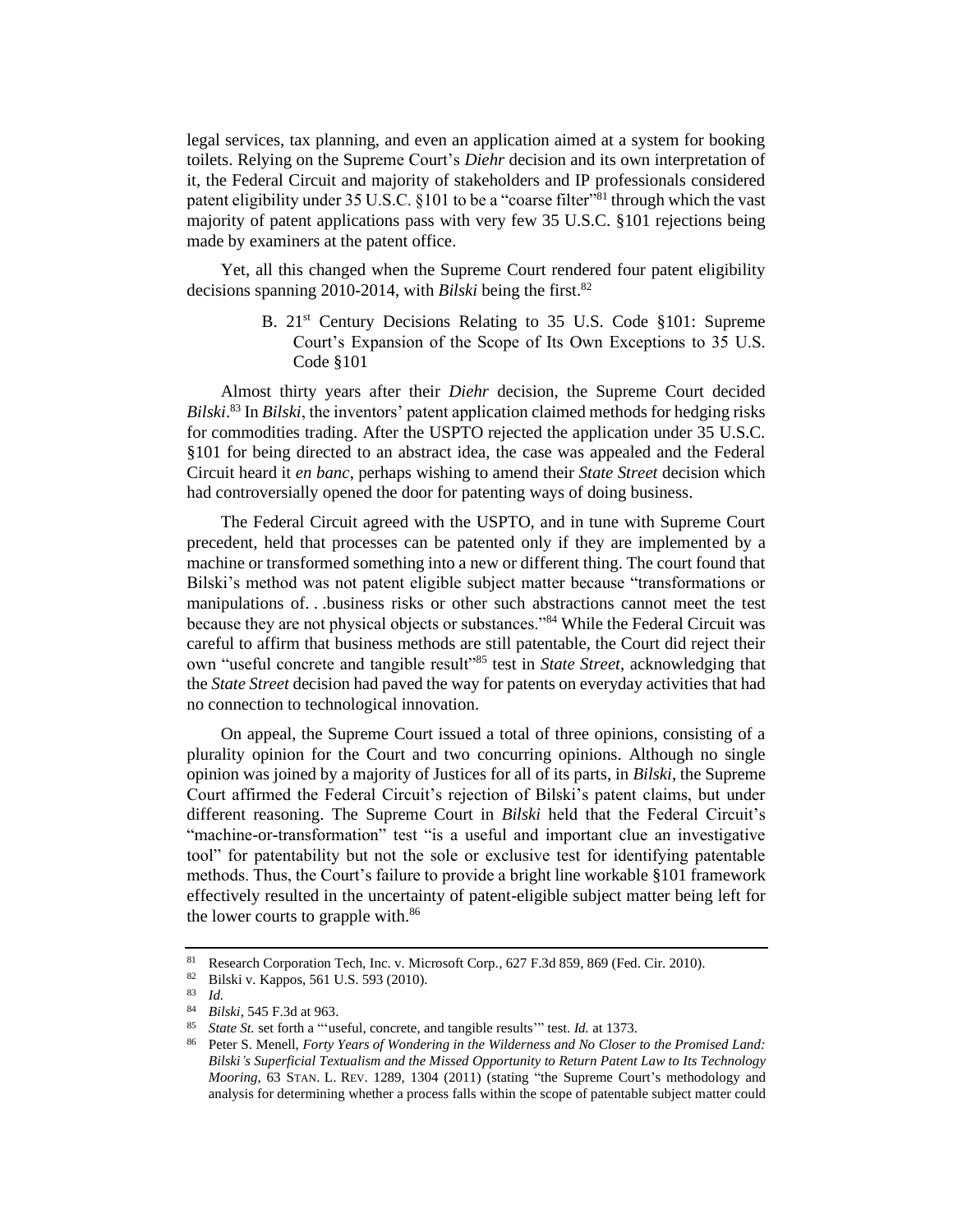After *Bilski* in 2010, the Supreme Court turned to Biotechnology and a subcategory of innovative and highly financially lucrative technologies within this biomedical sector, more specifically, attention turned to patent eligibility of inventions in the field of medical diagnostics. It is in this *Mayo* decision,<sup>87</sup> the first of the trio of patent eligibility cases the Supreme Court decided in the space of as many years, that an ill-advised radical shift surfaced. It should stand noted that at the time of the *Mayo* decision, there was a chorus amongst many on the patent bar that as a result of the Federal Circuit's expansive interpretation of Supreme Court's *Diehr* decision over many years, there was a glut of low quality superfluous patents being issued which was ultimately having a stifling effect on technological innovation in America. It is in this context that the *Mayo* decision was born.

In *Mayo*, the Court drew on old case law, including from an old English case *Neilson*,<sup>88</sup> and Supreme Court's own *O'Reilly*,<sup>89</sup> and *Funk Brothers*<sup>90</sup> decisions to then suggest that the real test for determining patent eligible subject matter under 35 U.S.C. §101 was not whether the patent claim had a *practical application*, but rather whether the patent claim had an *inventive application* of an underlying principle.<sup>91</sup>

# *1. Interpreting Mayo's "*Laws of Nature*" (2012)*

In *Mayo*, the invention related to a method for optimizing the efficacy of a drug used to treat an autoimmune related gastrointestinal disorder.<sup>92</sup> In particular, the patent claimed methods for calibrating the dosage of thiopurine drugs used for treating certain autoimmune diseases. In effect, the method involved the doctor administering a thiopurine drug, waiting to take a blood sample later to see if the metabolite of the drug was high or low and then based on this reading, deciding to administer more drug or less. Thus, the claimed methods involved measuring metabolites of the drug to optimize therapeutic efficacy while minimizing toxicity.

hardly be more opaque").

<sup>87</sup> Mayo Collaborative Sers. v. Prometheus Labs., Inc., 566 U.S. 66 (2012).

Neilson v. Harford, 151 Eng. Rep. 1266 (1841).

<sup>89</sup> *See* O'Reilly v. Morse, 56 U.S. 62, 132-133 (1853).

<sup>90</sup> *See* Funk Bros. Seed Co. v. Kalo Inoculant Co., 333 U.S. 127, 131 (1948). In this case, the inventor did not create the strains of bacteria and the strains that were central to this invention, and therefore were 'phenomena of nature' and unpatentable. While mixing different strains into one product was an application of the natural phenomena, the invention was deemed unpatentable subject matter because it amounted to no more than an alternate way to package the product.

See Mayo 566 U.S. at 66, 72–73 (emphasis added).

<sup>92</sup> *Id.* at 74-75. (The independent patent claim at issue in *Mayo* recited "[a] method of optimizing therapeutic efficacy for treatment of an immune-mediated gastrointestinal disorder, comprising: (a) **administering** a drug providing 6-thioguanine to a subject having said immune-mediated gastrointestinal disorder; and (b) **determining** the level of 6-thioguanine in said subject having said immune-mediated gastrointestinal disorder, wherein the level of 6-thioguanine less than about 230 pmol per 8x108 red blood cells indicates a need to increase the amount of said drug subsequently administered to said subject and wherein the level of 6-thioguanine greater than about 400 pmol per 8x108 red blood cells indicates a need to decrease the amount of said drug subsequently administered to said subject."(emphasis added)).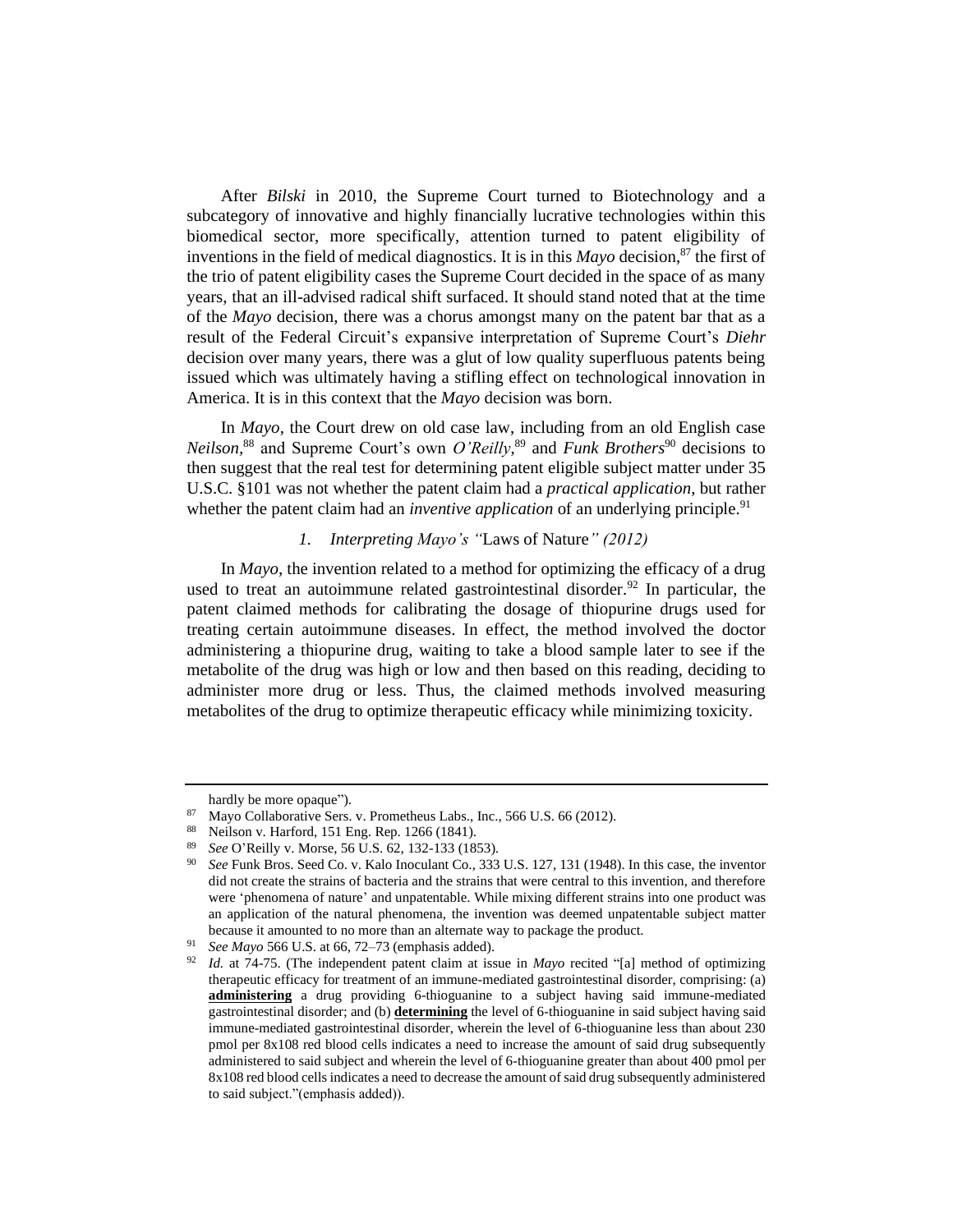In  $Mayo$ , the Supreme Court found that the patent claims<sup>93</sup> "do nothing more than simply describe the natural relationships between concentrations of certain metabolites in the blood and the likelihood that a dosage of a thiopurine drug will prove ineffective or cause harm,"<sup>94</sup> stating further that the correlation between the levels of a drug metabolite in blood with either an overdose or underdose of the drug is an unpatentable law of nature. "The relation is a consequence of the ways in which thiopurine compounds are metabolized by the body - entirely natural processes. And so a patent that simply describes that relation sets forth a natural law."<sup>95</sup> The Court in *Mayo* articulated its belief that, when a method involves a natural law or abstract idea, it must also contain "*an inventive concept*," which the Court defined as "other elements or a combination of elements . . . sufficient to ensure that the patent in practice amounts to *significantly more* than a patent upon the natural law itself."<sup>96</sup>

The Court compared the instant claim to its past precedent in *Diehr* (subject matter held patent eligible) and *Flook* (subject matter held patent ineligible), concluding that the patent claims provide mere "instructions" and that "Because methods for making such determinations were well known in the art, this step simply tells doctors to engage in well-understood, routine, conventional activity previously engaged in by scientists in the field, Such activity is normally not sufficient to transform an unpatentable law of nature into a patent-eligible application of such a law."<sup>97</sup>

Thus, in *Mayo*, the Supreme Court indicated that the real test for determining patent eligible subject matter under 35 U.S.C. §101 was not whether the patent claim had a *practical application*, but rather whether the patent claim had an *inventive application* of an underlying principle. This amounts to greatly increasing the scope of the Supreme Court created exceptions to the statute that explicitly outlines what can and cannot be patent eligible subject matter. Even the U.S. government warned the Supreme Court in its *Amicus Curiae* in this case, advising that the statutory language should not be discarded and ultimately suggesting to keep a low threshold bar for determining what subject matter is patent eligible and then leaving the higher bars to patentability on other parts of the Patent Act best suited for that task, namely novelty under §102 and obviousness under §103.98

## *2. Interpreting Myriad's "*Natural Phenomenon*" (2013)*

One year after its *Mayo* decision, the Supreme Court confronted the controversial issue of the patent eligibility of genomic inventions. Innovations in these kinds of technologies had taken on great significance, especially since the completion of the Human Genome Project in 2000. In *Myriad*, <sup>99</sup> the Supreme Court held that genomic DNA was subject matter that is ineligible for a patent under 35 U.S.C. §101 because of the "product of nature" (preexisting substances found in nature) judicial exception. Although case law had found that such products of nature

<sup>93</sup> *Id.* at 92*.*

 $^{94}_{95}$  *Id.* 

<sup>95</sup> *Id.* at 77*.*

<sup>96</sup> Diamond v. Diehr*,* 450 U.S. 175, 192-193 (1981); *Id.* At 72-73 (emphasis added)*.* 

<sup>97</sup> *Id.* at 67*.*

<sup>98</sup> *Mayo*, 566 U.S. 66.

<sup>&</sup>lt;sup>99</sup> Ass'n for Molecular Pathology v. Myriad Genetics, Inc., 569 U.S. 576 (2013).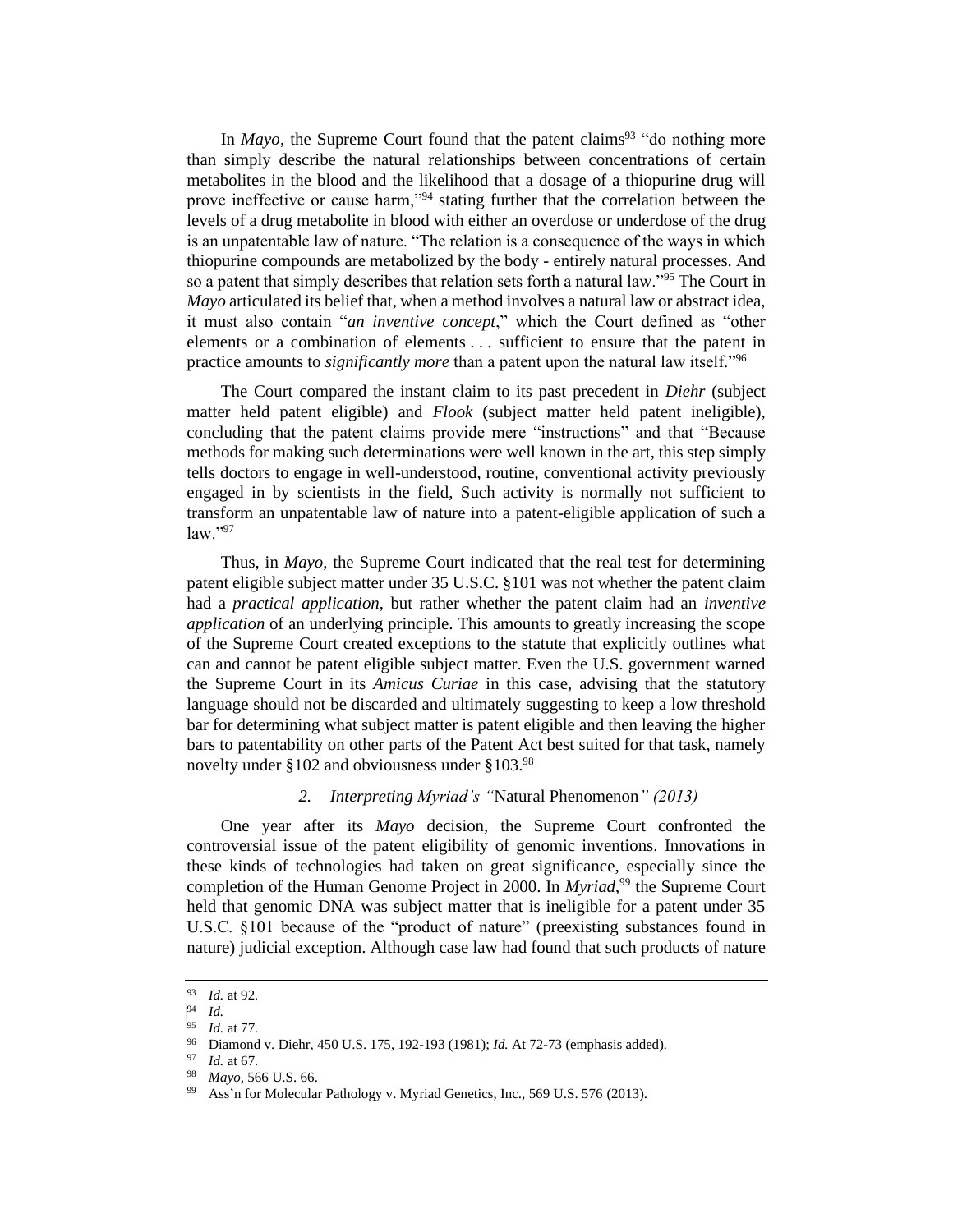may not be patent eligible, *per se*, prior to this decision, courts took the view that such claims would be patent eligible if the claim included significant artificial changes made to the product of nature, perhaps by purifying, isolating or altering in any way.

*Myriad* followed just one year after the alarming *Mayo* decision. In *Myriad*, the overarching technology related to the eligibility of isolated DNA sequences, methods for predicting the likelihood of cancer developing in a patient by examining mutations in DNA sequences, and also methods to identify anti-cancer drugs using the isolated DNA sequences. In particular, *Myriad* involved two genes, named BRCA1 and BRCA2, and the discovery that certain mutations in those genes are associated with a predisposition of a patient to developing breast and ovarian cancer.<sup>100</sup> Myriad's invention represented a significant advancement in cancer treatment. Yet, as soon as Myriad began a strategy to stop competing laboratories from providing its patent test, health care providers publicized this<sup>101</sup> and a group of medical professionals and associations sued Myriad in order to invalidate its patents on §101 grounds, arguing that isolated DNA is a product of nature and therefore is patent ineligible subject matter.<sup>102</sup> This case was highly publicized in the media and ultimately went up to the Supreme Court.

Going against three decades of practice to the contrary at the time, Justice Thomas for the Supreme Court held that while claims directed specifically to the complementary DNA (cDNA) for the breast cancer genes, BRCA1 and BRCA2, were patent-eligible, claims to an isolated nucleic acid encoding the BRCA1/2 genes were not patent eligible because they are "a natural product."

This decision, like *Mayo*, greatly expanded the Supreme Court created exceptions to the patent eligibility laws under the 35 U.S.C. §101 statue. The reason being that with this *Myriad* decision, the Supreme Court reversed thirty years of U.S. Patent Office practice of granting exactly that kind of patent for isolated nucleic acid sequences. To highlight the weight of this decision, the U.S. Patent and Trademark Office had issued over  $50,000$  U.S. patents relating in part to  $DNA^{103}$  and all of these were now subject to this seesaw reversal because of this expansion to the "natural product" exception to the statute that the Supreme Court created under *Myriad*.

Immediately following *Myriad*, the Federal Circuit invalidated patents en mass on the basis of this Supreme Court created exception to statutory language outlining,

<sup>&</sup>lt;sup>100</sup> *See id.* at 592. For example, claim 1 of U.S. Patent No. 5,747,282 recites: "An isolated DNA coding for a BRCA1 polypeptide, said polypeptide having the [following] amino acid sequenceFalse" For the sake of transparency, the author of this article was a member of the IP law group of a large international law firm in NYC that developed the patent portfolio for this innovator concerning their breast and ovarian cancer technology.

<sup>101</sup> Julia Carbone & E. Richard Gold, *Myriad Genetics: In the Eye of the Policy Storm*, 12 GENETICS IN MED 38, S41 -S44 (2010), http://www.nature.com/gim/journal/v12/n1s/pdf/gim2010142a.pdf.

<sup>102</sup> *See* Ass'n for Molecular Pathology v. U.S. Pat. & Trademark Off., 702 F. Supp. 2d 181, 186–89 (S.D.N.Y. 2010).

<sup>103</sup> Guyan Lian, *Molecules or Carriers of Biological Information: A Chemist's Perspective on the Patentability of Isolated Genes*, 22 ALB. L.J. OF SCI. AND TECH. 133 (2012).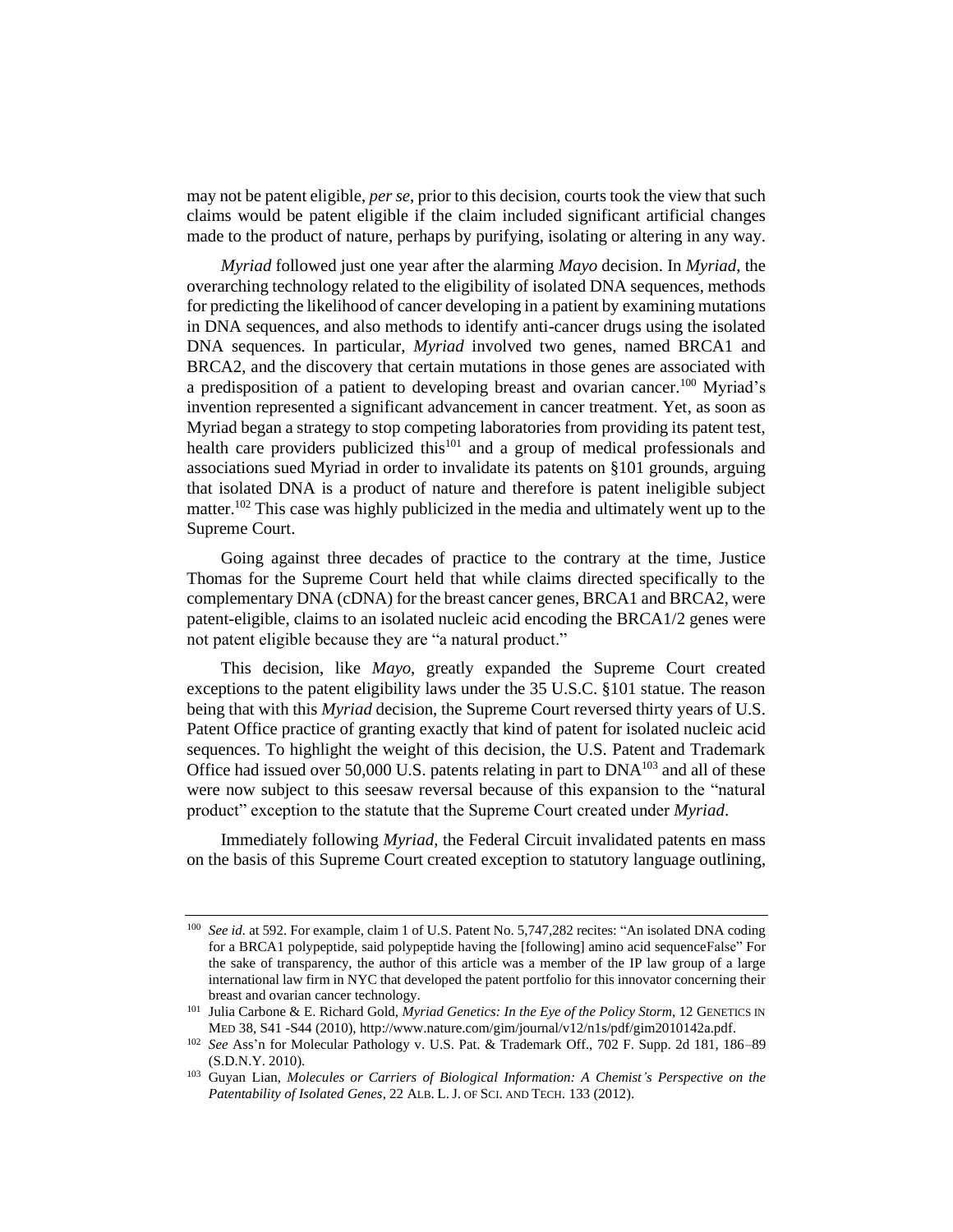under 35 U.S.C. §101, patent eligible subject matter.<sup>104</sup> As an example, when Professor Dennis Lo and colleagues at Oxford University discovered that cell-free foetal DNA ("cffDNA") could be detected in the plasma and serum of pregnant women, they obtained U.S., European and Australian patents for methods for detecting this cffDNA using standard techniques their discovery. Their discovery centered around detecting abnormalities and characteristics of unborn children. In the U.S., the Federal Circuit in *Ariosa*<sup>105</sup> invalidated claims for non-invasive methods of detecting cffDNA from a blood sample of a pregnant woman.<sup>106</sup> According to the Court, the only new and useful subject matter in the method "was the discovery of the presence of cffDNA in maternal plasma or serum."<sup>107</sup>

Judge Linn indicated that he concurred "only because" he was bound by the breadth of *Mayo.* He indicated that *Ariosa* "represents the consequence - perhaps unintended - of that broad language in *Mayo* excluding a meritorious invention from the patent protection it deserves." Indeed, once an *en banc* hearing was denied in *Ariosa*, several Judges on the Federal Circuit used the opportunity to express concern that such discoveries were not able to overcome the Supreme Court's very high new threshold bar to what the Court unilaterally has determined is and is not patent eligible subject matter. This new high threshold bar, as discussed throughout this article, was created out of thin air and directly conflicts with the statutory language of 35 U.S.C. §101 and its legislative's intent.

For example, Judge Lourie stated that "it is unsound to have a rule that takes inventions of this nature out of the realm of patent-eligibility . . . But I agree . . . under Supreme Court precedent it had no option other than to affirm" the claims' patentineligibility. Similarly, Judge Dyk said, "we are bound by the language of *Mayo*, and any further guidance must come from the Supreme Court." On appeal, the Supreme Court passed on the opportunity to correct its decision in *Mayo* by denying *certiorari* in 2016, a decision that disappointed many observers because even though there were 23 amicus briefs filed encouraging the Court to grant certiorari in *Ariosa*, the Court did not even ask the Solicitor General's opinion.<sup>108</sup>

# *3. Interpreting Alice's "*Inventive Concept*" (2014)*

One year after its *Myriad* decision, the Supreme Court considered the patentability of a computer-implemented financial trading exchange system. It is significant to note that before this case was appealed up to the Supreme Court, there was a highly divided *en banc* decision at the Federal Circuit regarding whether this computer-implemented subject matter was eligible for a patent under the 35 U.S.C. §101. Interestingly, Judge Rader, the Chief Judge at the Federal Circuit at the time,

<sup>&</sup>lt;sup>104</sup> Genetic Techs. Ltd. v. Merial LLC, 818 F.3d 1369 (Fed. Cir. 2016).<br><sup>105</sup> Ariosa Diagnostics Inc. v. Sequenom Inc. 788 F.3d 1371 (Fed. Cir.

<sup>105</sup> Ariosa Diagnostics, Inc. v. Sequenom, Inc*.*, 788 F.3d 1371 (Fed. Cir. 2015).

<sup>106</sup> *Id.*

<sup>107</sup> *Id.*

<sup>&</sup>lt;sup>108</sup> Albeit, that stance may be changing since the Supreme Court recently asked for the Solicitor General's decision on two patent eligibility appeals currently pending before the Court. Currently pending opportunities for the Supreme Court to grant certiorari include in *Berkheimer*, *Vanda*, and *Athena Diagnostics*. It remains to be seen; it is interesting that this time, unlike in *Ariosa*, the Supreme Court has indeed invited the Solicitor General to submit a brief in both *Berkheimer* and in *Vanda*; for *Athena Diagnostics*, a petition for *certiorari* is expected to be filed within weeks.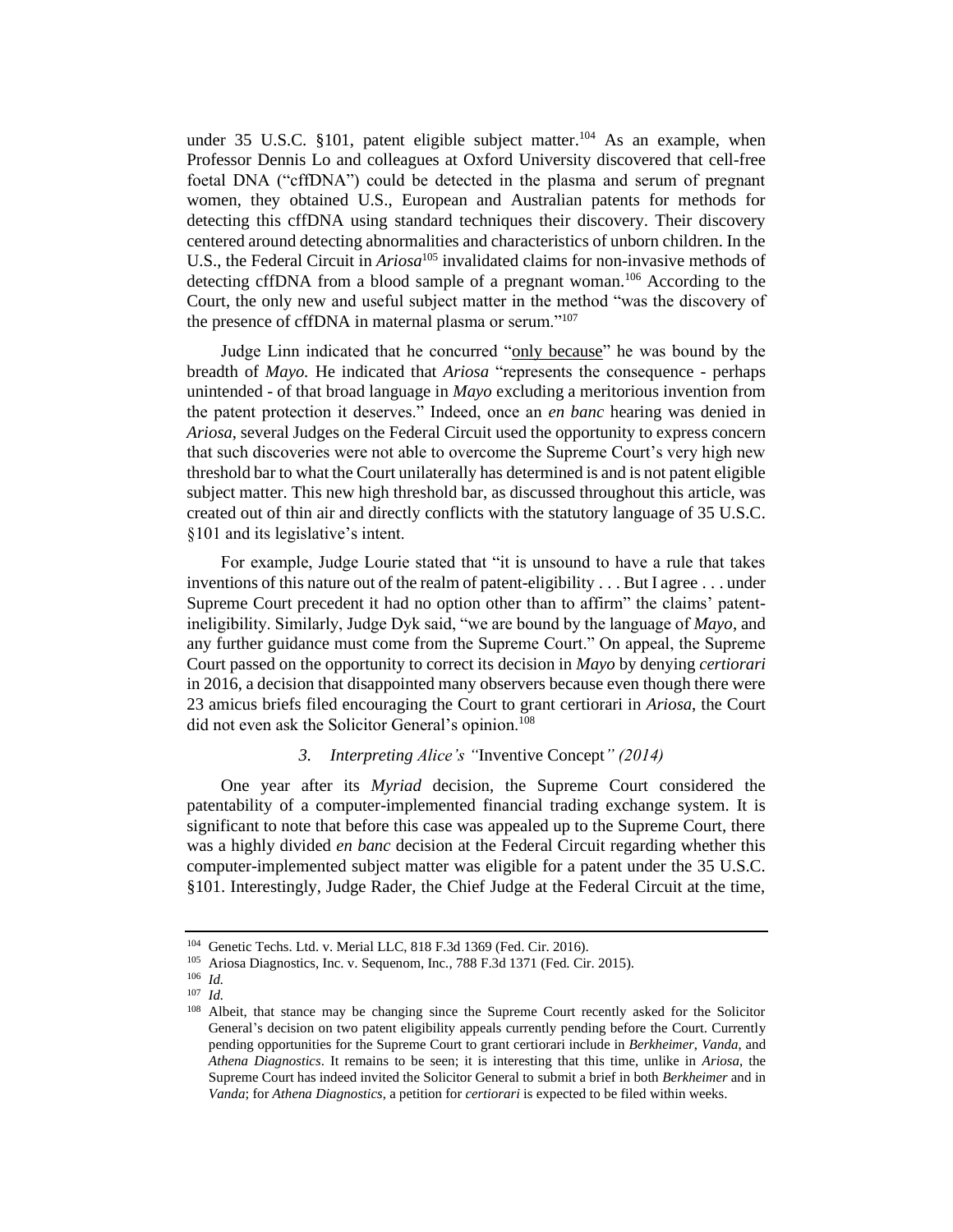referred to the CAFC's inability to render a majority opinion in *Alice* as "the biggest failure of his career."<sup>109</sup> In his view, interpretation of §101 was settled law, based on *Diehr* and *Chakrabarty*. Of separate note, was Judge Moore's dissent in *Alice*, in which she was joined by three other judges, stating that:

"*I am concerned that the current interpretation of §101, and in particular the abstract idea exception, is causing a free fall in the patent system.* The Supreme Court has taken a number of our recent decisions and, in each instance, concluded that the claims at issue were not patent-eligible. See *Bilski*, *Prometheus*, *Myriad* (under consideration). . . holding that all claims are all patent-ineligible under §101. Holding that all of these claims are directed to no more than an abstract idea gives *staggering breadth to what is meant to be a narrow judicial exception*. And let's be clear: if all of these claims, including the system claims, are not patent-eligible, this case is the death of hundreds of thousands of patents, including all business method, financial system, and software patents as well as many computer implemented and telecommunications patents."<sup>110</sup>

As another indication of how split the Federal Circuit was when it decided *Alice*, Judge Newman stated in her dissent in *Alice*:

"I propose that the court return to the statute, and hold that when the subject matter is within the statutory classes in section 101, eligibility is established. This conforms with legislative intent. See *Diamond v. Chakrabarty*, 447 U.S. 303, 308, 100 S.Ct. 2204, 65 L.Ed.2d 144 (1980) ("In choosing such expansive terms as "manufacture" and "composition of matter," modified by the comprehensive "any," Congress plainly contemplated that the patent laws would be given wide scope.")."<sup>111</sup>

Yet, on appeal from the Federal Circuit, Justice Thomas, writing for the Supreme Court, underlined the Court's two-part test for identifying patent ineligible subject matter, namely patent claims to laws of nature, natural phenomena, and abstract ideas. First, the claim is analyzed to see if any of these exceptions to the statute apply.<sup>112</sup> If so, then the patent claim is reviewed to determine whether the claim recites additional elements that transform the claim into a patent-eligible application of any of those three exceptions to the statute.<sup>113</sup> The Court described this second step of the test as determining whether the claim incorporates an "inventive concept" that amounts to

<sup>109</sup> Dan Levine, *Insight: Rocker judge juggles tech policy, Supreme Court and the Stones*, REUTERS (Oct. 17, 2019), https://www.reuters.com/article/us-usa-judge-rader-insight/insight-rocker-judgejuggles-tech-policy-supreme-court-and-the-stones-idUSBRE9BA06D20131211.

<sup>110</sup> CLS Bank Int'l v. Alice Corp. Pty., 717 F.3d 1269, 1313 (Fed. Cir. 2013), aff'd, 573 U.S. 208 (2014) (emphasis added).

<sup>111</sup> *Id.*

<sup>112</sup> Alice Corp. Pty. v. CLS Bank Int'l 134 S.Ct. 2347 (2014).

<sup>113</sup> *Id.*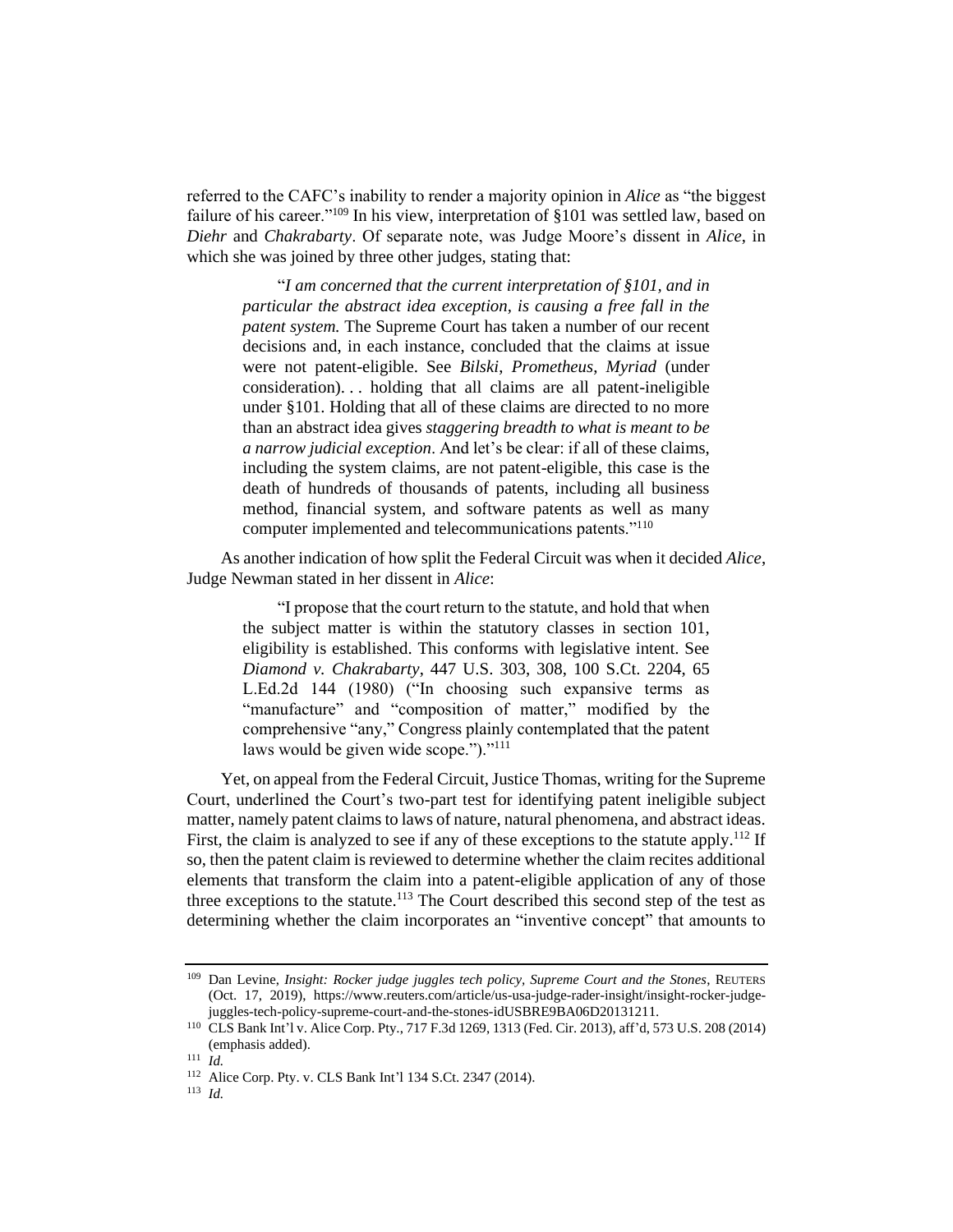more than merely applying the law of nature, natural phenomenon, or abstract idea to a particular technological environment.<sup>114</sup> With this framework established, Justice Thomas applied the *Mayo*/*Alice* two-step process to first determine that the method claims were drawn to the abstract idea of intermediated settlement. The Court then determined that the patented claims amounted to nothing more than implementation of an abstract idea on a computer.

*Alice* thus confirms that *Mayo*'s test should be used to determine if abstract ideas are ineligible under §101.<sup>115</sup> The *Alice* decision reiterated that abstract ideas are not patentable because granting a monopoly to an abstract idea would stifle innovation. And, a claim that recites an abstract idea must include "additional features" to be patentable. *Alice* also confirms that *Mayo's* two-step analysis should be applied to all types of claims.<sup>116</sup>

In *Mayo*<sup>117</sup> and *Alice*,<sup>118</sup> the Supreme Court thus adopted a two-step test for determining patent eligibility under §101, giving rise to the expansion of the Supreme Court created exceptions. These three Supreme-Court-created exceptions are exceptions to the four categories of subject matter explicitly listed in the 35 U.S.C.  $§$  101 statute as being patent eligible.<sup>119</sup> That is, even if an invention falls within one of the four categories of patent eligible subject matter under the statute, it can still be found to be ineligible subject matter because of the Supreme Court created exceptions to the statutory language.

Although the purpose of the *Mayo*/*Alice* test is to provide a framework for determining patent-ineligible subject matter, for example differentiating an abstract idea from claims to a "patent-eligible application" of any such concept,  $120$  it has been very difficult for patent stakeholders, including examiners, inventors, patent owners, patent lawyers, and judges alike to implement and/or interpret because there has been little to no clarity concerning where the boundaries of  $\S$  101 are.<sup>121</sup>

<sup>114</sup> *Id.* at 2355.

<sup>115</sup> *Id*.

<sup>116</sup> *Id.* at 2355, 2357.

<sup>117</sup> Mayo Collaborative Servs. v. Prometheus Labs., Inc*.*, 566 U.S. 66 (2012).

<sup>118</sup> *Alice*, 134 S.Ct. 2347.

<sup>&</sup>lt;sup>119</sup> The current version of the patent eligibility statute, 35 U.S.C. § 101 (2012), states: "Whoever invents or discovers any new and useful process, machine, manufacture or composition of matter, or any new and useful improvement thereof, may obtain a patent therefor, subject to the conditions and requirements of this title."

<sup>120</sup> *Alice*, 134 S.Ct. at 2357.

<sup>121</sup> *See* Synchronoss Techs., Inc. v. Dropbox Inc*.*, 226 F.Supp.3d 1000, 1007 (N.D. Cal. 2016) ("This Court agrees with those judges who have observed that even post-*Enfish*, the *Mayo*/*Alice* test provides limited practical guidance for distinguishing software and computer patents that are valid under § 101 from those that are not."); Amdocs Ltd. v. Openet Telecom, Inc*.*, 841 F.3d 1288, 1294 (Fed. Cir. 2016) ("A search for a single test or definition of what an 'abstract idea' encompasses in the decided cases concerning § 101 from this court, and indeed from the Supreme Court, reveals that at present there is no such single, succinct, usable definition or test."); Intellectual Ventures I LLC v. Symantec Corp*.*, 838 F.3d 1307, 1328 (describing the "semantic gymnastics" entailed in applying the *Mayo*/*Alice* test to software patents) (Mayer, J., concurring); BASCOM Glob. Internet Servs. v. AT&T Mobility, 827 F.3d 1341, 1354 ("I have come upon no guide to when a claim crosses the boundary between unacceptable abstractness and acceptable specificity.") (Newman, J., concurring); Device Enhancement LLC v. Amazon.com, Inc., 189 F.Supp.3d 392, 400, 401 (D. Del. 2016) (discussing the "still difficult-to-discern requirements of the Alice analysis," and the resulting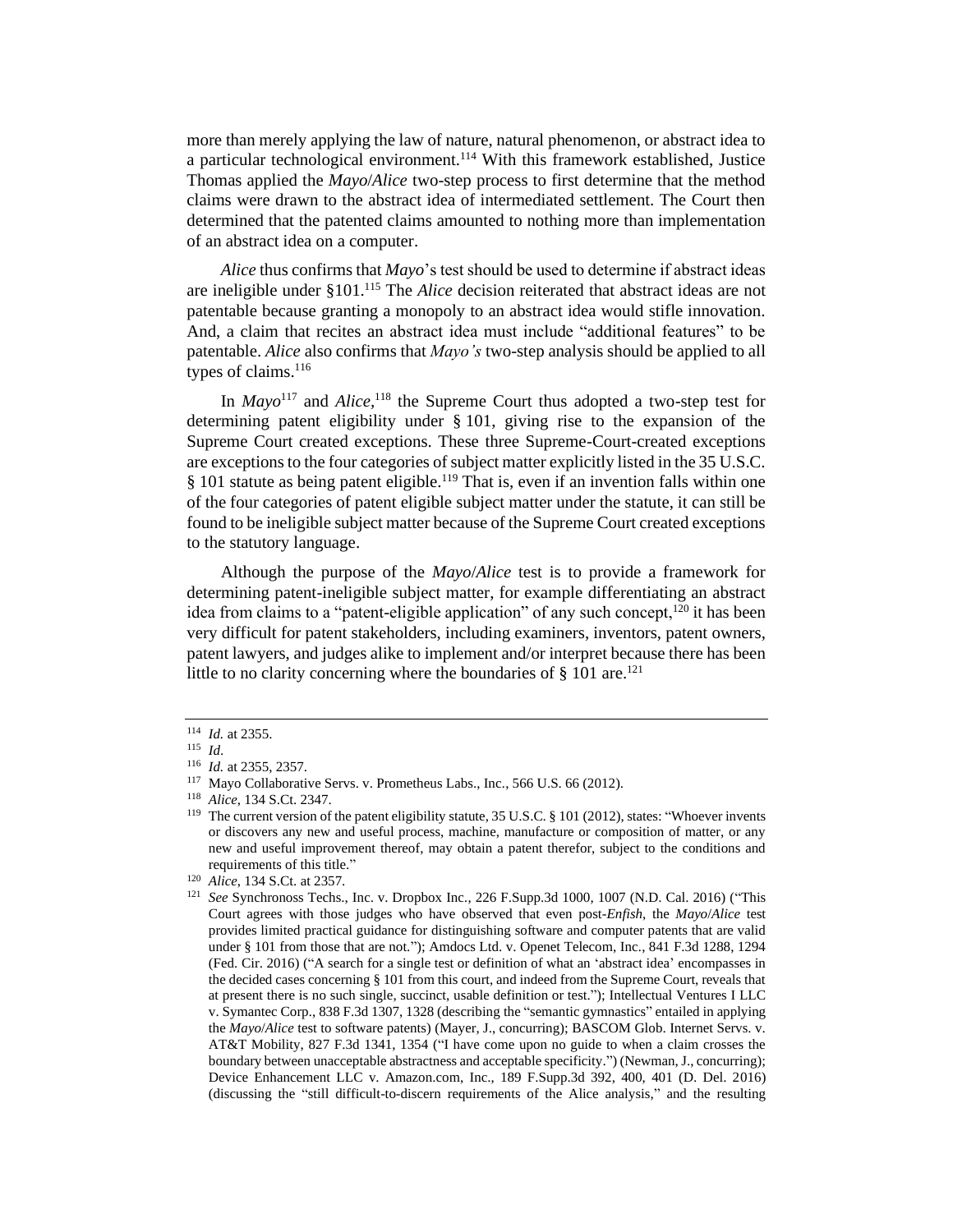## **IV. The Scope of Patent Eligibility Laws Requires Clarity**

The time is ripe for Congress to revisit the 35 U.S.C. §101 statute of the Patent Act. All patent stakeholders working in the field of technology and innovation need clarity concerning the scope of patent eligible subject matter. Some, including other Intellectual Property law professors, $122$  advance the proposition of amending the statute so as to not be out of line with Supreme Court's promulgated exceptions to the statute. On the other spectrum, others, like the former Director of the U.S. Patent and Trademark Office, have recently advocated for wholesale repealing of the entire 35 U.S.C. §101 statute from the Patent Act. As it stands, the four recent Supreme Court decisions<sup>123</sup> have dramatically narrowed the scope of patent protection for innovation-dependent industries by significantly expanding the judicially-created exceptions to subject matter that is listed in the statute as eligible for a patent.

Here, for the sake of bringing clarity to this area of law, I propose a middle ground that does not repeal the statute that has largely remained unchanged for over 200 years, but equally, does not propose amendments to the statute in order to keep the Supreme Court's own parallel jurisprudence in place. Instead, I advocate we return to the statutory language and intent, suggesting a timely option for Congress to do away with the three exceptions that the Supreme Court has unilaterally foisted upon the patent-eligible-subject-matter statute, 35 U.S.C. §101. This position is very similar to the one taken by Judge Newman of the Federal Circuit in the highly divided *Alice* decision.

Discord among patent stakeholders is growing, precipitated by the lack of clarity regarding the scope of subject matter that is eligible for a patent under 35 U.S.C. § 101. For example, not only has David Kappos, the Director of the US Patent & Trademark Office (USPTO) from 2009 to 2013, called for Congress to repeal the entire 35 U.S.C. §101 statute from the Patent Act on the basis that it is unworkable, but even the current acting Director of the USPTO, as recently as in 2019 and after releasing a dizzying fifth set of guidelines to patent examiners at the USPTO in as many years, $124$  indicated that the landscape of patent-eligible subject matter remains troubling. Senior judges too are concerned with current jurisprudence on 35 U.S.C.

<sup>&</sup>quot;difficult exercise" under § 101); Order Denying Defendants' Motion for Summary Judgement at 7, Ameranth, Inc. v. Genesis Gaming Solutions, Inc*.*, 11-cv-00189 AG (RNBx) (C.D. Cal. Jan. 1, 2015) ("True, it is difficult to understand the difference between (1) a claim "directed" to an abstract idea but saved by an "inventive concept," and (2) a patent not "directed" to an abstract idea in the first place, but that nonetheless can be said to "embody, use, reflect, rest upon, or apply" an abstract idea. *Alice*, 134 S.Ct at 2354. But in patents, no less than all other areas of the law, Courts must do their best to follow Supreme Court rulings, no matter how unsatisfying.").

<sup>&</sup>lt;sup>122</sup> For example, professors Jeffrey Lefstin and Peter Menell.

<sup>123</sup> *Alice*, 134 S.Ct. 2347 (2014); Ass'n for Molecular Pathology v. Myriad Genetics, Inc*.*, 569 U.S. 576 (2013); Mayo Collaborative Servs. v. Prometheus Labs*., Inc.*, 566 U.S. 66 (2012); Bilski v. Kappos, 561 U.S. 593 (2010).

<sup>124</sup> *See* USPTO, *Subject Matter Eligibility Examples: Abstract Ideas* (January 7, 2019), [https://www.uspto.gov/sites/default/files/documents/101\\_examples\\_37to42\\_20190107.pdf](https://www.uspto.gov/sites/default/files/documents/101_examples_37to42_20190107.pdf) (providing examples of how to apply the new patent-eligibility analysis under the 2019 Revised Patent Subject Matter Eligibility Guidance).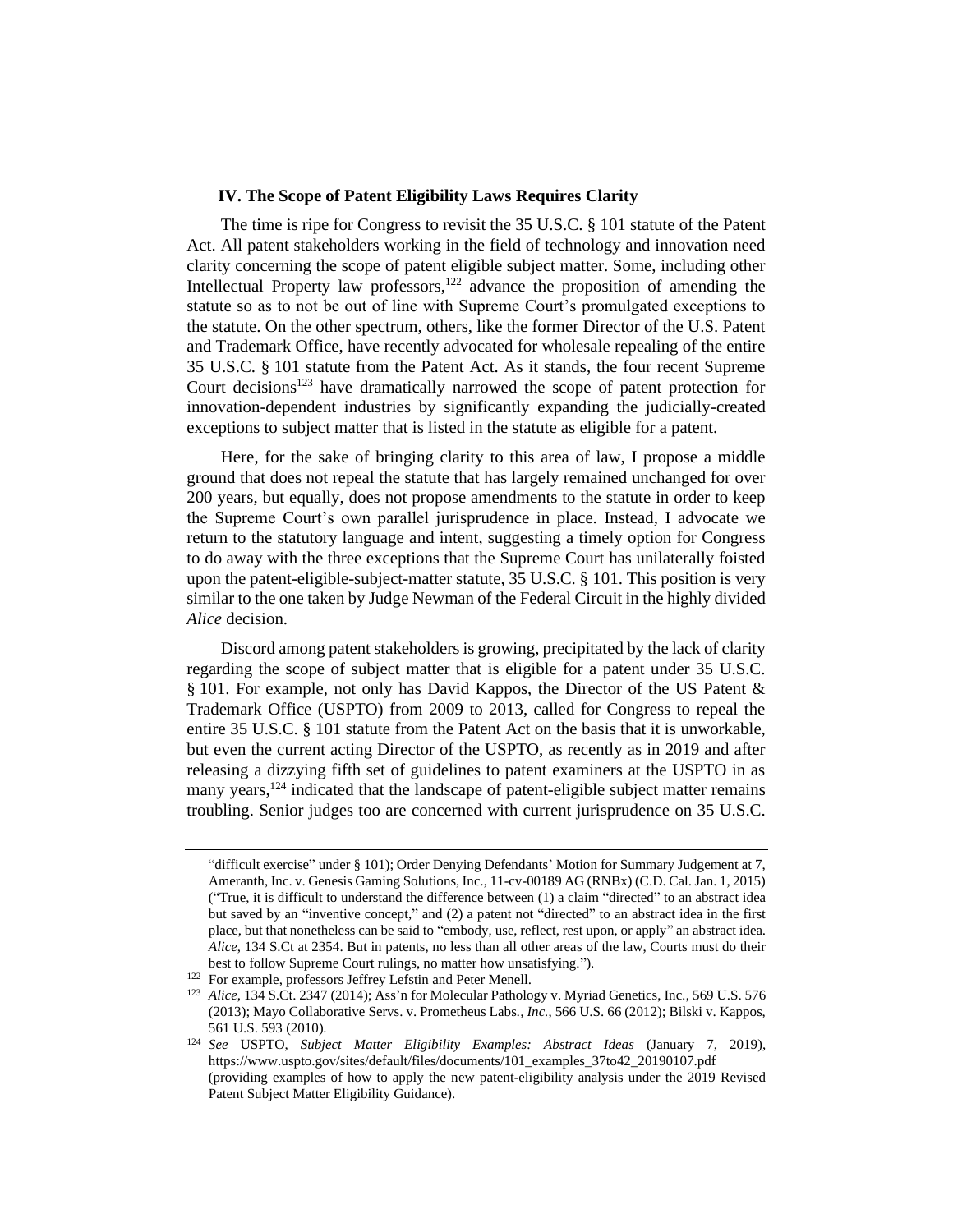#### §101, as discussed *supra* in *Alice*.

Also, the Intellectual Property Owners Association (IPO) recently adopted a resolution to support legislation to amend the statute by adding two subsections. In the IPO statement, they said that the "proposed legislative language would address patent-eligibility concerns *by reversing the Supreme Court decisions and restoring the scope of subject matter eligibility to that intended by Congress* . . .; defining the scope of subject matter eligibility more clearly and in a technology-neutral manner;...; and simplifying the... eligibility analysis."<sup>125</sup> More tellingly, a U.S. Senator recently gave a speech at a conference entitled, "The Supreme Court's Section 101 Jurisprudence: Dangers for the Innovation Economy," in which he said that subject matter eligibility is "an area where the jurisprudence is insufficiently clear, and which may necessitate congressional action to provide clarity and consistency."

Thus, it is clear there is great concern across all sectors of the U.S. economy, especially by stakeholders in the Biotechnology and Software-driven industries, that current law on patent eligibility is unclear and is having deleterious consequences.

The Patent Act, as noted *supra*, defines and specifies four independent categories of subject matter of inventions or discoveries that are eligible for patent protection: 1) processes or methods; 2) machines or apparatuses; 3) manufactures; and 4) compositions of matter.<sup>126</sup> While it is clear from the Statute that Congress intended to give a wide scope to patent-eligible subject matter, from these four broad categories that are listed in the statute, the Supreme Court has judicially created three exceptions of subject matter ineligible for patent protection: 1) laws of nature; 2) products of nature; and 3) abstract ideas. Thus, under current law, a claimed invention is only patent-eligible under 35 U.S.C. §101 if it is a process, machine, manufacture, or composition of matter, *and* also if it falls outside the three Supreme Court promulgated judicial exceptions to patent-eligible subject matter.

Jurisprudence on patent-eligible subject matter, governed by 35 U.S.C. §101, has currently entered a "maw" and the situation will only get worse as new technologies advance because these new advances will challenge courts' interpretations of certain aspects of patent law.<sup>127</sup> There is no question that current law governing patent-eligibility under 35 U.S.C. §101 is uncertain and in upheaval.

One of the key concerns is that the wording of 35 U.S.C. §101 and Congress's intent has been to place a low threshold bar to determine what is subject matter eligible for a patent,  $128$  and leave for other more stringent areas of the Patent Act, namely specific legal requirements focusing on novelty, non-obviousness, and

<sup>125</sup> Intellectual Property Owners Association, *Proposed Amendments To Patent Eligible Subject Matter Under 35 U.S.C. §101* (February 7, 2017), [http://www.ipo.org/wp](http://www.ipo.org/wp-content/uploads/2017/02/20170207_IPO-101-TF-Proposed-Amendments-and-Report.pdf)[content/uploads/2017/02/20170207\\_IPO-101-TF-Proposed-Amendments-and-Report.pdf](http://www.ipo.org/wp-content/uploads/2017/02/20170207_IPO-101-TF-Proposed-Amendments-and-Report.pdf) (emphasis added).

<sup>126</sup> *Id.*

<sup>127</sup> Bernard Chao, *Finding the Point of Novelty in Software Patents*, 28 BERKELEY TECH. L.J. 1217, 1224 (2013); Jeremy D. Roux, *The Supreme Court and § 101 Jurisprudence: Reconciling Subject-Matter Patentability Standards and the Abstract Idea Exception*, 2014 U. ILL. L. REV. 629, 658  $(2014)$ 

<sup>&</sup>lt;sup>128</sup> *See infra section II of this paper for a discussion on Legislative History of 35 U.S.C.* § 101.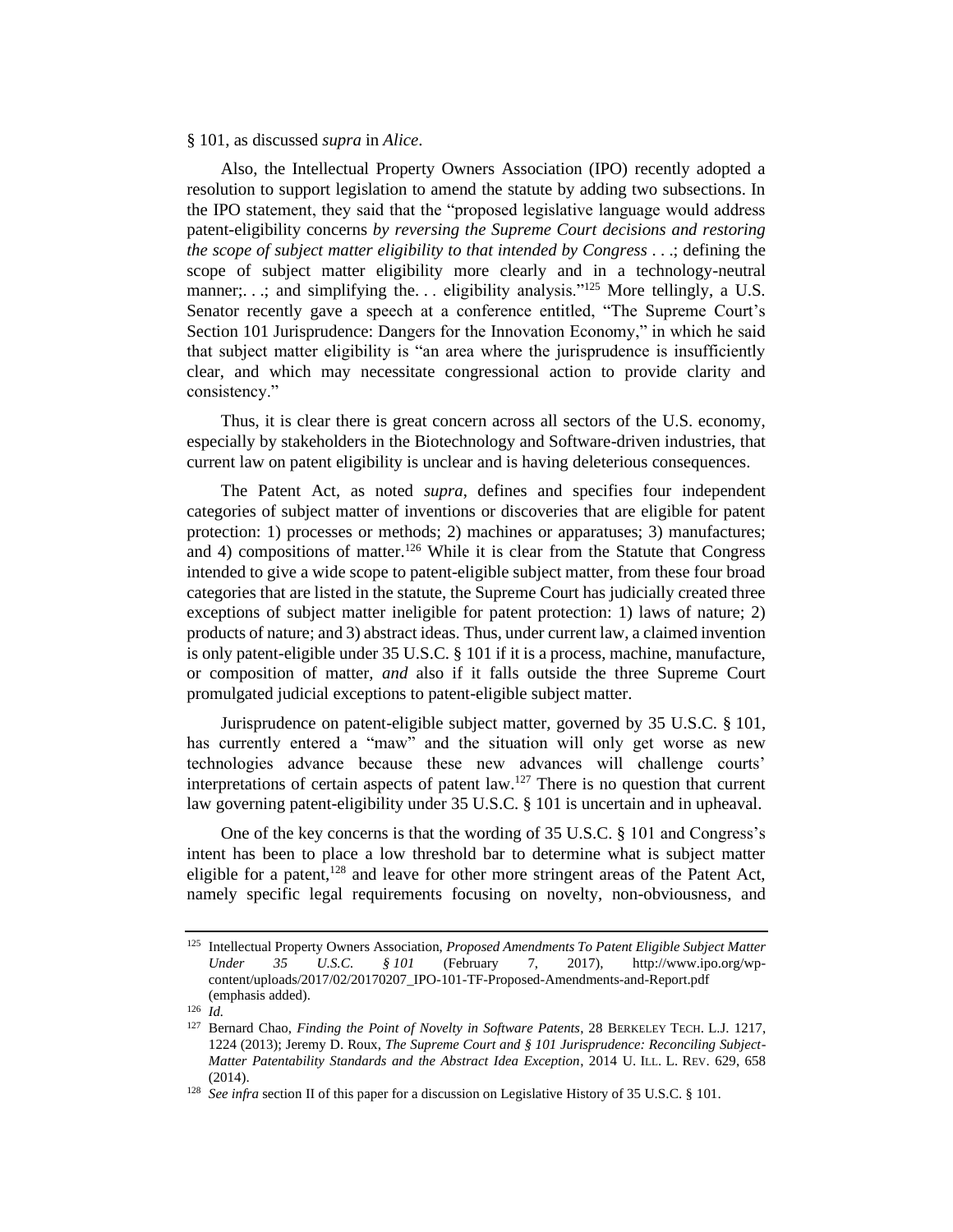description of the technical features of the invention, to deal with the ultimate question of whether the subject matter should receive a patent or not. According to the Supreme Court's own words, the exceptions they created to the 35 U.S.C. §101 statute have the power to "swallow all of patent law"<sup>129</sup> and to "eviscerate patent law."<sup>130</sup> This is because 35 U.S.C. §101 was not written or intended to forego an analysis under different statutory sections of the Patent Act of whether major breakthrough discoveries can receive a patent (*i.e.*, by discussing if the discovery is new and not obvious in view of others' work, and in view of how it is technically described).

The Supreme Court has now heard four cases in the area of patent eligibility recently,<sup>131</sup> namely *Bilski* in 2010, *Mayo* in 2012, *Myriad* in 2013 and *Alice* in 2014. After four back-to-back attempts in recent years, the Court has been unable to identify a coherent test that comports with the statute and provides adequate objective guidance to patent examiners, jurists, and practitioners alike. If anything, these decisions have had the opposite effect and have caused havoc in innovationdependent industries. The four Supreme Court decisions have dramatically narrowed the scope of patent protection for Biotechnology and Software-driven emerging new technologies by significantly expanding the judicially-created exceptions to statutory patent-eligible subject matter.

Although the Supreme Court has previously overruled itself on patent eligibility, namely in the *Chakrabarty* and *Diehr* decisions that effectively overruled *Flook*, it appears unwilling to overrule or at least revise its recent incoherent decisions, most notably in *Mayo*, evidenced by the fact that the Court denied *certiorari* in *Sequenom*, a case that many saw as an opportune moment for the Court to correct itself.<sup>132</sup> In this latter example, over twenty amicus briefs from a variety of interested parties and industries were filed and yet the Supreme Court did not even ask for the Solicitor General's view.

Thus, if the Supreme Court is unwilling or unable to provide a reasonable, workable test, then legislative options to fix the current status are sorely needed, as discussed *infra* in the last section of this article.

> A. U.S. Supreme Court's Own Parallel Law on Patent Eligibility is Inconsistent with 35 U.S. Code §101, and Runs Against the U.S. Constitution

It is clear and uncontroversial that in an area of law where the U.S. Constitution

<sup>&</sup>lt;sup>129</sup> *See Alice*, 573 U.S. at 217 (advising the lower courts to "tread carefully in construing this *exclusionary principle lest it swallow all of patent law*.") (emphasis added).

<sup>&</sup>lt;sup>130</sup> *See Mayo*, 566 U.S. at 71 (warning that the Court's own judicially created exceptions to the statute have the power to destroy Congress' patent law: "The Court has recognized, however, that too broad an interpretation of this exclusionary principle could eviscerate patent law. For all inventions at some level embody, use, reflect, rest upon, or apply laws of nature, natural phenomena, or abstract ideas.").

<sup>131</sup> *Alice,* 573 U.S. at 212; *Myriad,* 569 U.S. at 579-80; *Mayo*, 566 U.S. at 72; *Bilski*, 561 U.S. at 597.

<sup>132</sup> *Ariosa Diagnostics, Inc. v. Sequenom, Inc.*, 788 F.3d 1371 (Fed. Cir. 2015), *cert. denied*, 136 S.Ct. 2511 (2016).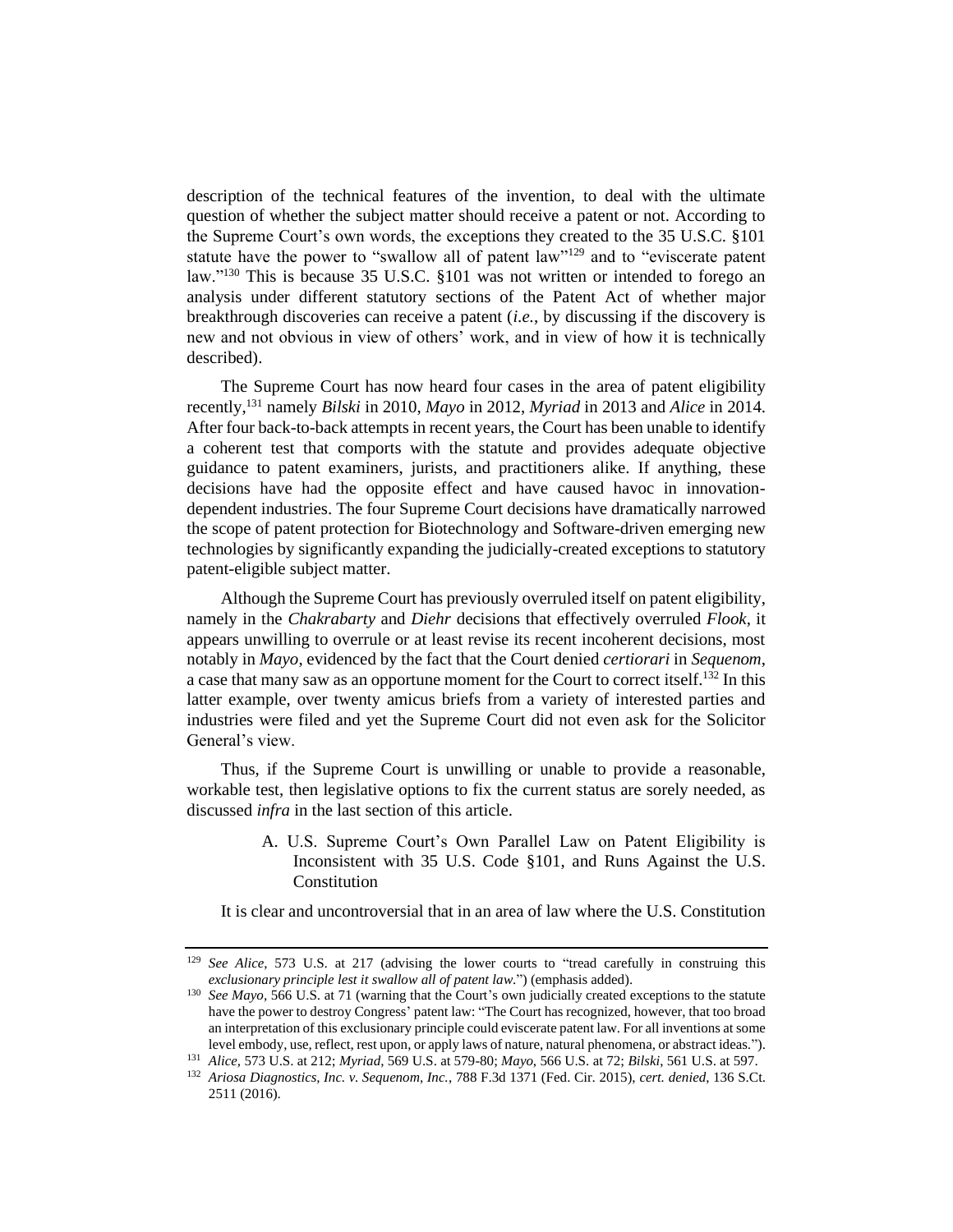has given sole authority to Congress to create laws consistent with that granted authority, the judicial branch's highest court, namely the U.S. Supreme Court, is then limited to that particular statutory construction.<sup>133</sup> Indeed, the Supreme Court has recognized this as such in the 21<sup>st</sup> century, stating that "when 'the statute's language is plain, the sole function of the courts'–at least where the disposition required by the text is not absurd–'is to enforce it according to its terms. $1^{134}$  The Supreme Court in *Connecticut Nat'l Bank* cited several cases to support this notion, stating that "courts must presume that a legislature says in a statute what it means and means in a statute what it says there"<sup>135</sup> and going even further to be clear that "when the words of a statute are unambiguous, then, this first canon is also the last. . . judicial inquiry is complete"<sup>136</sup> For appeals involving patents, the Court of Appeals for the Federal Circuit possesses national jurisdiction, $137$  with the Supreme Court retaining discretionary authority to review cases on appeal from the Federal Circuit.<sup>138</sup> However, once the Supreme Court grants certiorari in a case where Congress has created laws, the Court is then limited to that statutory construction.

Accordingly, in this context, when the Supreme Court accepts to a question of patent law related to patent eligible subject matter, the Supreme Court is required to construe the literal meaning of 35 U.S. Code §101, in order to decide if a particular subject matter is or is not patent eligible. And yet, in a trilogy of cases decided in as many years in this decade, discussed *supra*, the Supreme Court has departed from the literal meaning of the statue to instead fashion its own law in the area of patent eligibility by creating exceptions to the statute, thereby unintentionally conflating other existing statutory regimes concerning patentability with the threshold issue of patent eligibility by requiring an "inventive application" in the patent eligible subject matter determination. This is so, even where Congress recently passed the America Invents  $Act^{139}$ , the biggest fundamental change in Patent Law in sixty years, where major changes were made to the law on patentability but those on patentable subject matter, under 35 U.S. Code §101, were left largely untouched.<sup>140</sup>

Congress has been consistent with their intent concerning patent eligible subject matter. Indeed, based on the legislative history of 35 U.S. Code §101, discussed *supra*, and the fact that multiple Patent Acts passed by Congress over a period of some 200 years, including the recently passed America Invents Act, have kept the language of the short 35 U.S. Code §101 statute largely unchanged, it is clear that no exceptions were contemplated. These Supreme Court created exceptions to the statute represent a direct afront to the statute, and run contrary to Congress's express and implicit intent as well as their mandate to "promote the useful arts" as the U.S.

<sup>133</sup> *Connecticut Nat'l Bank v. Germain*, 503 U.S. 249, 253-54 (1992).

<sup>134</sup> *Hartford Underwriters Ins. Co. v. Union Planters Bank, N.A.*, 530 U.S. 1, 6 (2000) (quoting *United States v. Ron Pair Enterprises, Inc.,* 489 U.S. 235, 241 (1989)).

<sup>135</sup> *Connecticut Nat'l Bank*, 503 U.S. at 253-54.

<sup>136</sup> *Id.*

<sup>137</sup> 28 U.S.C.A. §1295(a)(1).

<sup>138</sup> 28 U.S.C.A. §1254(1).

<sup>139</sup> *See* Leahy-Smith America Invents Act ("AIA"), Pub.L. 112-29, 125 Stat. 284 (2011).

<sup>&</sup>lt;sup>140</sup> *See* 35 U.S.C.A. § 101 ("Whoever invents or discovers any new and useful process, machine, manufacture or composition of matter, or any new and useful improvement thereof, may obtain a patent therefor, subject to the conditions and requirements of this title.").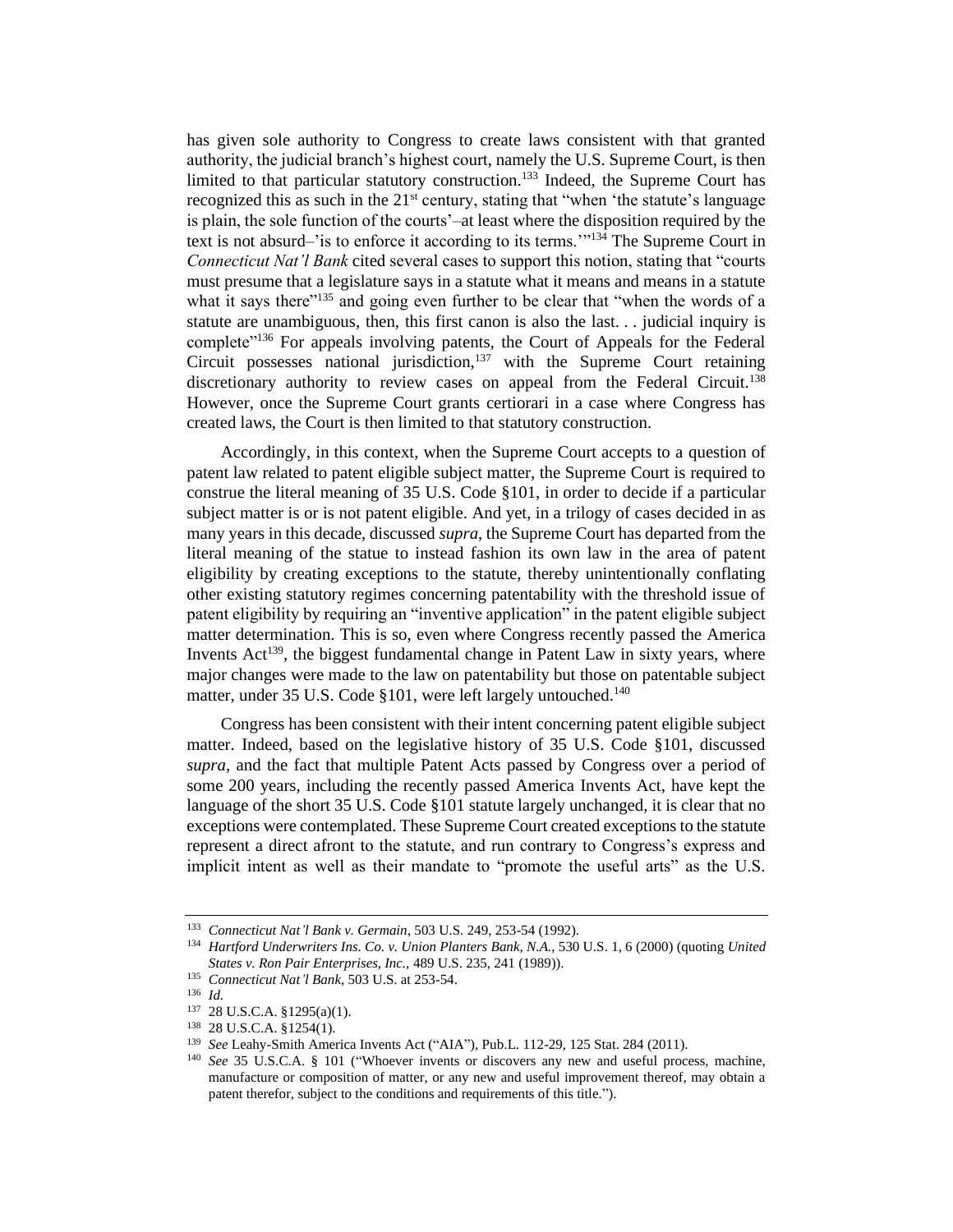Constitution requires.

Moreover, the statute clearly mentions "Whoever *invents or discovers* any new and useful process, machine, manufacture or composition of matter. . . may obtain a patent therefor, subject to the conditions and requirements of this title."<sup>141</sup> Thus, the Supreme Court's fascination with "inventive concept" in their recent test for exceptions to the statute fails to consider the word "discovers." Not only should there be no exceptions to the four statutory categories of patent eligible subject matter as adumbrated in the 35 U.S. Code §101 statute, namely processes, machines, manufactures or compositions of matter, but that any "invention *or discovery"* related to these four statutory listed categories should suffice to pass this low-intended threshold finding of whether a subject matter is deemed patent eligible.

Because it does not fit their new test for their own exceptions to this statute, the Supreme Court fails to acknowledge or discuss, indeed omits, any focus on the word "discovers" in their patent eligibility jurisprudence. There is a reason that the statute includes this word and, if anything, there is nothing to indicate that the word "discovers" ought to have anything less than equal weight to the word "invents" when the statute recites "invents *or* discovers." And yet, Justice Thomas, writing for the Supreme Court recently in *Myriad* boldly refutes this, stating "groundbreaking, innovative, or even brilliant *discovery* does not by itself satisfy the §101 inquiry."<sup>142</sup>

Thus, for example, *discovering* certain unique fetal DNA in the blood of a pregnant mother and *inventing* a new method for non-invasively determining important fetal characteristics that is safer for both the fetus and the pregnancy, as discussed *infra*, should simply not be failing the patent eligibility test under 35 U.S. Code  $§101$ , as it recently has done.<sup>143</sup> It may not be patentable if routine methods were used to develop the method, but the mere *discovery* itself ought to pass the 35 U.S. Code §101 threshold inquiry. The patentability requirements as listed in the other statutes of the Patent Act, for example whether it is new and non-obvious in view of what others have done, ought to be what determines whether such a *discovery* should obtain a U.S. patent or not.

As Judge Linn stated in a concurring opinion in *Ariosa* that prior to the invention, prenatal diagnosis involved invasive techniques that could potentially harm the fetus and increase the chance of a miscarriage and that he saw "no reason, in policy or statute. . .why this *breakthrough invention* should be deemed patent ineligible."<sup>144</sup> Interestingly, after *Ariosa* was decided in the U.S., this same invention was found in November 2017 to be patent eligible subject matter by the highest court of the United Kingdom, and also, as recently as in August 2019, it was found to be patent eligible by the highest court of Australia. With the U.S. Supreme Court refusing to grant *certiorari* in Ariosa, this technology and many like it remain patent *in*eligible subject

<sup>141</sup> 35 U.S.C.A. § 101 (emphasis added).

<sup>142</sup> *Myriad*, 569 U.S. at 577 (emphasis added).

<sup>143</sup> Ariosa Diagnostics, Inc. v. Sequenom, Inc*.*, 788 F.3d 1371,1379 (Fed. Cir. 2015).

<sup>&</sup>lt;sup>144</sup> *Id.* at 1381 (emphasis added).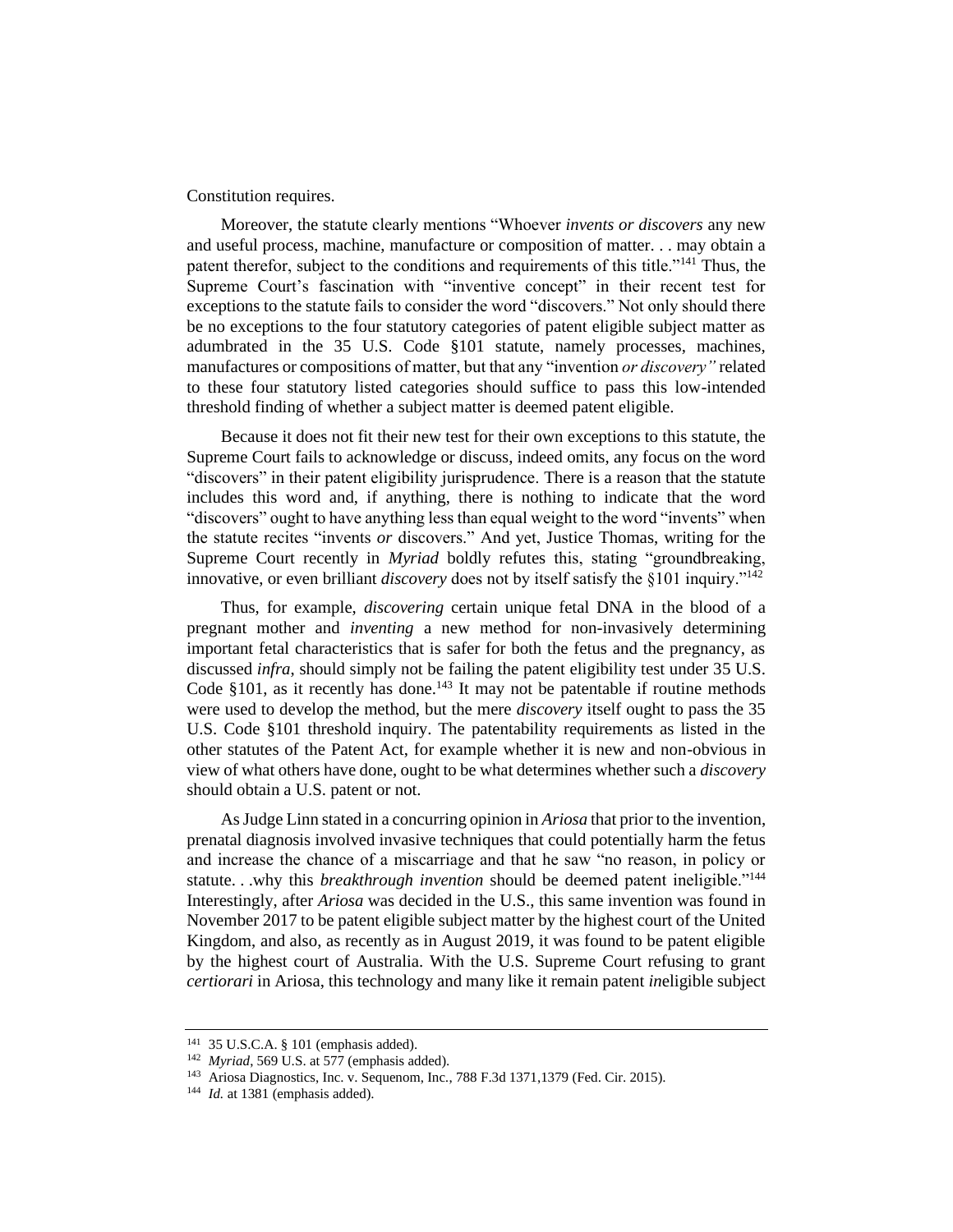matter in the U.S., based on the misguided current Supreme Court jurisprudent on 35 U.S. Code §101.

Further still, as the Supreme Court itself stated in *Chakrabarty*,<sup>145</sup> "Congress has intended patentable subject matter to include anything under the sun that is made by man."<sup>146</sup> The Court further explained §101 eligibility and its scope, stating that "We have cautioned that courts 'should not read into the patent laws limitations and conditions which the legislature has not expressed.' United States v. Dubilier Condenser Corp, 289 U.S. 178 (1933)... In choosing such expansive terms as 'manufacture' and 'composition of matter' modified by the comprehensive '*any,*' *Congress plainly contemplated that the patent laws would be given wide scope*."<sup>147</sup> Thus, no exceptions were contemplated, so long as *any invention or discovery* fell within the four categories of patent eligible subject matter that have been listed in the statute for approximately the last two hundred years. If anything, as is clear from both the express language of the statute and its legislative history discussed *supra*, the patent eligible subject matter under the 35 U.S. Code §101 statute should be given wide scope.

The Supreme Court's recent trilogy of back-to-back cases on patent eligibility in this decade runs against the wording of 35 U.S. Code §101 and its legislative intent, is inconsistent, and provide next to no analysis of statutory construction or legislative intent. Instead, out of thin air, the Supreme Court has created widely expansive "judicial exceptions" to the federal statute that outlines the threshold inquiry concerning patent eligible subject matter. This contrarian jurisprudence by the Supreme Court on patent eligibility and their focus on "inventive concept" and "significantly more" has caused disarray across the vast majority of stakeholders in industries, as well as the Courts and the patent office, and is otherwise harming the innovation ecosystem in America, as discussed *infra*.

> B. Application of the Mayo/Alice Test is Causing Disarray in Courts and the U.S. Patent & Trademark Office

The *Mayo*/*Alice* test provides a two-criteria test for determining if a subject matter is eligible for a patent or not. First, the claimed invention must be one of the four statutory categories.<sup>148</sup> Second, to qualify for patent eligible subject matter, the patent claim must not be directed to a judicial exception unless the claim as a whole includes additional limitations amounting to *significantly more* than the exception.

These judicial exceptions have been created by the Supreme Court and are subject matter that the Court has found to be outside of, or exceptions to, the four statutory categories of subject matter that is eligible for patent protection. Specifically, the judicial exceptions include and are limited to abstract ideas, laws of

<sup>145</sup> Diamond v. Chakrabarty, 447 U.S. 303, 308 (1980).

<sup>146</sup> *Kappos*, 561 S.Ct. at 641-642 (noting Congress's intention for statutory subject matter to "include anything under the sun that is made by man") (quoting *Chakrabarty*, 447 U.S. at 309).

<sup>147</sup> *Chakrabarty*, 447 U.S. at 308 (emphasis added).

<sup>148</sup> *See* 35 U.S.C. § 101 (2012) ("Whoever invents or discovers any new and useful process, machine, manufacture or composition of matter, or any new and useful improvement thereof, may obtain a patent therefor, subject to the conditions and requirements of this title.")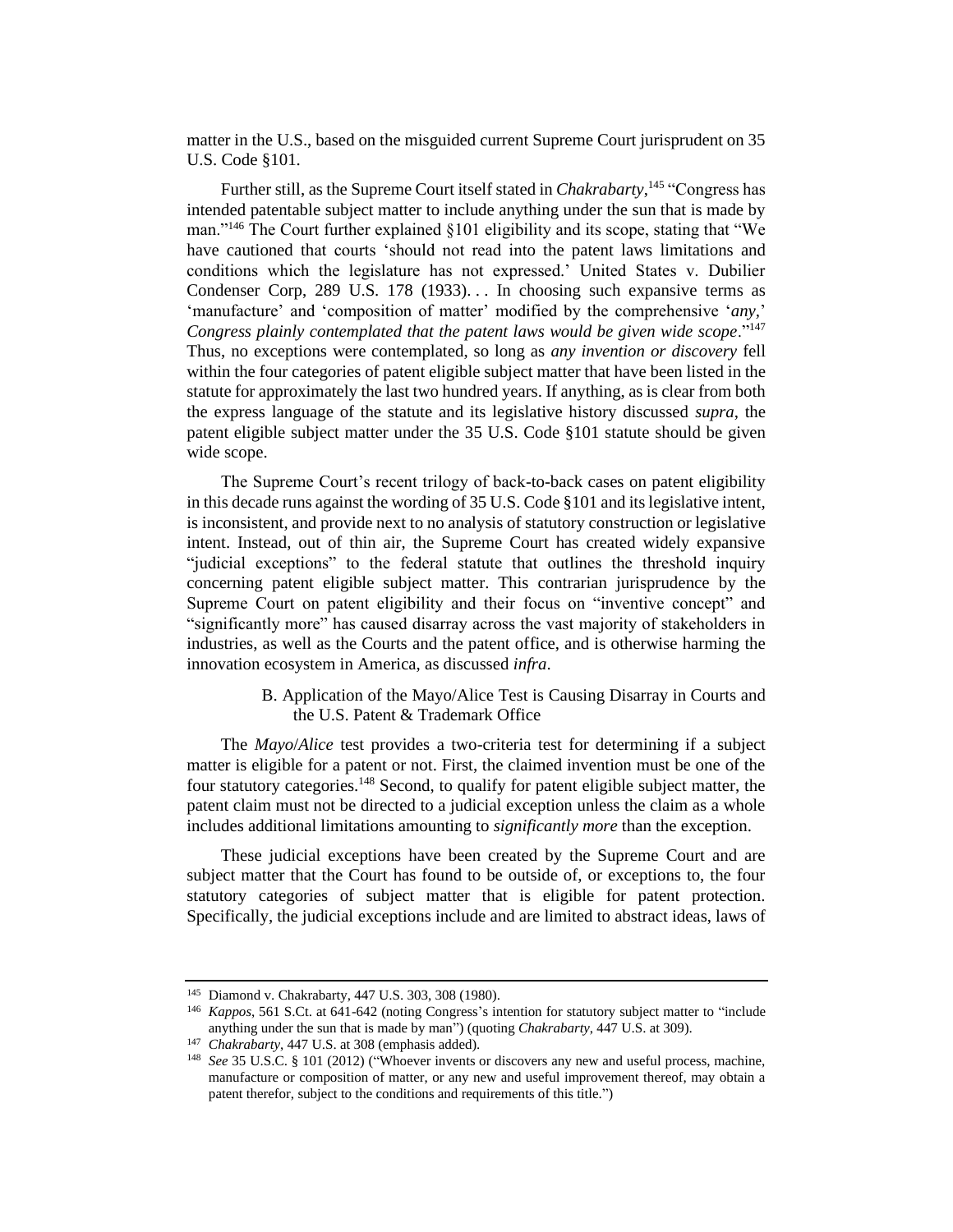nature and natural phenomena (including products of nature).<sup>149</sup> Thus, inventions that encompass abstract ideas, laws of nature, or natural phenomenon are, in the Supreme Court's view, "basic tools of scientific and technological work"<sup>150</sup> that should be "free to all men and reserved exclusively to none."<sup>151</sup>

The overarching belief by the Court is that this "reflects a basic judgment that protection in such cases, despite its potentially positive incentive effects, would too severely interfere with, or discourage, development and the further spread of future knowledge itself."<sup>152</sup> For example, under this principle, Einstein may have discovered that anything having mass has an equivalent amount of energy, but he would not have been able to patent his celebrated formula, E=mc<sup>2</sup>, that shows this relationship, nor could Newton patent his discovery of the law of gravity, nor a lay person patent his/ her discovery of a new mineral in the earth. These kinds of discoveries are "manifestations of laws of nature, free to all men and reserved exclusively to none."<sup>153</sup>

35 U.S. Code §101 defines the four categories of patent eligible subject matter as processes, machines, manufactures and compositions of matter,<sup>154</sup> with the latter three categories defining "things" and the first category defining "actions."<sup>155</sup> In particular, the statute defines "process" to mean a "process, art, or method, and includes a new use of a known process, machine, manufacture, composition of matter, or material."<sup>156</sup> Moreover, the Supreme Court has held that the term "machine" includes "every mechanical device or combination of mechanical powers and devices to perform some function and produce a certain effect or result."<sup>157</sup> In *Chakrabarty*, the Supreme Court construed "manufacture" to mean "the production of articles for use from raw or prepared materials by giving to these materials new forms, qualities, properties, or combinations, whether by hand-labor or by machinery,"<sup>158</sup> and the term "composition of matter" has been held to mean "all compositions of two or more substances and. . . all composite articles, whether they be the results of chemical union, or of mechanical mixture, or whether they be gases, fluids, powders or solids."<sup>159</sup>

Applying the *Mayo* / *Alice* framework has caused great uncertainty and disarray

<sup>149</sup> *See* Mayo Collaborative Services v. Prometheus laboratories, Inc., 132 S.Ct. 1293 (2012); Ass'n for Molecular Pathology v. Myriad Genetics, Inc., 133 S.Ct. 2107, 2116 (2013); Alice Corp. Pty. Ltd. v. CLS Bank International, 134 S.Ct. 2347, 2354 (2014).

<sup>150</sup> Gottschalk v. Benson, 409 U.S. 63, 67 (1972).

<sup>151</sup> Funk Brothers Seed Co. v. Kalo Inoculant Co*.*, 333 U.S. 127, 130 (1948).

<sup>152</sup> Laboratory Corp. of America Holdings v. Metabolite Laboratories, Inc*.*, 548 U.S. 124, 128 (2006) (Breyer, J., dissenting).

<sup>153</sup> *Funk Brothers*, 333 U.S. at 130.

<sup>154</sup> *See* Manual of Patent Examining Procedure § 2106.03 (more detailed information on the four categories).

<sup>155</sup> *See* 35 U.S.C. 100(b) ("The term 'process' means process, art, or method, and includes a new use of a known process, machine, manufacture, composition of matter, or material.").

<sup>156</sup> 35 U.S.C. § 100(b).

<sup>157</sup> Corning v. Burden, 15 How. 252, 267-68 (1854).

<sup>158</sup> Diamond v. Chakrabarty, 447 U.S. 303, 308 (1980).

<sup>159</sup> *Id.*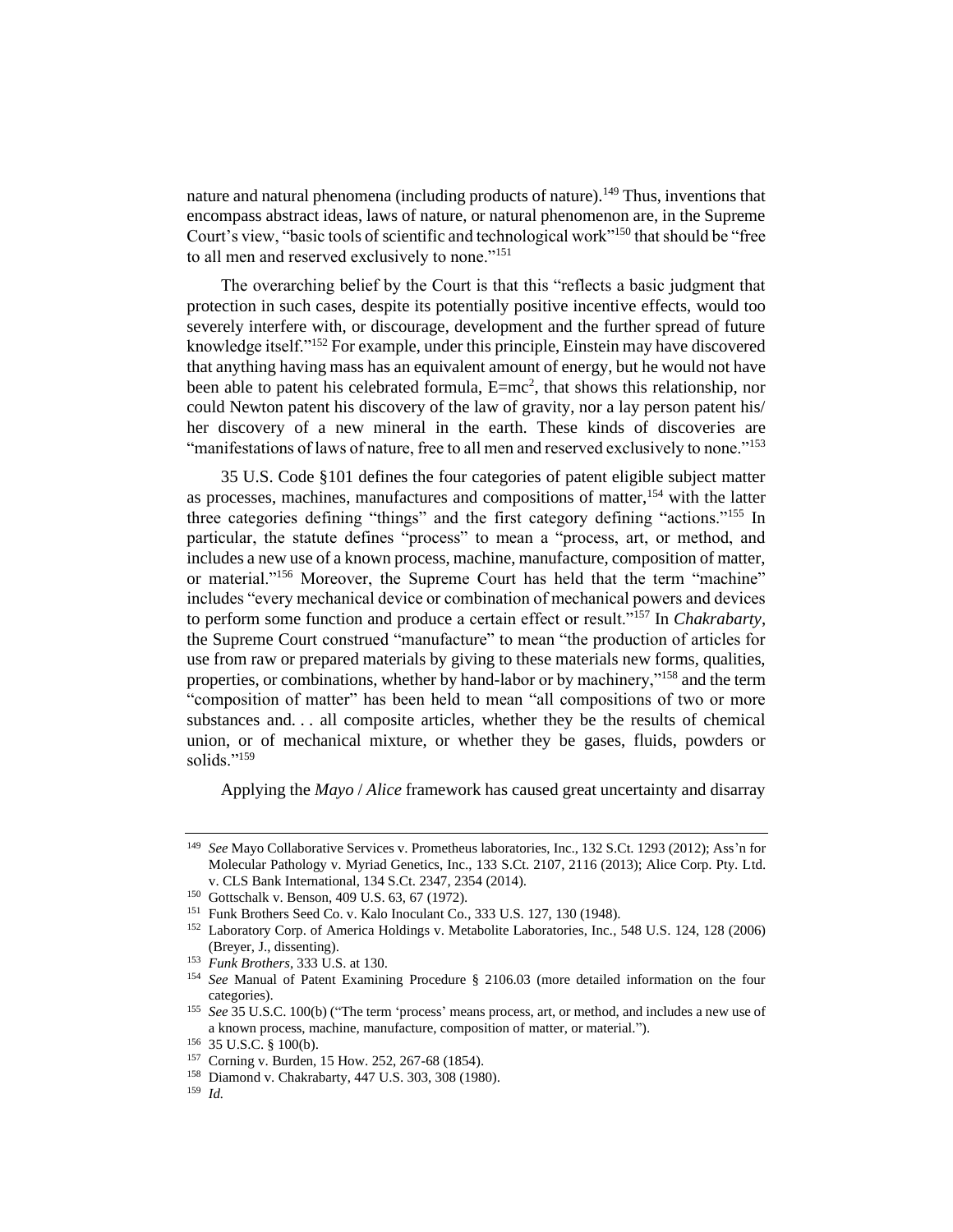in courts, and the criticism of this framework has been rapidly growing. Not only does Justice Thomas refuse to define "abstract," the whole framework has been incredibly difficult in practice to implement and this has led to inconsistencies. By way of an example, after *Alice*, there was a dramatic increase in the number of courts invalidating patents under Section 101. Moreover, in the six months following Alice, district courts invalidated well over 50 percent of patents challenged under Section 101. The Federal Circuit similarly invalidated, under Section 101, patents in six decisions in six months.<sup>160</sup>

A more recent listing of patent eligibility cases that have been decided since *Bilski* found only 17 out of 70 decisions found patent eligible subject matter.<sup>161</sup> In another study, 35 U.S.C. §101 challenges have resolved early in the litigation, often at the pleading stage or a prompt summary judgment motion.<sup>162</sup> In yet another study of the effect of *Alice* two years after the decision, the authors found that courts invalidated patents based on §101 motions at an average invalidation rate of 66%. Moreover, the Federal Circuit decided 37 cases with only three of the cases being upheld – an average invalidation rate of a staggering  $92\%$ .<sup>163</sup> At the USPTO, one study found that in the two years post *Alice*, the patent office had rejected over 36,000 published patent applications under *Alice*, with over 5,000 of such applications becoming abandoned.<sup>164</sup>

# *1. "Inventive Application" and the Problem with "Significantly More"*

Under the new *Mayo*/*Alice* framework for determining patent eligibility, there are two steps. First, one has to determine whether the claim is directed to subject matter that the Court has deemed ineligible, namely an abstract idea, law of nature or a natural phenomenon.<sup>165</sup> Second, one is required to determine whether there is any claim limitation other than that directed to the ineligible subject matter that is "sufficient to ensure that the patent in practice amounts to *significantly more* than a patent upon the ineligible concept itself."<sup>166</sup> This contribution is called an "*inventive concept*."<sup>167</sup> Claim limitations that require only "well-understood, routine, conventional" activity, fail to supply the necessary "*inventive concept*."<sup>168</sup> As such, a claim that is directed to an abstract idea or natural law without an inventive concept is not subject matter that is patent-eligible under 35 U.S.C. § 101 under current law.

<sup>160</sup> Digitech Image Techs., LLC v. Elecs. for Imaging, Inc., 758 F.3d 1344 (Fed. Cir. 2014); Planet Bingo, LLC v. VKGS LLC, 576 Fed. App'x. 1005 (Fed. Cir. 2014); buySAFE, Inc. v. Google, Inc*.*, 765 F.3d 1350 (Fed. Cir. 2014); Ultramercial, Inc. v. Hulu*, LLC*, 772 F.3d 709 (Fed. Cir. 2014); Univ. of Utah Res. Found. v. Ambry Genetics Corp*.*, 774 F.3d 755 (Fed. Cir. 2014); Content Extraction & Transmission LLC v. Wells Fargo Bank Nat'l Assoc*.*, 776 F.3d 1343 (Fed. Cir. 2014).

<sup>161</sup> *Section 101 Court Cases*, BITLAW,<https://www.bitlaw.com/patent/section-101-cases.html> (last visited Nov. 5, 2019).

<sup>162</sup> Jacob Koering, *The Rise of the Patent-Eligibiity Defense: The Absurd Abstraction of Alice*, 2016 ASPATORE 7 (2016).

<sup>163</sup> *Id.*

<sup>164</sup> Jasper L. Tran, *Two Years After Alice v. CLS Bank,* 98 J. PAT. & TRADEMARK OFF. SOC'Y 354, 358- 59 (2016).

<sup>165</sup> Alice Corp. v. CLS Bank Int'l., 134 S.Ct. 2347, 2355 (2014).

<sup>166</sup> *Id.*

<sup>167</sup> *Id.*

<sup>168</sup> *Id*. at 2359.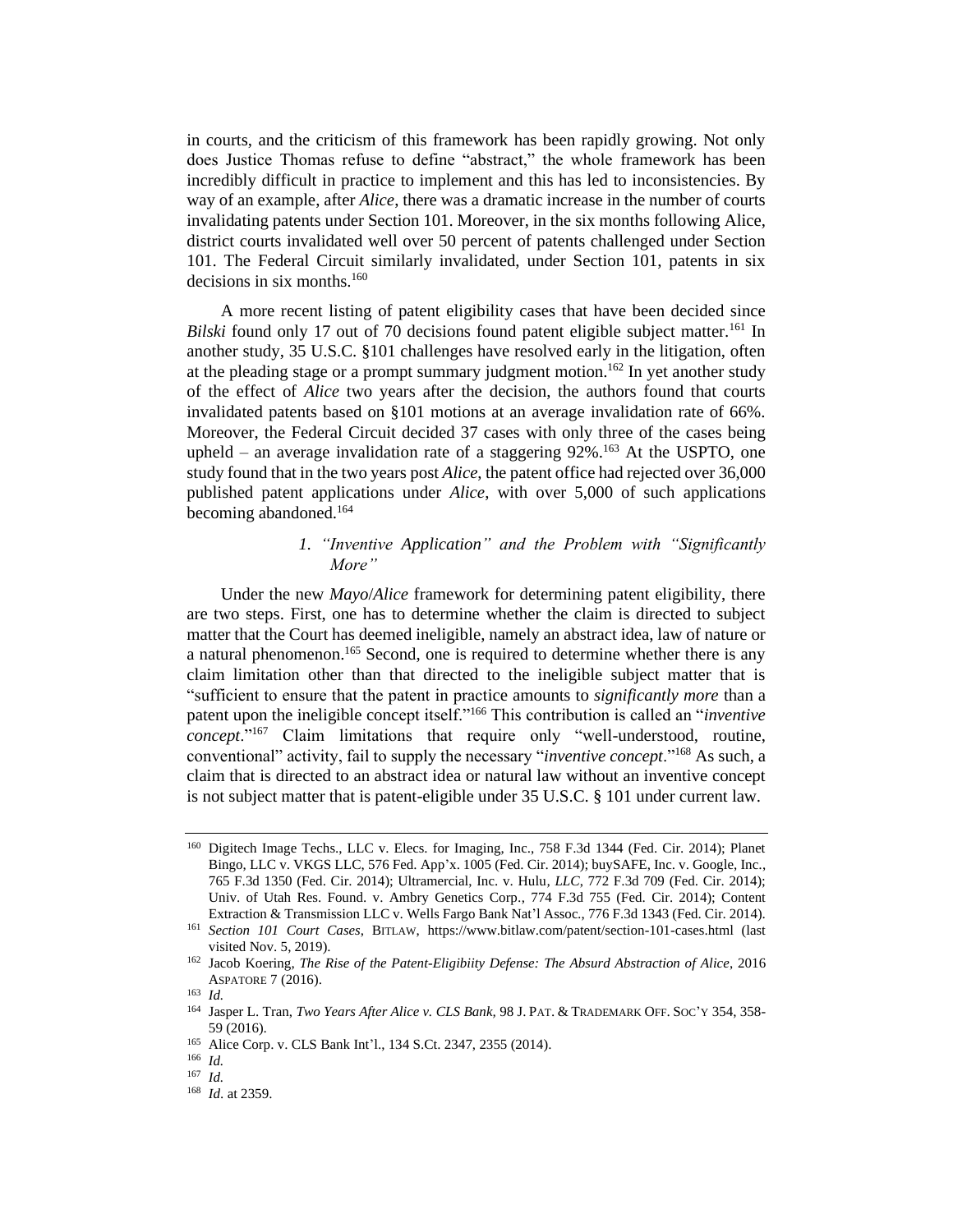The problem with this "inventive concept" and finding something "significantly more" than the Supreme Court listed exceptions to eligible subject matter is several fold. First, there is now a clear overlap between the patent eligibility question under 35 U.S. Code §101 and novelty under 35 U.S. Code §102. Thus, to determine what is patent eligible, one is misled into looking for an "inventive concept" which naturally can lead to comparing the invention to what is out there in terms of prior art to see if it is "inventive," even though this is not permitted. This conflation of novelty with the threshold issue of patent eligibility is not the only problem with this "inventive concept," "significantly more," and "routine, conventional activities" analysis one is led to perform. As the reader immediately can ascertain, the subjectivity of concepts such as "significant," and "inventive concept" and "routine" is such that the implementation of such a test becomes difficult and open to interpretation.

In order to make the point by way of an example, under this current patent eligibility scheme, one led to consider prior art in order to determine if the claimed invention is "significantly more" than the patent ineligible concept, and as such, it becomes very subjective and hard to determine what is considered "more," let along what is considered "significant." To add to that, one is required to determine what is "routine" or "conventional," which are equally subjective determinations that mislead one to consider others' work to ascertain what is routine or conventional. The absence of any clear instructions, or definitions of key terms such as what is considered "abstract," coupled with multiple subjective determinations that now have to be made, all lead to confusion and an incoherent implementation of this new patent eligibility test. This has resulted in a wide disparity in the post-*Alice* decisions from district court judges, administrative law judges and examiners at the U.S. Patent & Trademark Office alike.

Yet another problem with the current framework for determining patent eligibility is that it does not even attempt to have objectiveness and instead wholeheartedly embraces these subjective concepts as discussed above. If one looks back, Congress faced a similar situation in the 1950s. Back then and before the seminal Patent Act of 1952, patent law relied on the subjective "invention" standard for determining patentability. Patents were routinely invalidated for lacking an "inventive" aspect, even though there was no real definition of what makes something "inventive."<sup>169</sup> Congress then acted to remove this subjective "invention" standard and passed the Patent Act of 1952. The intent was that the scope of patent-eligible subject matter would be broad and that patentability would be determined on an objective, instead of subjective, standard. This led to the codification of section 103, where an *objective* standard of a person having ordinary skill in the art is used to determine if an invention is non-obvious and therefore patentable.<sup>170</sup> In the same 1952

<sup>169</sup> Hollister v. Benedict & Burnham Mfg. Co*.*, 113 U.S. 59, 73 (1885) (invention is "the creative work in the inventive faculty."); Atlantic Works v. Brady, 107 U.S. 192, 200 (1882) (invention is "A substantial invention or discovery."); Potts v. Craeger, 155 U.S. 597, 608 (1895) (invention is the "exercise of the inventive faculty."); Cuno Eng'g Corp. v. Automatic Devices Corp*.*, 314 U.S. 84, 91 (1941) (invention requires the "flash of creative genius.").

<sup>&</sup>lt;sup>170</sup> Judge Rader, Chief Judge of the Federal Circuit, noted that "The central thrust of the 1952 Act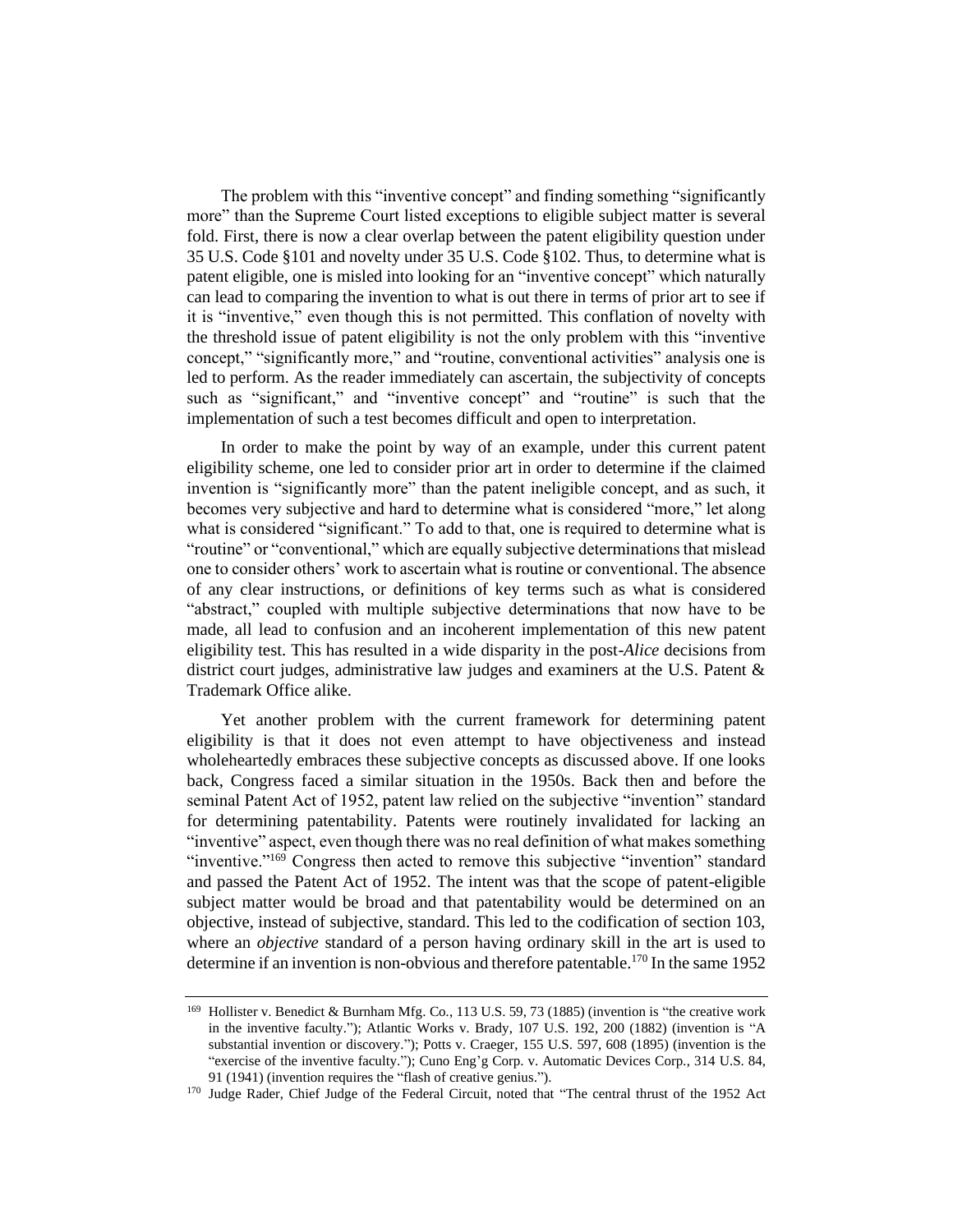Patent Act, Congress clearly moved away from the concept of "inventiveness" for the patent eligibility analysis.<sup>171</sup>

As explained by the Judge Rich, who, along with P. J. Federico, was the principal architect of the 1952 Patent Act, "Terms like '*inventive application*' and '*inventive concept*' no longer have any useful place in deciding questions under the 1952 Act, notwithstanding their universal use in cases from the 19th century and the first half of the 20th."<sup>172</sup> Thus, the Supreme Court's recent introduction into the patent eligibility analysis of "inventive concept" is expressly what Congress intended *not* to allow in the Patent Act of 1952.

> C. Supreme Court's Subject Matter Eligibility Framework Has Created Profound Uncertainty in the Patent System

Somewhat telling was the fact that less than a year ago the Director of the U.S. Patent and Trademark Office told the Intellectual Property Owners Association (IPO) that the stakeholders in the patent system, including patent examiners, inventors, owners and judges are presently still struggling to understand what type of subject matter is patent eligible.<sup>173</sup> This incoherence has been precipitated by having the requirements for obtaining a patent overlap with the threshold issue of which subject matter is or is not patent eligible in the first place.

Since the *Alice* decision in 2014, the U.S. Patent and Trademark Office has issued new guidance to patent examiners for how to analyze claims under section 101 no less than five times, evidencing the level of profound uncertainty within the heart of the government agency itself, who one would associate with having expertise in the subject matter. One cannot fault the USPTO, as the pace of any legislative change has been so slow that the patent office has had to educate and provide constant guidelines to the examiner corps in an attempt to provide clarity. Yet, this has not worked. According to a recent in 2017, there was a dramatic rise in the invalidity rates at the USPTO based on §101 after the Supreme Court's *Alice* decision, as discussed *supra*.

This uncertainty at the patent office resonates well outside, with practitioners experiencing huge disparity not only from examiner to examiner on how patent eligibility guidelines are applied, but also disparity across different technology art groups at the USPTO. Such is the level of profound disillusionment in the Supreme Court's jurisprudence on patent eligible subject matter that even the courts have been struggling to make sense of it. There has been a staggering rise in the number of district court §101 invalidity decisions following the *Mayo* decision. As an example, there were at most three such decisions in any year prior to the  $Mayo$  decision<sup>174</sup>,

removed 'unmeasurable' inquiries into 'inventiveness' and instead supplied the nonobviousness requirement of Section 103." CLS Bank Intern v. Alice Corp., 717 F.3d 1269, 1296 (Fed. Cir. 2013) (J. Rader, concurring in part).

<sup>171</sup> Application of Bergy, 596 F.2d 952, 961 (Cust. & Pat. App 1979) (emphasis added).

<sup>172</sup> *Id.*

<sup>&</sup>lt;sup>173</sup> Andrei Iancu, Remarks at the Intellectual Property Owners Association 46th Annual Meeting (Sep. 24, 2018), https://www.uspto.gov/about-us/news-updates/remarks-director-iancu-intellectualproperty-owners-46th-annual-meeting.

<sup>&</sup>lt;sup>174</sup> For example, Climax Molybdenum Co. v. Molychem, LLC, No. 02-cv-00311, 2007 WL 3256698 (D. Colo. Nov. 1, 2007); Perfect Web Techs., Inc. v. Infousa, Inc., 89 U.S.P.Q.2d 2001 (S.D. Fla.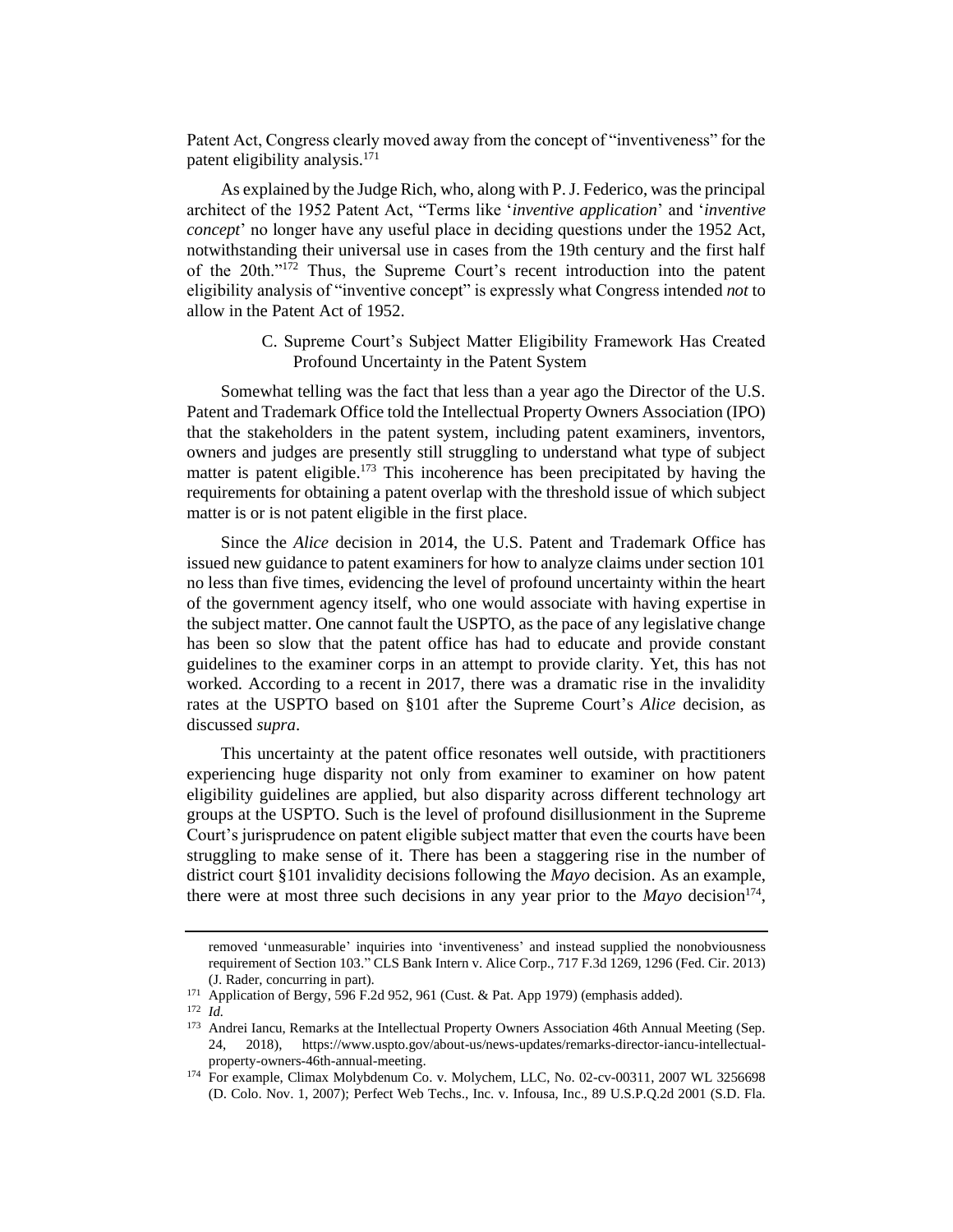however, this increased to an average of eight §101 invalidity decisions per year in the two years following the *Mayo* decision. Moreover, that number increased 10-fold after the *Alice* decision.

The ultimate result is that patent examiners, inventors, practicing IP lawyers, patent owners and even judges have struggled with the Supreme Court's subject matter eligibility framework. Thus, what remains is a state of confusion amongst all patent stakeholders as to what exactly makes one claim patent eligible subject matter while another is ineligible.

> *1. Judicial Exceptions under 35 U.S. Code §101 and the Misclassification of Software as an Abstract Idea, and Biomedical Innovations as Law of Nature or Natural Phenomenon*

In view of the recent Supreme Court jurisprudence on patent eligible subject matter, in which the Court not only created exceptions to the statute but also recently greatly expanded the scope of those exceptions, and the resultant misclassification of software as an abstract idea, very significant effects have been felt by software-driven and information technologies. As a result of the Supreme Court's *Bilski*/*Mayo*/*Alice* patent eligibility framework, lower courts have invalidated hundreds of patents on computer-related inventions.

For example, patent claims have been invalidated for technologies, including a computer system of generating menus that allow users to select particular categories and items,<sup>175</sup> and a method for processing credit applications over electronic networks.<sup>176</sup> Generally, under this new framework, patent claims that fail to describe solutions to a problem, or identify an "improvement in the functioning of technology,"<sup>177</sup> are now vulnerable under the new 35 U.S. Code §101 framework as not being subject matter that is even patent eligible. Yet, a small number of patents have overcome the new high bar to what is patent eligible subject matter. As an example, the Federal Circuit has upheld patents directed towards an e-commerce system and method,  $178$  and an information management and database system.  $179$ 

Generally, it appears that patent claims fair better if they recite discrete structures to achieve specific results, avoiding broad functional language. However,

<sup>2008),</sup> aff'd on other ground, 587 F.3d 1324 (Fed. Cir. 2009); CyberSource Corp. v. Retail Decisions, Inc., 620 F. Supp. 2d 1068 (N.D. Cal. 2009), aff'd, 654 F.3d 1366 (Fed. Cir. 2011); DealerTrack, Inc. v. Huber, 657 F. Supp. 2d 1152 (C.D. Cal. 2009), aff'd in part, vacated in part, rev'd in part, 674 F.3d 1315 (Fed. Cir. 2012); Fort Props., Inc. v. Am. Master Lease LLC, 609 F. Supp. 2d 1052 (C.D. Cal. 2009), aff'd, 671 F.3d 1317 (Fed. Cir. 2012); Bancorp Servs., L.L.C. v. Sun Life Assurance Co. of Can., 771 F. Supp. 2d 1054 (E.D. Mo. 2011), aff'd, 687 F.3d 1266 (Fed. Cir. 2012).

<sup>175</sup> Apple, Inc. v. Ameranth, Inc., 842 F.3d 1229 (Fed. Cir. 2016).

<sup>176</sup> Dealertrack, Inc. v. Huber, 674 F.3d 1315 (Fed. Cir. 2012).

<sup>177</sup> Trading Techs. Int'l, Inc. v. CQG, Inc., 675 Fed. Appx. 1001, 1005 (Fed. Cir. 2017).

<sup>178</sup> DDR Holdings, LLC v. Hotels.com, L.P., 773 F.3d 1245 (Fed. Cir. 2014).

<sup>179</sup> Enfish, LLC v. Microsoft Corp., 822 F.3d 1327 (Fed. Cir. 2016).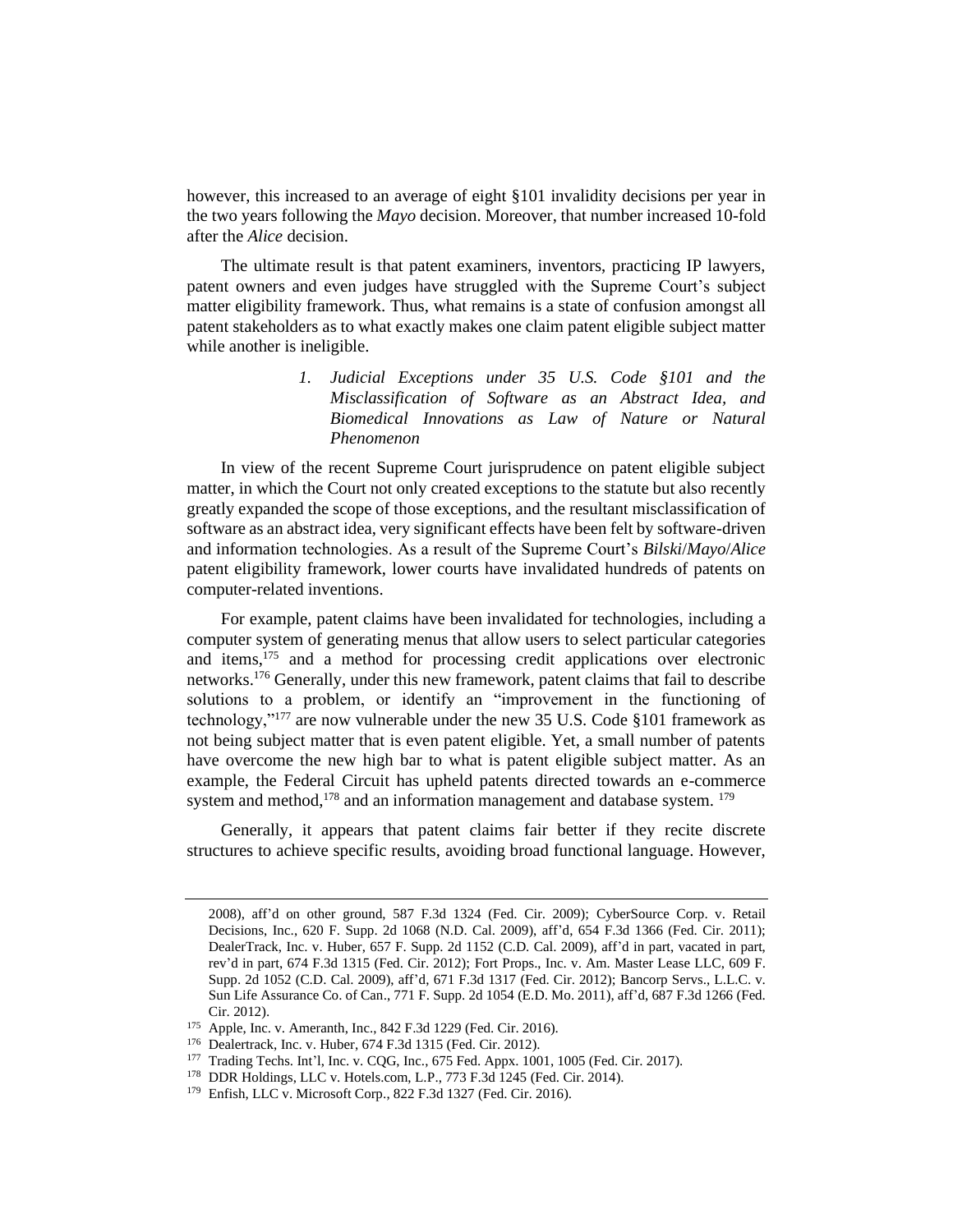the infrequent occasion the Federal Circuit upholds a patent application over *Alice*, fails to make Supreme Court's *Alice* decision remain anything but flawed. It is, for example, a basic premise that software *transforms* computer systems into new quantum states that are functionally different. That is, computer software changes a computer system in significantly measurable and useful ways. Thus, computers function to carry out tasks exactly because of this physical transformation of computer systems by software. This by itself ought to be sufficient to avoid labeling of software as merely an "abstract idea."

For example, when a software transforms a computer into a stopwatch or a Tetris video game, the system can be described in a flow chart or printout of the code. That description may be abstract, however, when that same software is read into and actually "overlaid" into the operating memory of a computer system, the software's program steps transform the quantum state of the computer system and reconfigure the information to flow in particular patterns that are tailored to produce useful results. Thus, software cannot be misclassified in this context as merely an abstract idea because once it is implemented and operating in a generic computer, it at the very least physically transforms the computer system and this can be demonstrated by new tangible and measurable outputs from the computer. This is one of the reasons why many have problems with Justice Thomas's refusal in *Alice* to define "abstract."<sup>180</sup> Indeed, if *Diehr* remains good law, then inventions that transform or reduce an article to a different state must be patent eligible.<sup>181</sup>

Thus, it is important to recognize that anything that causes a tangible physical change and rearrangement of an article into a different state or different thing has always been the hallmark of the patent eligibility determination. Just because in some instances that alteration is unseen, as is the case for some software, should not mean we have a rule that excludes from patent eligible subject matter that transformative software.

The threshold bar of 35 U.S. Code section 101 ought not to be the place a software-driven invention fails because the subject matter is ineligible subject matter; instead, such claims should be found patent eligible subject matter and then later analyzed under other statutory provisions of the Patent Act. This is also a position that Federal Circuit Judge Pauline Newman has held, where she has repeatedly stated in her opinions that section 101 is intended to be a low threshold so that it does not prevent innovation from flourishing.<sup>182</sup>

Since the *Alice* decision, patent claims that have included software have faced a

<sup>180</sup> Justice Thomas declined to provide a working definition for "abstract." *Alice*, 134 S.Ct. at 2357 (2014).

In any event, we need not labor to delimit the precise contours of the "abstract ideas" category in this case. It is enough to recognize that there is no meaningful distinction between the concept of risk hedging in *Bilski* and the concept of intermediated settlement at issue here. Both are squarely within the realm of "abstract ideas" as we have used that term. *Id.*

<sup>&</sup>lt;sup>181</sup> Diamond v. Diehr, 450 U.S. 175, 192–93 (1981) (holding that "patent laws were designed to protect (e.g. transforming or reducing an article to a different state or thing), then the claim satisfies the requirements of § 101.").

<sup>182</sup> *See Alice*, 717 F.3d 1269, 1322 (Fed. Cir. 2013) (arguing that section 101 should be a lower threshold).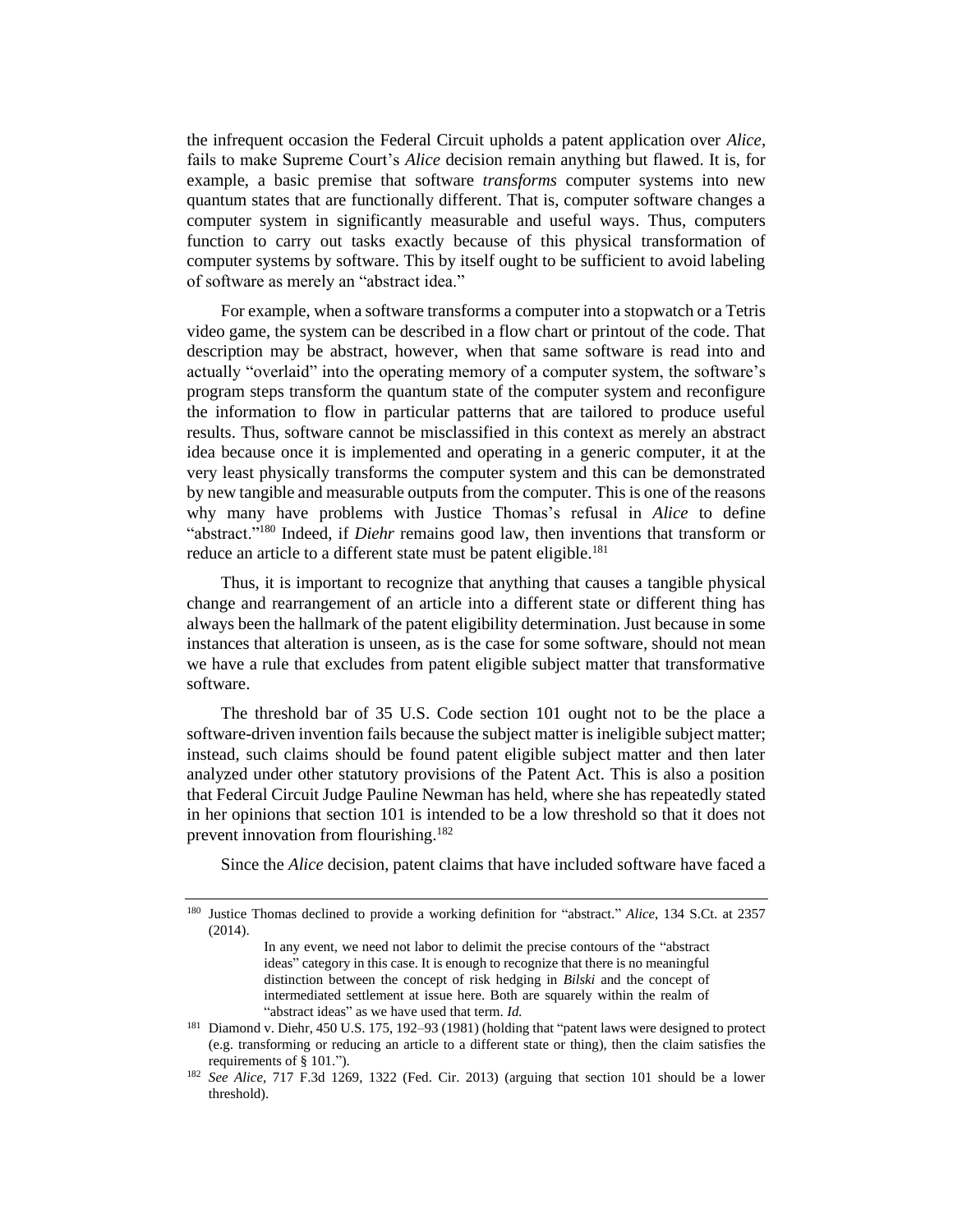much higher barrier for receiving patents than other fields. Unfortunately, this has stymied the development of specialized software, such as artificial intelligence. The practical results of which have been that innovation goes where it has the best chance to grow. For example, it should be a warning to law and policy makers that Chinese artificial intelligence start-ups are now, three years after the Supreme Court's *Alice* decision, receiving more funding than U.S. artificial intelligence start-ups. According to a 2018 MIT Technology Review, of the \$15.2 billion invested in artificial intelligence startups globally in 2017, 48 percent went to China and just 38 percent to America. The US is starting to lose out in capital investments in software driven industries, such as artificial intelligence, evidenced by the fact that the U.S. accounted for 77 percent of this investment in 2013, but that has fallen to 50 percent in  $2017$ .<sup>183</sup>

Since *Alice*, patent examiners have presumptively classified many software claims as patent ineligible subject matter on the reasoning that they are abstract ideas, under the Supreme Court's recent interpretation of 35 U.S.C. § 101. Thus, in order to just pass this first hurdle, which traditionally has been a low bar, now applicants must show why their claimed invention is "*something more*" than just a mere abstract idea. This new subjective paradigm, created in *Alice,* has resulted in an all-out attack on software patent claims.

Similarly to the misclassification of software as abstract ideas, the wholesale misclassification of certain biomedical inventions as "laws of nature," or "products of nature," is misplaced. For example, to take the analogy from the discussion of computers and software above, one can think of the human body as the computer. Thus, our bodies are like a physical system that will react differently when, for example, we eat or take medication. Although we may be similar, we are not all the same in how we react to these types of stimuli. These stimuli, be they food intake or drug ingestion for example, physically transform our bodies and our bodies react to that to give an output (we eat, our stomachs are transformed and send a message to our brains to let us know to feel less hungry; or we are in pain, take medication and this transforms our bodies to a different state where less pain is felt). This transformation is all that ought to be necessary to surmount the low threshold bar that Congress has intended section 101 to be when assessing if a subject matter is patent eligible or not.

The Supreme Court's patent eligibility trio cases, *Mayo*/*Myriad*/*Alice*, decided in as many years earlier this decade has also had profound effects on these biomedical advances. As a direct result of the *Mayo* decision, discussed *supra*, diagnostic methods that use biomarkers to predict the likelihood of a future disease, as well as diagnostic methods that measure that biomarker, are now largely unable to surmount to new Supreme Court created high threshold bar to what is patent eligible subject matter. One year after this *Mayo* decision, came *Myriad*. In view of *Myriad*, claims to any isolated substance from the body, including genes, proteins, and even cell lines,

<sup>&</sup>lt;sup>183</sup> Jackie Snow, *China's AI Startups Scored More Funding than America's Last Year*, MIT TECH. REV. (Feb. 14, 2018), https://www.technologyreview.com/f/610271/chinas-ai-startups-scored-morefunding-than-americas-last-year/.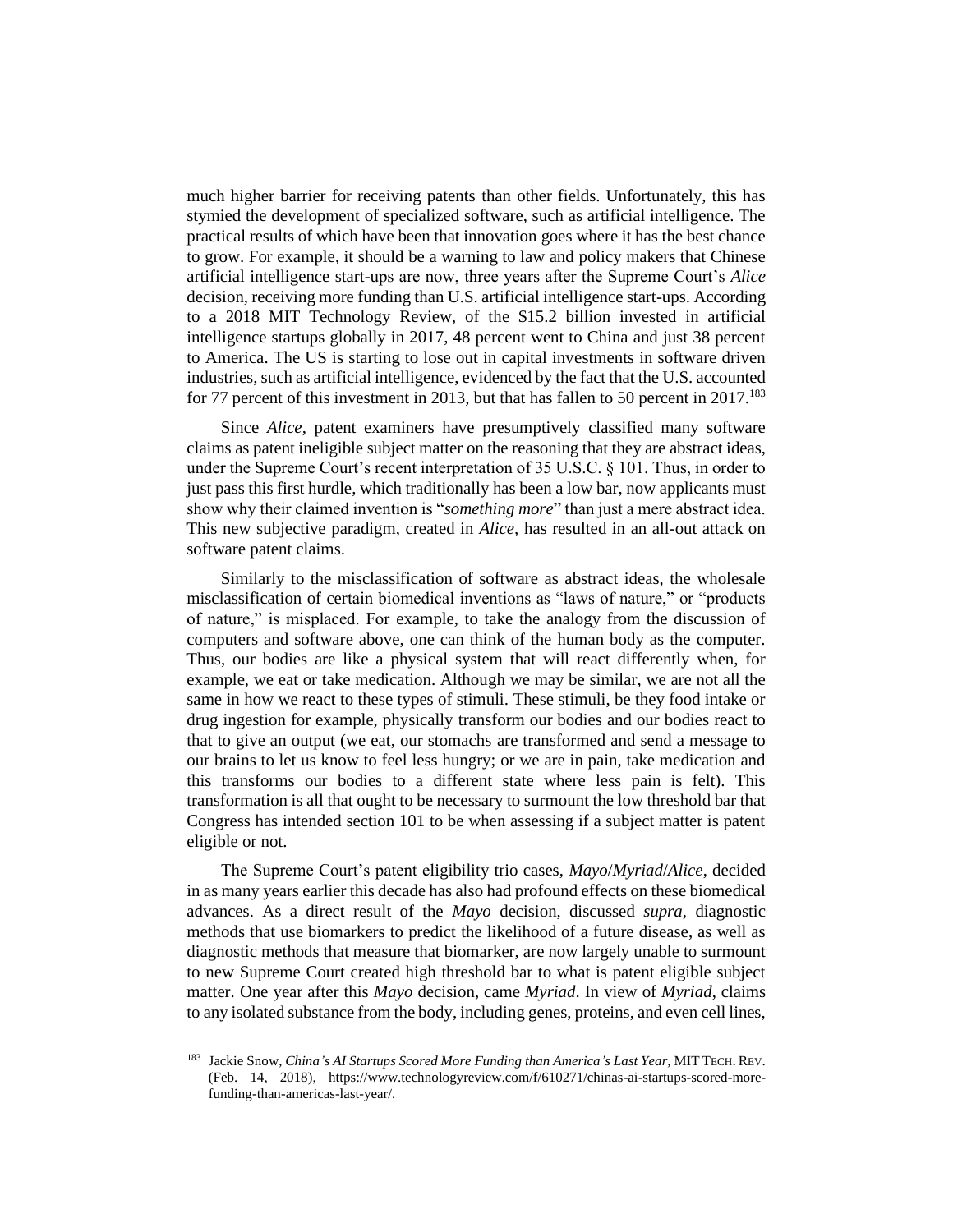are now facing stiff threshold challenges to whether those discoveries and inventions are patent eligible subject matter under the new patent eligibility scheme, albeit altering genes and other naturally derived substances is more likely to overcome the new 35 U.S.C. §101 threshold.<sup>184</sup>

A prime example of how this *Mayo*/*Myriad*/*Alice* trilogy of cases is affecting Biotechnology and the development of new medically-focused technologies can be found in the *Ariosa* case.<sup>185</sup> This case is being widely discussed presently within the patent community. The technology involved a new non-invasive pre-natal diagnostic method for determining the gender, blood type, and other characteristics of a fetus, including if the fetus has a genetic disorder that would cause conditions such as Down's Syndrome.<sup>186</sup> While the currently existing technology involved inserting a needle into the fetus itself, potentially harming the fetus and the pregnancy, the new technology in *Ariosa* was the discovery, using existing PCR technology, of a fetal DNA marker in the amniotic fluid of a pregnant woman. This discovery led to a new method for non-invasively diagnosing genetic characteristics of unborn children in a safer manner compared to currently existing technologies.

On appeal, the Federal Circuit explained that the only discovery that the inventors had made was to find cell-free fetal DNA (cffDNA) in maternal plasma, and that thereafter, the inventors just used known laboratory techniques to implement a method for detecting DNA material and determining fetal characteristics. Thus, the Federal Circuit in *Ariosa* held the claimed method "begins and ends with a natural phenomenon,"<sup>187</sup> concluding that the first step of the *Mayo/Alice* test is met because the patent claim is "directed to matter that is naturally occurring"<sup>188</sup> and therefore this was patent ineligible subject matter. Next, the Court analyzed the claim considering "the elements of each claim both individually and 'as an ordered combination' to determine whether additional elements '*transform the nature of the claim*' into a patent-eligible application."<sup>189</sup>

Despite the presence of claims to particular method steps, the court concluded that the claims were insufficient to integrate the naturally occurring material into a patent-eligible application because the steps were "routine, conventional activities," particularly since the patent application itself indicated that those particular method steps, such as amplification, detection, and correlation, could be done using "standard techniques."<sup>190</sup> The Federal Circuit then cited *Mayo*: "appending routine, conventional steps to a natural phenomenon, specified at a high level of generality, is not enough to supply an inventive concept. Where claims of a method patent are

<sup>190</sup> *Id.* at 1377–78.

<sup>184</sup> Hallie Wimberly, Comment, *The Changing Landscape of Patent Subject Matter Eligibility and Its Impact on Biotechnological Innovation*, 54. Hous. L. Rev. 995, 1006-07 (2017).

<sup>185</sup> Ariosa Diagnostics, Inc. v. Sequenom, Inc*.*, 788 F.3d 1371, 1374-75 (Fed. Cir. 2015).

<sup>186</sup> *Id*. at 1373, 81. (Sequenom was the exclusive licensee of U.S. Patent No. 6,258,540. Claim 1 of that patent recited: "1. A method for detecting a paternally inherited nucleic acid of fetal origin performed on a maternal serum or plasma sample from a pregnant female, which method comprises amplifying a paternally inherited nucleic acid from the serum or plasma sample and detecting the presence of a paternally inherited nucleic acid of fetal origin in the sample.").

<sup>187</sup> *Id.* at 1376.

<sup>188</sup> *Id.*

<sup>&</sup>lt;sup>189</sup> *Id.* at 1375. (emphasis added).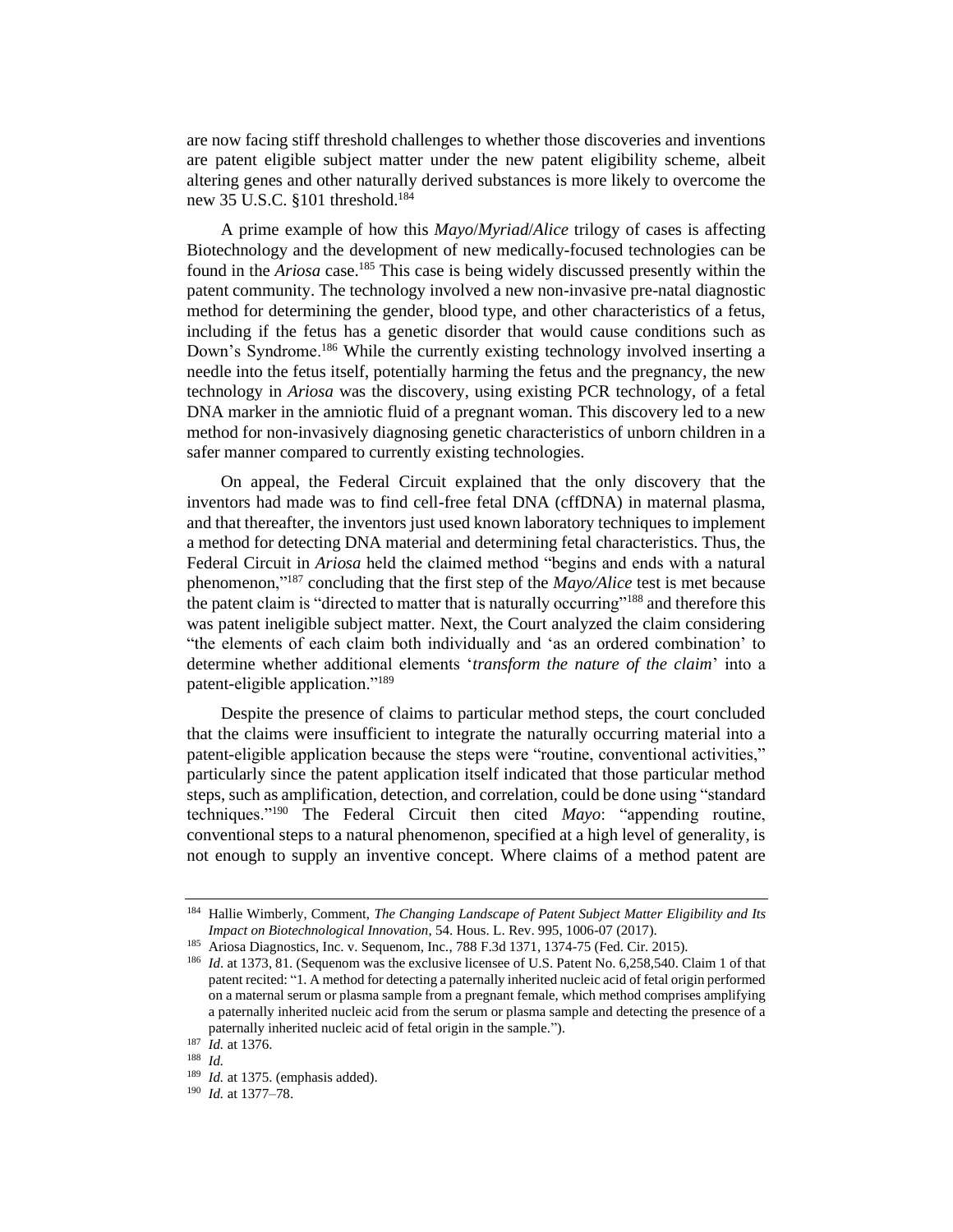directed to an application that starts and ends with a naturally occurring phenomenon, the patent fails to disclose patent eligible subject matter if the methods themselves are conventional, routine and well understood applications in the art."<sup>191</sup> Thus, the patent claims were found to be invalid as ineligible subject matter under 35 U.S.C. §101.

Tragically, this same invention has been found to be patent eligible subject matter by the highest court in the UK in late 2017 and by the highest court in Australia in August 2019. As Judge Linn of the Federal Circuit stated, he saw "no reason, in policy or statute. . .why this breakthrough invention should be deemed patent ineligible." The practical result of this misguided current Supreme Court jurisprudent on 35 U.S. Code §101 has been that the U.S. innovation-focused economy has been harmed and is increasingly becoming negative in outlook.

#### **V. Negative Effect on the U.S. Innovation Economy**

According to an in-depth recent study, as a direct result of the difference between U.S. law and the law of other industrialized nations on the issue of what is and what is not patent eligible subject matter, technological development and commercialization in the U.S. has been stymied when compared to the same technologies being developed and commercialized in other developed countries, including in Europe and in China.<sup>192</sup> In their recent article titled "How Patent Eligibility Doctrine Is Undermining U.S. Leadership in Innovation," the authors examined U.S. patent applications that received section 101 patent ineligibility rejections. The study then compares that same technology to see if it was also rejected as patent ineligible subject matter in Europe or in China.

The results are staggering: over 1700 U.S. patent applications spanning multiple technologies, including everything from drugs and therapeutics, molecular biology, combinatorial chemistry databases, control systems, immunology, microbiology, telecommunications, artificial intelligence, vehicle navigation, data processing, cleaning compositions and information security to name a few, were all found to be ineligible subject matter for patenting in the U.S. under the currently expansive Supreme Court patent ineligibility regime. And yet, those same technologies were all found to be patent eligible subject matter in both the European Union and in China.<sup>193</sup>

<sup>191</sup> *Id.* 

<sup>192</sup> Kevin Madigan & Adam Mossoff, *Turning Gold into Lead: How Patent Eligibility Doctrine Is Undermining U.S. Leadership in Innovation*, 24 GEO. MASON L. REV. 939, 955 (2017).

<sup>&</sup>lt;sup>193</sup> *See Id.* at 941-42. (reporting that about 1,700 patent applications covering the same inventions were rejected as patent ineligible subject matter in the U.S., and yet were considered eligible in both China and the European Union). Abandoned U.S. patent applications included in fields such as (number of applications in each field shown in parentheses): Drug and Therapeutics (474); Molecular Biology and Microbiology (356); Amusement Devices (245); Combinatorial Chemistry (238); Measuring and Testing (83); Databases (80); Multicellular Living Organisms (38); Structural Design (35); Control Systems (21); Business Methods (18); Surgery (17); Chemistry (15); Immunology (15); Computer Graphics (14); Food Or Edible Materials (11); Agriculture (10); User Interfaces (9); Organic Compounds (8); Data Processing (5); Artificial Intelligence (3); Education And Demonstration (3); Electrolysis (3); Vehicle Navigation (3); Communications (2);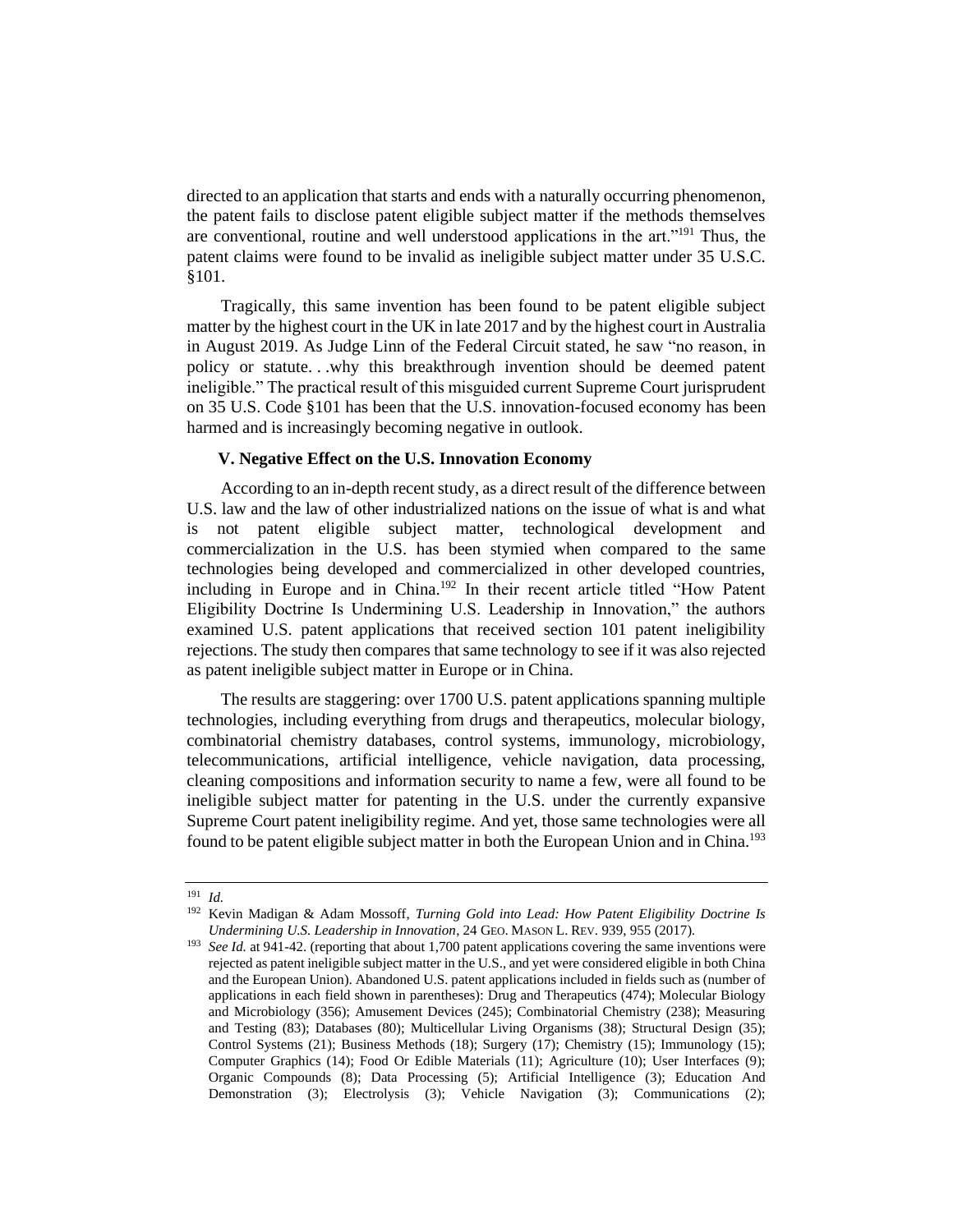Many patent stakeholders have recognized this negative effect of current patent eligibility jurisprudence by the Supreme Court, and as Senator Coons stated on record recently, "Today, U.S. patent law discourages innovation in some of the most critical areas of technology, including artificial intelligence, medical diagnostics, and personalized medicine."<sup>194</sup> To give an example to Senator Coons' statement, it is generally accepted in the medical community that a diagnosis of a disease occurs before treatments and cures can be developed. As such, new innovative medical devices typically trail discovery of new diagnostic tests by about a decade.<sup>195</sup> Thus, since the new Supreme Court-promulgated patent eligibility jurisprudence has severely impeded the development and commercialization of new medical diagnostics, it stands given that far fewer medical devices will also be forthcoming in the decade to come. This is yet another negative way the Supreme Court's jurisprudence on this patent eligibility question has affected technological innovation and commercialization in the U.S.

In short, although the U.S. Constitution requires Congress to promote innovation, <sup>196</sup> the Supreme Court has sadly raised the threshold by unilaterally deciding, without any support from the statutory language, what subject matter is worthy of a patent. Supreme Court's interpretation is not only contrary to statutory language and intent and quite the opposite of what the U.S. constitution demands, but it is having a real measurable negative effect on the development of new technologies and innovations in the U.S.

> A. Damage to U.S. Innovation and U.S. Economic Competitiveness Caused by the Misapplication of the Alice/Mayo Test

The Supreme Court's Mayo/Alice framework for patent eligibility has now had time to show its effect. Few would argue that its effect has been anything but highly disruptive and destructive in a negative way so far as new technology development and commercialization are concerned. As an example, the Licensing Executives Society, a leading association for intellectual property, technology, and business development professionals, submitted comments this year to Undersecretary of Commerce for Intellectual Property and Director of the U.S. Patent and Trademark Office Andre Iancu. In their statement, like many others in similar tune, they highlight recent Supreme Court precedent relating to patent eligibility and acknowledged that the existing framework for assessing eligibility has proven unduly difficult to

Telecommunications (2); Coatings (2); Information Security (2); Cleaning & Compositions (2); Electro-Chemistry; (2) Marine Propulsion (1); Resins And Rubbers (1); Refrigeration (1); Compositions: Ceramic (1); Video Recording (1); Mineral Oils (1); Radiation Imagery (1); Dentistry (1); Registers (1); Image Analysis (1); Chemical Disinfecting (1); Digital Communications (1); Fluid Sprinkling (1); Power Plants (1); Radiant Energy (1); Error Detection (1); Adhesives (1); Evaporators (1).

<sup>194</sup> *Sens. Coons and Tillis and Reps. Collins, Johnson, and Stivers Release Section 101 Patent Reform Framework*, Chris Coons Press Release, (April 17, 2019), https://www.coons.senate.gov/news/press-releases/sens-coons-and-tillis-and-reps-collins-johnsonand-stivers-release-section-101-patent-reform-framework.

<sup>195</sup> Bilski v. Doll, 2009 WL 2441060 (U.S.), 7 (U.S.,2009).

<sup>&</sup>lt;sup>196</sup> Article I, Section 8, Clause 8 of the U.S. Constitution recites "promote the progress of science and the useful arts, by securing for limited times to authors and inventors the exclusive right to their *respective writings and discoveries*." U.S. CONST. art. I, § 8, cl. 8 (emphasis added).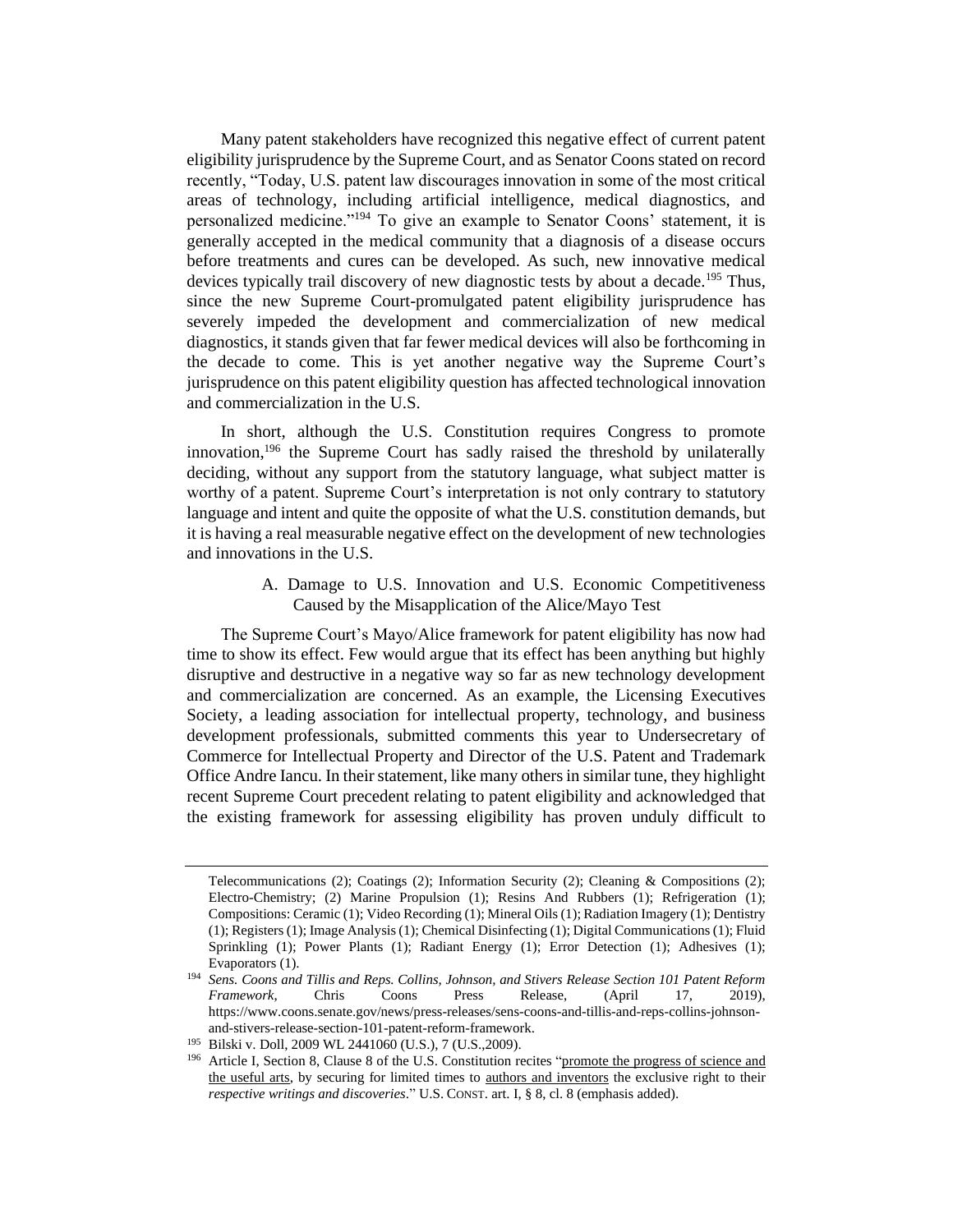implement in a consistent manner and has produced much uncertainty. They go on to state that this uncertainty has made it difficult for inventors, businesses and other stakeholders to predict what constitutes patent eligible subject matter, and to plan and invest accordingly.

Moreover, an interesting study from earlier this year focused on the fundamental question of whether the Supreme Court's new patent eligibility legal framework as outlined in *Mayo*/*Myriad*/*Alice* actually impacted decisions to invest in new technology development and commercialization.<sup>197</sup> Based on a survey of 475 venture capital and private equity investors to study the impact of the Court's eligibility cases on their firms' decisions to invest in companies developing technology, this study found that investors overwhelmingly believe patent eligibility is an important consideration when their firms decide whether to invest in companies developing technology, with 74% of investors agreeing that it is a key reason to invest or not to invest and 14% disagreeing. These results are in tune with the notion that patents are an absolutely integral part of capital investment decisions being made to develop newly emerging innovative technologies.

Moreover, investors view patent eligibility as affecting different industries to different levels and factor this into their capital investment decisions. For example, whereas the new patent eligibility laws would minimally impact decisions to invest capital in construction related technologies, the new changes make a huge impact for these venture capital and private equity firms when they view a potential investment opportunity in biotechnology, medical device and pharmaceutical industries.<sup>198</sup>

The investors have been turning away from investing in certain innovationfocused industries, such as Biotechnology and Software-driven innovations, as a direct result of the Supreme Court's recent decisions on this issue. In particular, about 200 venture capital and private equity investors indicated that the Supreme Court's recent patent eligibility laws had somewhat negative or very negative effects on their firm's existing investments, while only about 15% of these investors reported somewhat positive or very positive effects.<sup>199</sup> 33% of investors who focus on technologies reported that the new patent eligibility laws impacted their firms' investment behavior, with these investors reporting that they shifted their capital investments away from companies that were developing new software or new technology related to biotechnology, medical device, and pharmaceutical industries.<sup>200</sup> This 2019 report adds to the data emerging regarding how the Supreme Court's recent decisions on patent eligibility are harming the innovation economy in the U.S.

<sup>197</sup> David O. Taylor, *Patent Eligibility and Investment*, CARDOZO L. REV., (forthcoming 2019); SMU Dedman School of Law Legal Studies Research Paper No. 414. Available at SSRN: https://ssrn.com/abstract=3340937.

<sup>198</sup> *Id.* at 9.

<sup>199</sup> Jason Rantanen, Guest Post on Patent Eligibility and Investment: A Survey, PATENTLYO BLOG (March 6, 2019), https://patentlyo.com/patent/2019/03/patent-eligibility-investment.html.

<sup>200</sup> *Id.*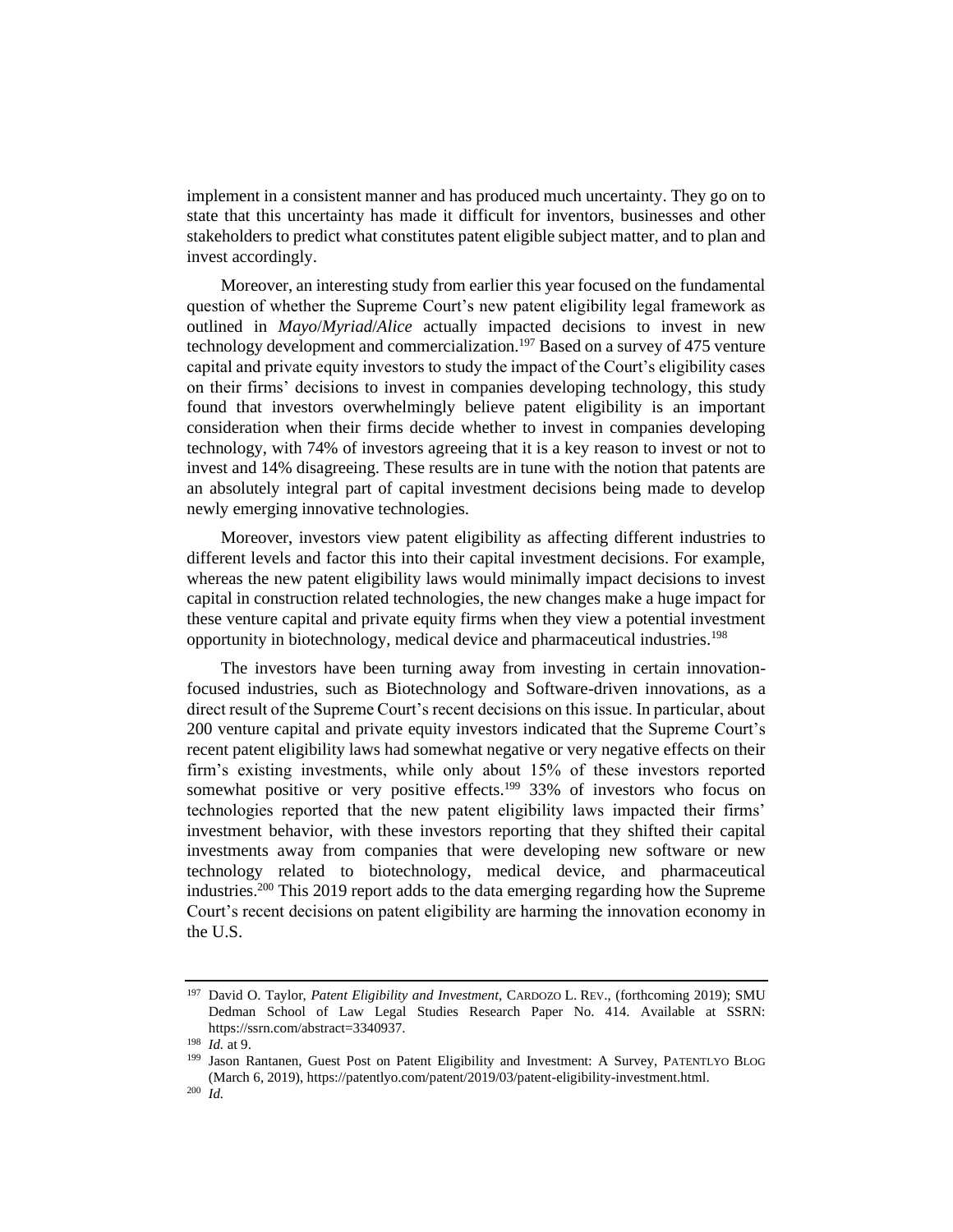It is clear from their statement and other similar statements made by no less than the current acting Director of the USPTO that this *Mayo/Myriad/Alice* test is damaging technological innovation and economic competitiveness by giving very significant reason to pause for decision makers wishing to take risks and invest to develop new emerging technologies, fearful of the fact that the *Mayo/Myriad/Alice* framework is a sign of weak patent protection.

#### B. Effect on the Biopharmaceutical and Software Industries

# *1. Invalidation of Patents Under the Expansive Section 101 Regime Harms Patients and Increases Costs*

Since the *Alice* decision, patent claims that have included software have faced a much higher barrier for receiving patents than other fields. Unfortunately, this has stymied the development of specialized software, such as artificial intelligence (AI). The practical results of which have been that innovation goes where it has the best chance to grow. For example, it should be warning to law and policy makers that Chinese AI start-ups are now, three years after the Supreme Court's Alice decision, receiving more funding than U.S. AI start-ups. According to a review published in 2018 by MIT Technology Review, of the \$15.2 billion invested in AI startups globally in 2017, 48 percent went to China and just 38 percent to America. The US is starting to lose out in capital investments in software driven industries, such as artificial intelligence, highlighted by the fact that while the U.S. accounted for 77 percent of such investment before the *Alice* decision, that investment fell to 50 percent three years after the *Alice* decision.

In another recent study, published in 2019, surveying close to 500 venture capital and private equity firms about how their investment decisions in new technologies changed since the new Supreme Court created patent eligibility laws came into effect, has provided critical data for an evidence-based evaluation of how the havoc caused by the Supreme Court has affected investments in new technology development.<sup>201</sup> Professor Taylor makes a compelling evidence-based argument, highlighting the negative impact of the Supreme Court's recent patent eligibility cases, namely *Mayo*/ *Myriad*/*Alice*, has had on capital investment, and especially so on investment decisions being made on emerging innovative new technologies in the biotechnology, medical device, and pharmaceutical industries. The study points out that these medicine related technologies, even though they are the most impactful in terms of public health, are the most impacted by reduced investments in these industries directly because of the Supreme Court's recent decisions on patent eligibility. The study also makes a point to highlight that their empirical results show that the Supreme Court's recent patent eligibility decisions have negatively impacted each and every area of technological development studied.<sup>202</sup>

<sup>201</sup> David O. Taylor, *Patent Eligibility and Investment*, CARDOZO L. REV. (forthcoming 2019); SMU Dedman School of Law Legal Studies Research Paper No. 414, https://poseidon01.ssrn.com/delivery.php?ID=076096124100086117074105080088099089121045 0610780280620230710850750021170641060831100390540981011050440271131181170880990 8408401002504603805208801612311912511110812706206903909100812302600711102712302 4094087002113108026004004127029069026023006066123088&EXT=pdf.

<sup>202</sup> *Id.* at 11.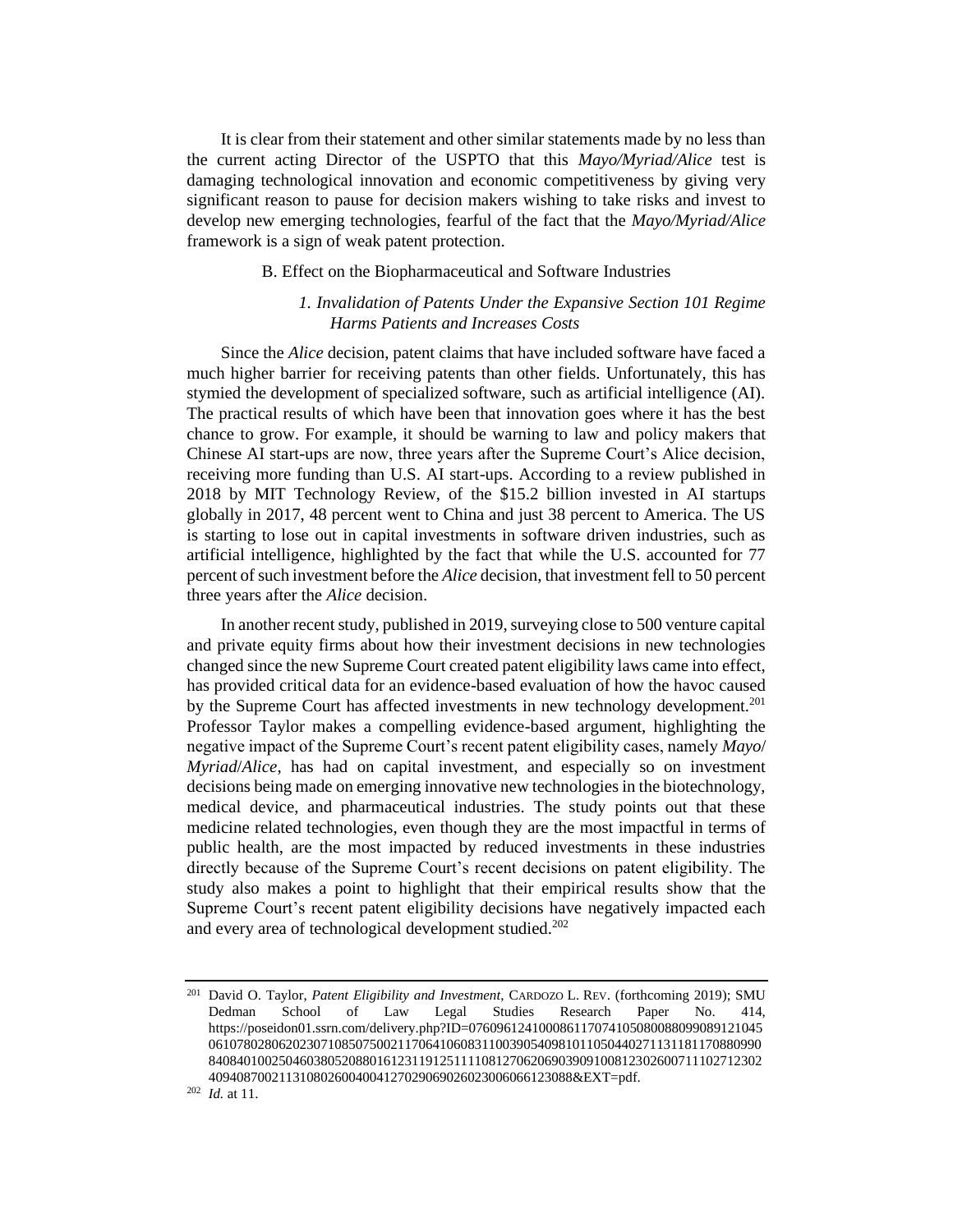As a consequence, the results support the idea that the time has come for Congress to at least consider overturning the Supreme Court's new eligibility standard to prevent additional lost investment in technological development in the United States. Indeed, given the results of at least the two recent comprehensive surveys outlined above, it seems likely that the Supreme Court's eligibility decisions have resulted in lost investment in the life sciences that has delayed or altogether prevented the development of medicines and medical procedures. That coupled with China taking market share from the U.S. in emerging new technologies such as artificial intelligence should give pause for lawmakers to turn their attention to this pressing issue.

# **VI. Congress Should Abolish the Non-Statutory Exceptions to Patent Eligibility Laws**

The Supreme Court has decided eight cases in the last forty years concerning the patent eligibility issue, far more than on any other patent law doctrine. It is somewhat telling that four of those eight cases have been decided in the past eight years. And yet, even after multiple attempts to do so, the Supreme Court has been unable to provide a workable standard that comports with the legislative framework. If anything, as discussed *supra*, the current status of how the Supreme Court views the law on patent eligibility is directly inconsistent with statutory language and intent and simply has proved to be unworkable, causing havoc in industries focused on technological innovation.

Patent office examiners, faced with no less than five sets of very detailed guidelines in as many years being issued by the USPTO in view of the ever changing legal landscape on patent eligibility and the sever uncertainty regarding patent eligibility laws, are reminded even in the guidelines issued in 2019 that 35 U.S.C. §101 is not the sole tool for determining patentability, and that 35 U.S.C. §112 , 35 U.S.C. §102, and 35 U.S.C. §103 will provide additional tools for ensuring that the claim meets the conditions for patentability. The Supreme Court has similarly made this clear in *Bilski*:

"The §101 patent-eligibility inquiry *is only a threshold test*. Even if an invention qualifies as a process, machine, manufacture, or composition of matter, in order to receive the Patent Act's protection the claimed invention must also satisfy ''the conditions and requirements of this title.'' §101. Those requirements include that the invention be novel, see §102, nonobvious, see § 103, and fully and particularly described, see §112."<sup>203</sup>

Yet, the Supreme Court also foresaw the possibility of ensuing mayhem on the wider patent bar and courts using section 101 not as a low hurdle threshold test, but as a lethal dispositive weapon in patent law matters. Thus, the Supreme Court advised the lower courts in *Alice* to "tread carefully in construing this *exclusionary principle* 

<sup>203</sup> See Bilski, 561 U.S. at 602 (emphasis added).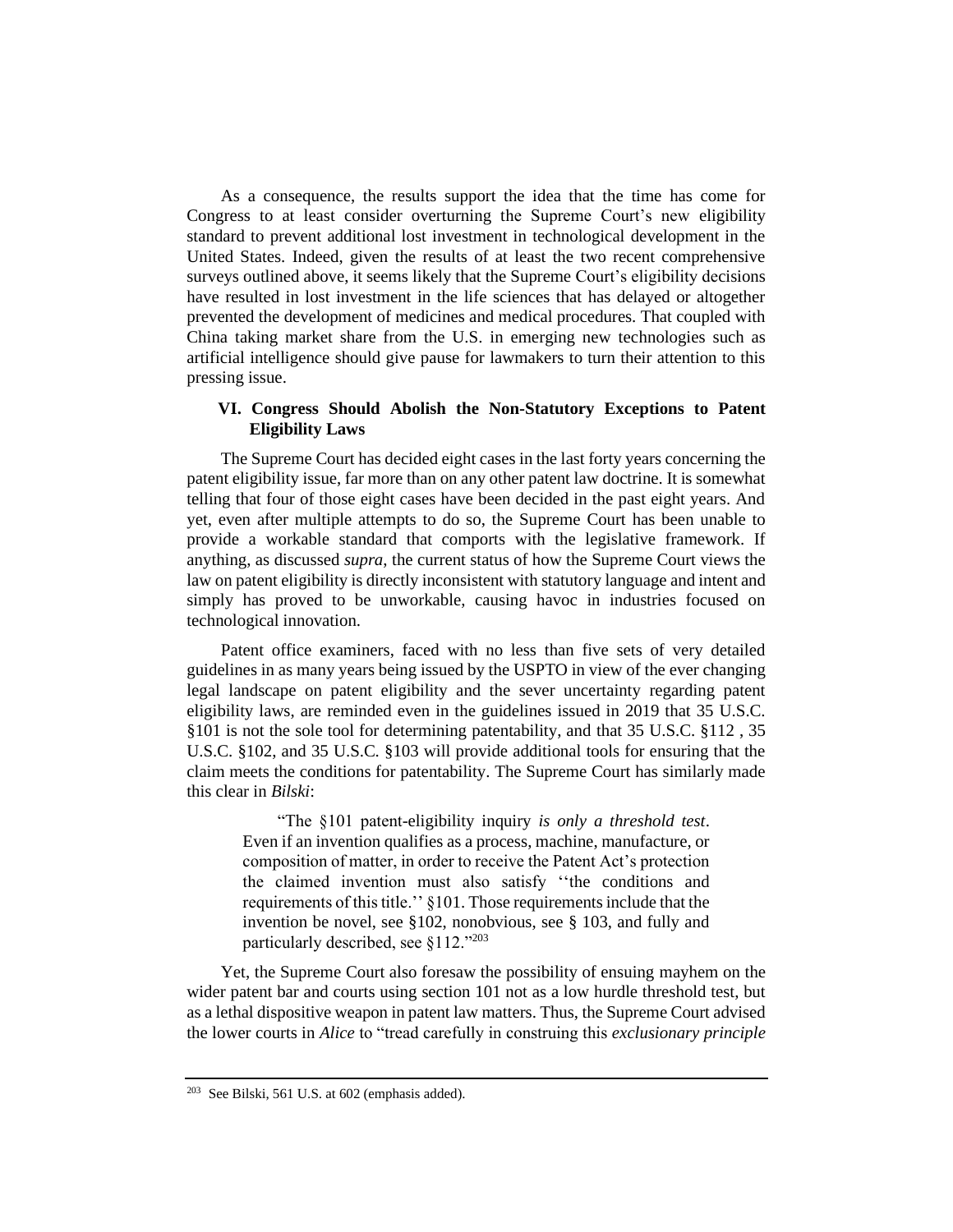*lest it swallow all of patent law*" <sup>204</sup> and in further warning two years prior in *Mayo* that its own judicially created exceptions to the statute have the power to destroy Congress' patent law, stating: "The Court has recognized, however, that too broad an interpretation of this *exclusionary principle could eviscerate patent law*. For all inventions at some level embody, use, reflect, rest upon, or apply laws of nature, natural phenomena, or abstract ideas."<sup>205</sup>

One key problem with the Supreme Court's jurisprudence on this issue is that when coming up with their *Mayo*/*Alice* framework for determining the contours of their own created exceptions to the explicit language of the 35 U.S. Code §101 statute, neither of the *Mayo* nor *Alice* decisions addressed the legislative history of 35 U.S. Code §101, nor the legislative text or history of the 1952 Patent Act.<sup>206</sup>

Now that nine years have passed since the *Bilski* decision in 2010, including three other Supreme Court cases on patent eligible subject matter, namely *Mayo* in 2012, *Myriad* in 2013 and *Alice* in 2014, that have actually expanded the reach of the "exclusionary principle test", we are exactly where the Supreme Court warned we could be: that is, the Supreme Court created judicial exceptions to 35 U.S.C. §101 have all but "swallowed all of patent law," and "eviscerated patent law" as the Court itself warned in both *Mayo* and *Alice*.

Faced with daunting uncertainty in this area of patent law, the lower courts and the Court of Appeals for the Federal Circuit have used these Supreme Court decisions, especially the *Mayo* and *Alice* decisions, to strike down and invalidate hundreds of U.S. patents which, as discussed *supra*, has damaged technological innovation and commercialization in America.

> A. Back to Basics: Patenting a Law of Nature, Natural Phenomenon, or Abstract Ideas are Prevented by Existing Explicit Statutory Patentability Requirements

The large number of precedential decisions from both the Supreme Court and the Federal Circuit, interpreting and applying 35 U.S.C. § 101 in recent years has created a maw of patent eligibility rulings that have restricted the ability to patent certain technologies and created great inconsistency and uncertainty in the patent system. This is no less reflected by the fact that the Supreme Court has already heard four patent eligibility cases in this decade, namely *Bilski* in 2010, *Mayo* in 2012, *Myriad* in 2013, and *Alice* in 2014, and two more - *Vanda* and *Berkheimer* - are currently pending *certiorari* with the Supreme Court inviting the Solicitor General's view. This has all contributed to a harder environment for obtaining a patent, especially since the threshold bar to assessing whether a subject matter is even patent eligible has been fundamentally raised.

One argument, led by several large technology companies, those with small patent portfolios, has been that patents impede progress and innovation and that protection by way of owning a large number of patents is not necessarily a sign of

<sup>204</sup> Alice Corp. Pty Ltd. V. CLS Bank International, 134 S.Ct. 2347, 2354 (2014).

 $205$  Mayo, 566 U.S. at 71 (emphasis added).

<sup>&</sup>lt;sup>206</sup> See Brief for Petitioner at  $26-28$ , Sequenom, Inc. v. Ariosa Diagnostics, Inc., 136 S.Ct. 2511 (2016) (No. 15-1182), 2016 U.S. LEXIS 4087.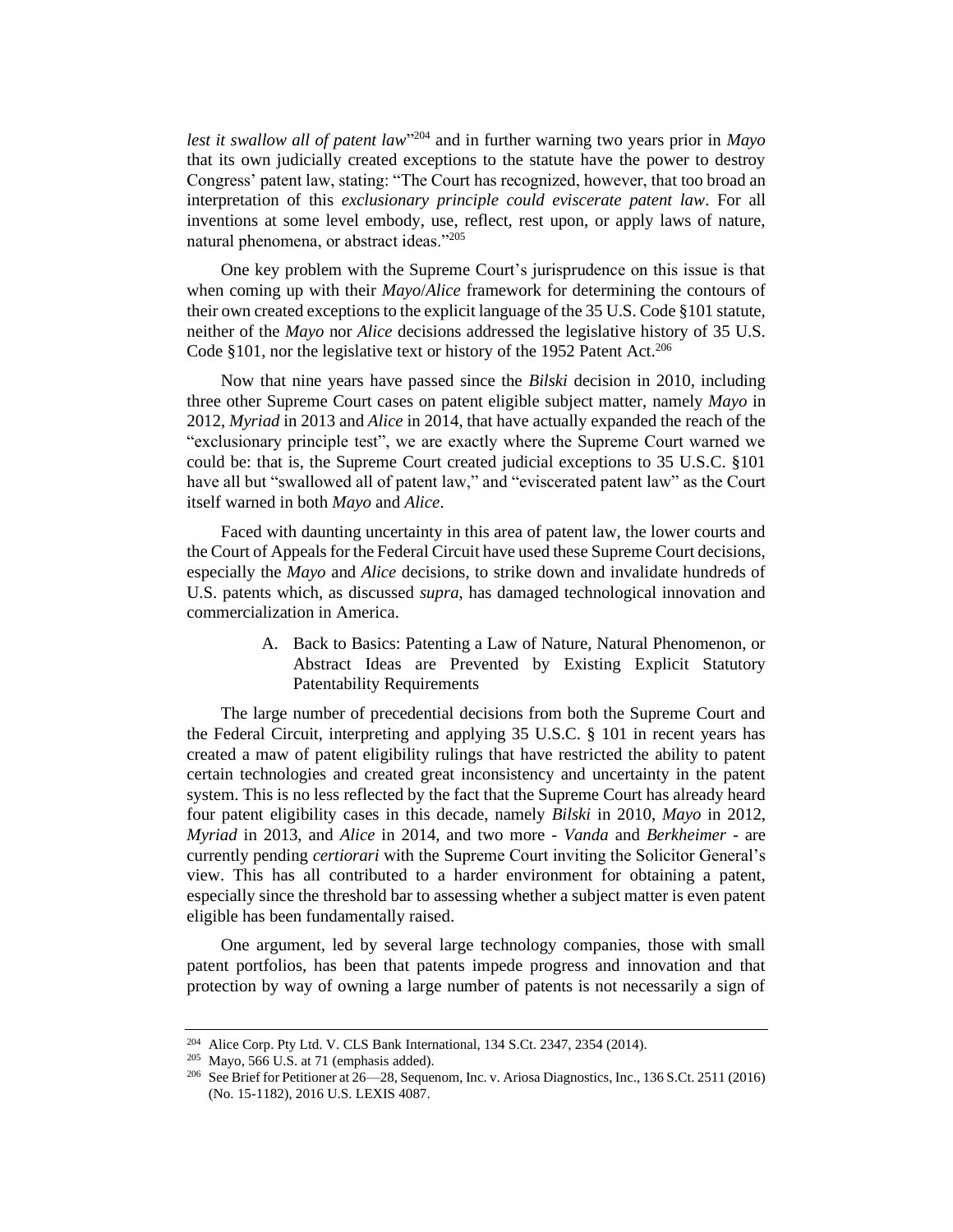quality and gets in the way of others innovating. While some aspects of this argument resonate, namely that having large numbers of low-quality patents is counterproductive, the means by which the Supreme Court has set out to reign in patent law, starting especially mainly in 2012 with its *Mayo* decision, has caused disarray and been counterproductive. It has even reached the point where last year the Supreme Court decided that a U.S. patent was merely a "public franchise"<sup>207</sup>, which shocked observers because such a government franchise can technically be withdrawn at any time.

While the judicial exceptions to 35 U.S.C. §101 have had the effect of making it much harder for certain inventions to be prosecuted towards an allowance at the U.S. Patent and Trademark Office, and while these judicial exceptions are aligned with the policy of having a smaller number of high quality patents as suppose to many weak patents, the tool with which the Supreme Court has done this, namely 35 U.S.C. §101, has had unintended consequences on technological innovation across multiple industries. This has been especially felt in the Biotechnology and Software industries in America.

This Supreme Court created uncertainty in the patent eligibility law has had realworld practical consequences, including for example, the highly regarded Cleveland Clinic and other major public and private research and development focused institutions beginning to refrain from researching and developing certain types of innovative technologies because they cannot be patented.<sup>208</sup> Further, no patent protection also means investors are unwilling to provide the capital necessary to develop basic innovative research and turn research into developed medical diagnostics and software-driven technologies that can be deployed in hospitals and laboratories.<sup>209</sup>

Thus, the Supreme Court was misguided to create this uncertainty in patent laws and use the Patent Act's 35 U.S.C. §101 to do so. If the goal has been to not allow patents for laws of nature, natural phenomenon or abstract ideas, the Supreme Court should have refrained from creating exceptions to patent eligible subject matter under 35 U.S.C. §101 in their three back-to-back cases starting in 2012 with *Mayo*. Instead, the focus should have remained on other statutory language from the Patent Act, namely existing statutes 35 U.S.C. §102 (requirement for the invention to be *new*), 35 U.S.C. §103 (requirement for the invention to be *nonobvious*) and 35 U.S.C. §112 (requirement for a detailed *description* of the invention) to evaluate patent claims at issue.<sup>210</sup> Indeed, this article advances the position that this strategy would simplify the subject matter eligibility analysis for the U.S. Patent and Trademark Office, courts, patent owners, practitioners and the public alike by prohibiting any

<sup>207</sup> See Oil States Energy Services, LLC v. Greene's Energy Group, LLC, et al., 138 S.Ct. 1365 (2018). <sup>208</sup> Brenden Gingrich, Simone Ward, Cleveland Clinic II: Has the Federal Circuit Undermined Patent

Office Guidance and Eliminated an Important Tool for Patenting Diagnostics?, JDSupra (May 9, 2019), https://www.jdsupra.com/legalnews/cleveland-clinic-ii-has-the-federal-23420/. <sup>209</sup> *Id.*

<sup>210</sup> (emphasis added).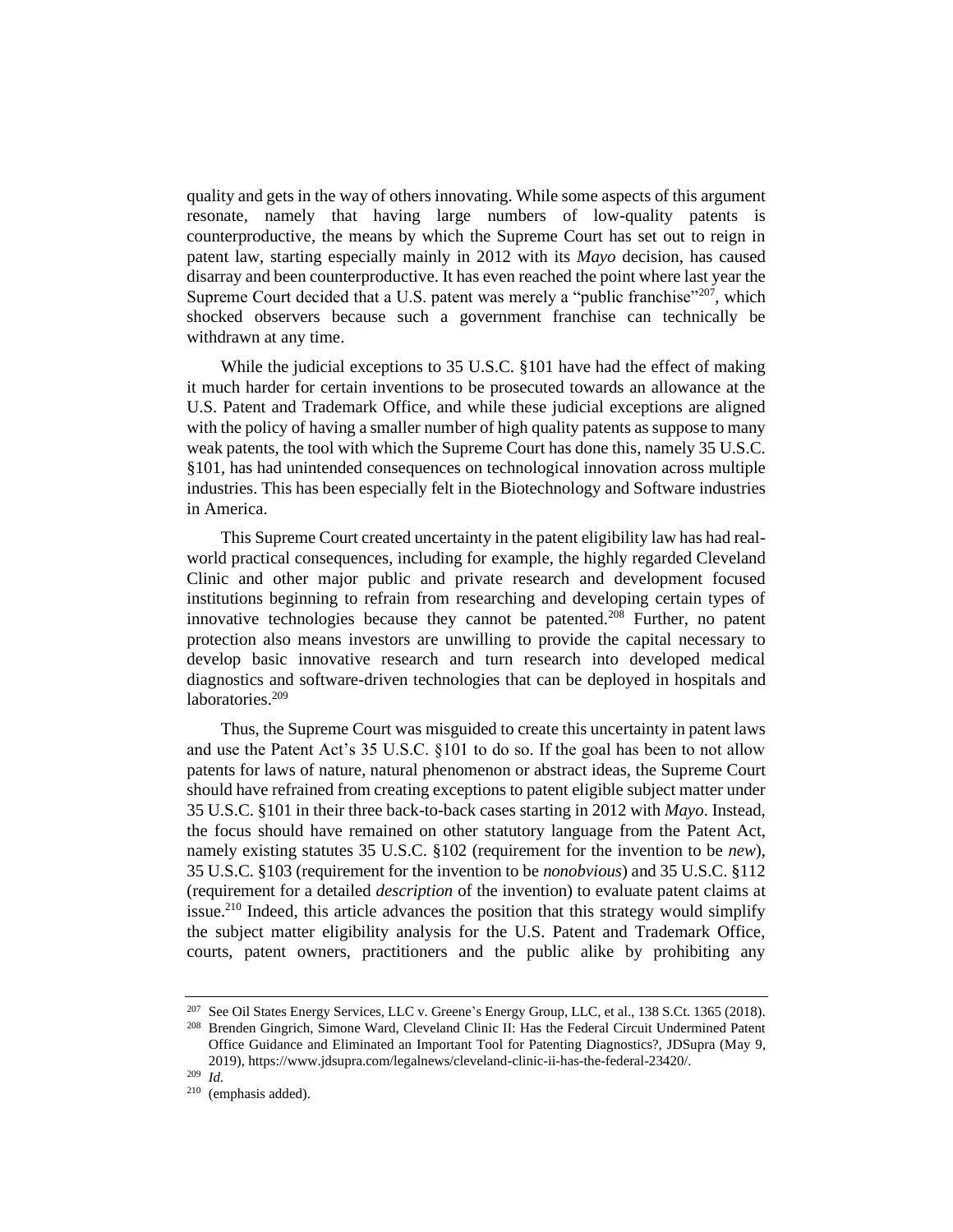determination of "inventiveness"<sup>211</sup> and patentability issues under 35 U.S.C. §§ 102, 103, and 112 from the §101 analysis.

Indeed, the Supreme Court has made this clear: "The §101 patent-eligibility inquiry is *only a threshold test*. Even if an invention qualifies as a process, machine, manufacture, or composition of matter, in order to receive the Patent Act's protection, the claimed invention must also satisfy ''the conditions and requirements of this title.'' Those requirements include that the invention be novel, see § 102, nonobvious, see § 103, and fully and particularly described, see § 112."212

Interestingly, in *Mayo*, the U.S. government had argued that virtually any step beyond a statement of law of nature itself should transform an unpatentable law of nature into a potentially patentable claim and this ought to be sufficient to satisfy §101. That is, the bar for what is and is not eligible subject matter should be set low. The government's view was that any potentially invalid patent claims would not be able to pass the other hurdles found in other statutes of the Patent Act. The U.S. government in their Amicus brief to the Court urged the Supreme Court not to depart so far from the statutory language and to ultimately keep a low threshold bar for determining what subject matter is even patent eligible and then leaving the higher bars to patentability on other parts of the Patent Act best suited for that task, namely novelty under §102 and obviousness under §103.

This is a position this article agrees with, yet I take one more step and suggest Congress should abolish all three of the Supreme Court created exceptions to the explicit statutory language under 35 U.S.C. §101 because the judicially-created exceptions run directly in opposition to both the statute and its legislative history, as discussed *supra*.

Yet, in 2012, in its *Mayo* decision, the Supreme Court explained that the approach urged by the U.S. government would make the "law of nature" exception to §101 a "dead letter" and is not consistent with *Bilski*, *Diehr*, *Flook*, and *Benson*. That is, even though, with the exception of the *Chakrabarty* case, the Supreme Court has hardly ever discussed the legislative history of  $35 \text{ U.S.C. } $101,^{213}$  the Court backed its more radical, activist current jurisprudence on 35 U.S.C. §101, especially in *Mayo*, by merely referencing its own prior, much less radical, older cases to effectively back its own parallel law alongside the 35 U.S.C. §101 patent eligibility statute. Justice Breyer, writing for a unanimous Supreme Court in *Mayo*, refused what he called "the Government's invitation to substitute §§ 102, 103, and 112 inquiries for the better established inquiry under §101." The Court resisted calls by the government in *Mayo* to heavily reduce the influence of §101 and rely more on the traditional patent-eligibility inquiry under §§ 102, 103, and 112. In the Court's view, articulated in *Mayo*, shifting the inquiry more on the other provisions of the Patent Act "risks creating significantly greater legal uncertainty, while assuming that those

<sup>211</sup> Or "Inventive Concept" as is required under the *Mayo*/*Alice* framework.

<sup>212</sup> See *Bilski* 561 U.S. at 602 (emphasis added).

<sup>213</sup> *See Chakrabarty*, 447 U.S. 303, 307 (1980). Although the Supreme Court in *Chakrabarty* refers to the legislative history of 35 U.S.C. §101, it is only limited to interpreting the word "manufacture" and "composition of matter" since this case related to a modified bacterium that could process and break down hydrocarbons.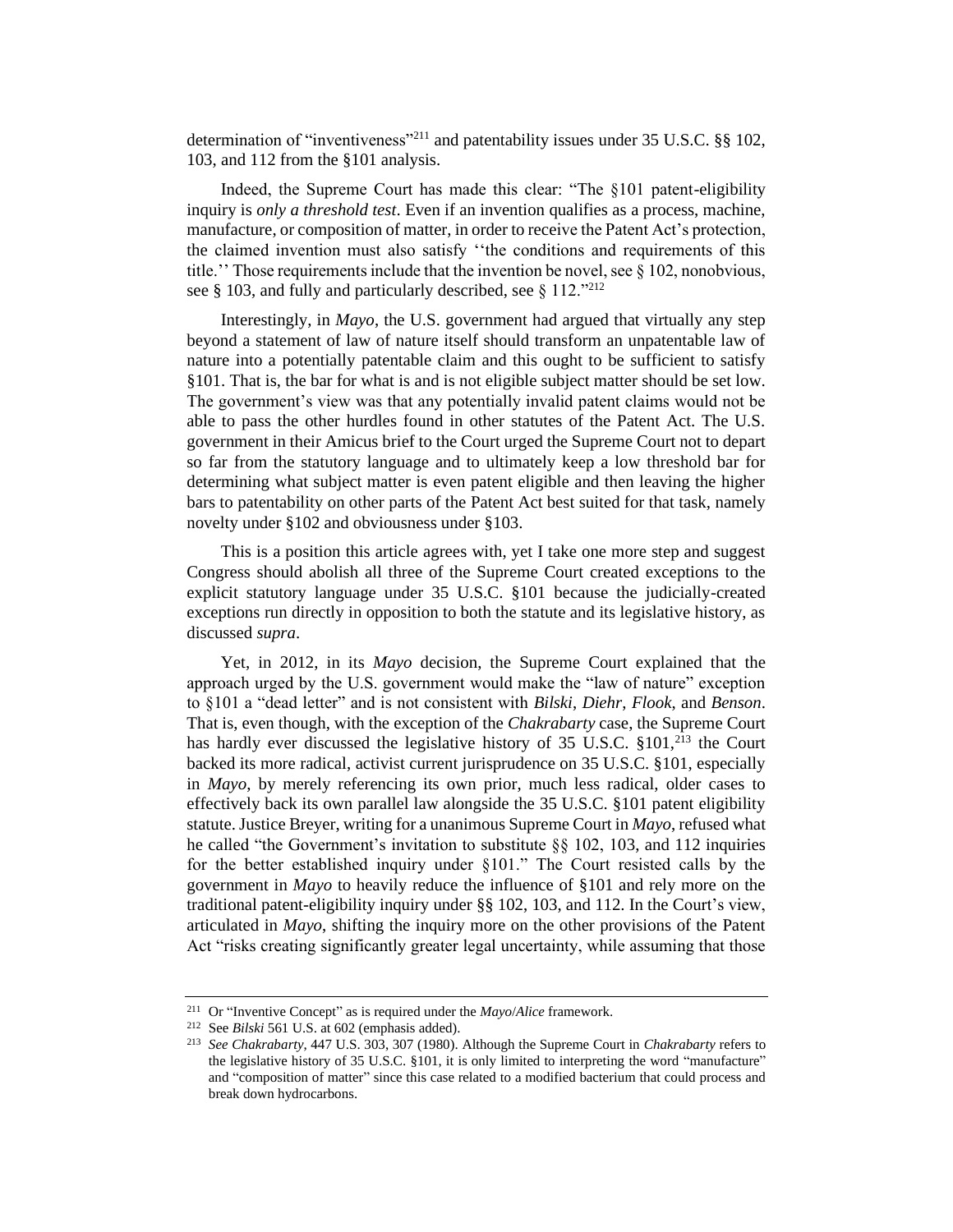sections can do work that they are not equipped to do."214

However, many patent scholars, including myself, disagree. 35 U.S.C. §101 is not the "better established inquiry." As the Supreme Court itself has stated in *Bilski*, "The §101 patent-eligibility inquiry *is only a threshold test*."<sup>215</sup> Justice Rehnquist, writing for the court in *Diehr*, even explained that considering novelty under Section 101 was wholly inappropriate (the new test requires under Section 101 requires an "*inventive concept*").<sup>216</sup> Academic positions and inconsistency aside, now that seven years have passed since the radical *Mayo* decision, the results are self-evident and point to uncertainty in this area of patent law and this has harmed technological innovation and new technology development and commercialization in the  $U.S.^{217}$ Sadly, *Mayo* has resulted in patent stakeholders thinking about other statutory categories of novelty, non-obviousness and even description of the technology, all under the 35 U.S.C. §101 patent eligibility analysis. This has the effect of greatly elevating the importance of 35 U.S.C. §101, while making the other traditionally more stringent statutory requirements of the Patent Act superfluous.

Another problem of the current *Mayo*/*Alice* patent eligibility test is that it by elevating the threshold hurdle of what is patent eligible subject matter so high and contrary to the statute, potentially newly emerging breakthrough technologies fail at this preliminary threshold step, without even having any kind of substantive determination of the technology in view of a single prior art reference or what others have done to render any such breakthrough obvious. Also, the current *Mayo*/*Alice* patent eligibility framework does not factor in claim construction to any great level. This is even though such claim construction, including using intrinsic evidence from the specification and extrinsic evidence from treatises and experts, is a key feature of a patentability analysis.

If the Supreme Court were adamant to continue its judicial exceptions to 35 U.S.C. §101 jurisprudence, a potential way forward would be for the Supreme Court to go back to the law of patent eligibility that existed before it unilaterally expanded the scope of patent ineligible subject matter in its *Mayo*/*Myriad*/*Alice* trilogy of cases. Currently pending opportunities include granting *certiorari* in pending litigations

<sup>214</sup> Mayo Collaborative Services v. Prometheus laboratories, Inc., 566 U.S. 66 ,90 (2012).

<sup>215</sup> See *Bilski* 561 U.S. at 602: "The §101 patent-eligibility inquiry **is only a threshold test**. Even if an invention qualifies as a process, machine, manufacture, or composition of matter, in order to receive the Patent Act's protection, the claimed invention must also satisfy 'the conditions and requirements of this title.'' §101. Those requirements include that the invention be novel, see §102, nonobvious, see § 103, and fully and particularly described, see §112." (emphasis added).

<sup>216</sup> *Diehr*, 450 U.S. at 188-189 (1981).

<sup>217</sup> Taylor, David O., *Patent Eligibility and Investment*, CARDOZO L. REV. (forthcoming).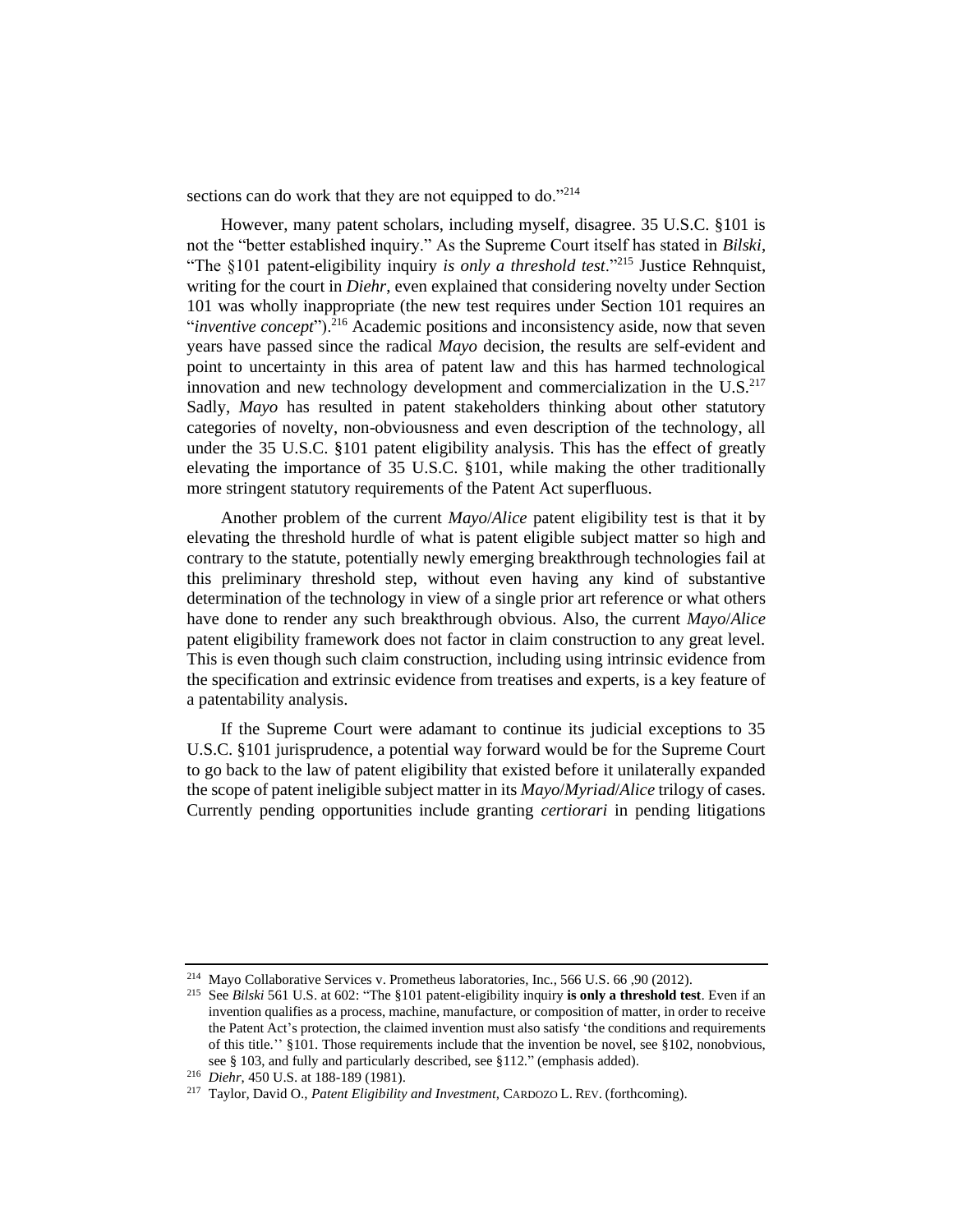such as in *Berkheimer*,<sup>218</sup> *Vanda*,<sup>219</sup> and *Athena Diagnostics*.<sup>220</sup> It remains to be seen what transpires next, albeit it is interesting that the Supreme Court has this time invited the Solicitor General to submit a brief in both *Berkheimer* and in *Vanda*, and for Athena Diagnostics, a petition for *certiorari* is expected to be filed within weeks.

B. Harmonizing U.S. Patent Laws with Other Industrialized Nations

To add to the notion that the time is ripe for the U.S. Congress to act to reign in the caustic harm that the judicially created exceptions to 35 U.S.C. §101 are causing to U.S. businesses and position on the global innovation landscape, one can review how other industrialized countries patent laws are addressing or have previously addressed similar situations. To make this point, I focus on just one recent example and examine how the same technology is being treated by patent laws of other industrialized nations, specifically concerning patent eligibility laws of the U.S., the United Kingdom and Australia.

As recent as in August of 2019, the Australia's High Court decided that a discovery that there are cell free fragments in a pregnant woman's blood that contain a detectable level of cell-free fetal DNA and that this can be used to determine fetal abnormalities, such as Down Syndrome, in a non-invasive manner *is* patent eligible subject matter. This exact same discovery, involving the same litigants, has been determined *not* to be patent eligible subject matter in the U.S. because the invention falls under the U.S. judicially created exception to 35 U.S.C. §101 for being "naturally-occurring" subject matter.<sup>221</sup> Moreover, the High Court of Justice in the United Kingdom recently also heard this same issue, involving the same legal issue and technology.<sup>222</sup> There, in 2017, Justice Henry Carr of the UK High Court, similar to Justice Beach's August 2019 decision from Australia's High Court, found that such a patent claim *is* patent eligible subject matter<sup>223</sup>, thereby even further contrasting the

<sup>218</sup> Berkheimer v. HP Inc*.*, 881 F.3d 1360, 1367 (Fed. Cir. 2018) (this case is viewed by some patent professionals to be the most consequential development in patent eligibility since the Supreme Court introduced its two-part eligibility framework in *Mayo* and *Alice*. *Alice* and *Mayo* caused lower courts to invalidate thousands of claims from hundreds of patents for failure to claim patent-eligible subject matter under 35 U.S.C. § 101. *Berkheimer* tempers the impact of *Alice* and *Mayo* on procedural grounds and may insulate patent claims from § 101 challenges.

<sup>&</sup>lt;sup>219</sup> Hikma Pharmaceuticals USA Inc. v. Vanda Pharmaceuticals Inc. (This case focused on a situation where the implementing the step of method of treatment was straightforward, however, the question remained if the method was patent eligible subject matter. *Amici Curiae* briefs from both the Intellectual Property and Innovation Professors and The Association for Accessible Medicines ("AAM") focused on this issue, that *Vanda* conflicts with *Mayo* and *Flook*. The Professors' brief states: "The Federal Circuit's decision effectively overturns this Court's precedents, thwarts the proper development of patent eligibility law, and will lead to countless improperly issued patents.")

<sup>&</sup>lt;sup>220</sup> Athena Diagnostics, Inc. v. Mayo Collaborative Servs., LLC, 915 F.3d 743 (Fed Cir. 2019). Here, the Federal Circuit issued an opinion this year, holding that Athena's medical diagnostic methods were directed toward laws of nature and thus patent ineligible under 35 U.S.C. § 101. The inventors had discovered that about 20% of patients with the neurological disorder myasthenia gravis (MG) generate autoantibodies to a membrane protein called MuSK. The asserted patent claims recited steps to detect autoantibodies that bind to MuSK.

<sup>221</sup> Ariosa Diagnostics, Inc. v. Sequenom, Inc*.*, 788 F.3d 1371 (Fed Cir. 2015).

<sup>222</sup> Illumina, Inc v. Premaitha Health Plc [2017] EWHC 2930 (Pat) (Eng.).

<sup>223</sup> *Id.* Justice Henry Carr of the High Court of Justice in Great Britain wrote in *Illumina* "I do not accept that, properly construed, claim 1 is a claim to a discovery as such. The claims are not directed to information about the natural world, but rather to a practical process, namely a 'detection method' which uses information about the natural world. Claim 1 is directed to the detection of foetal DNA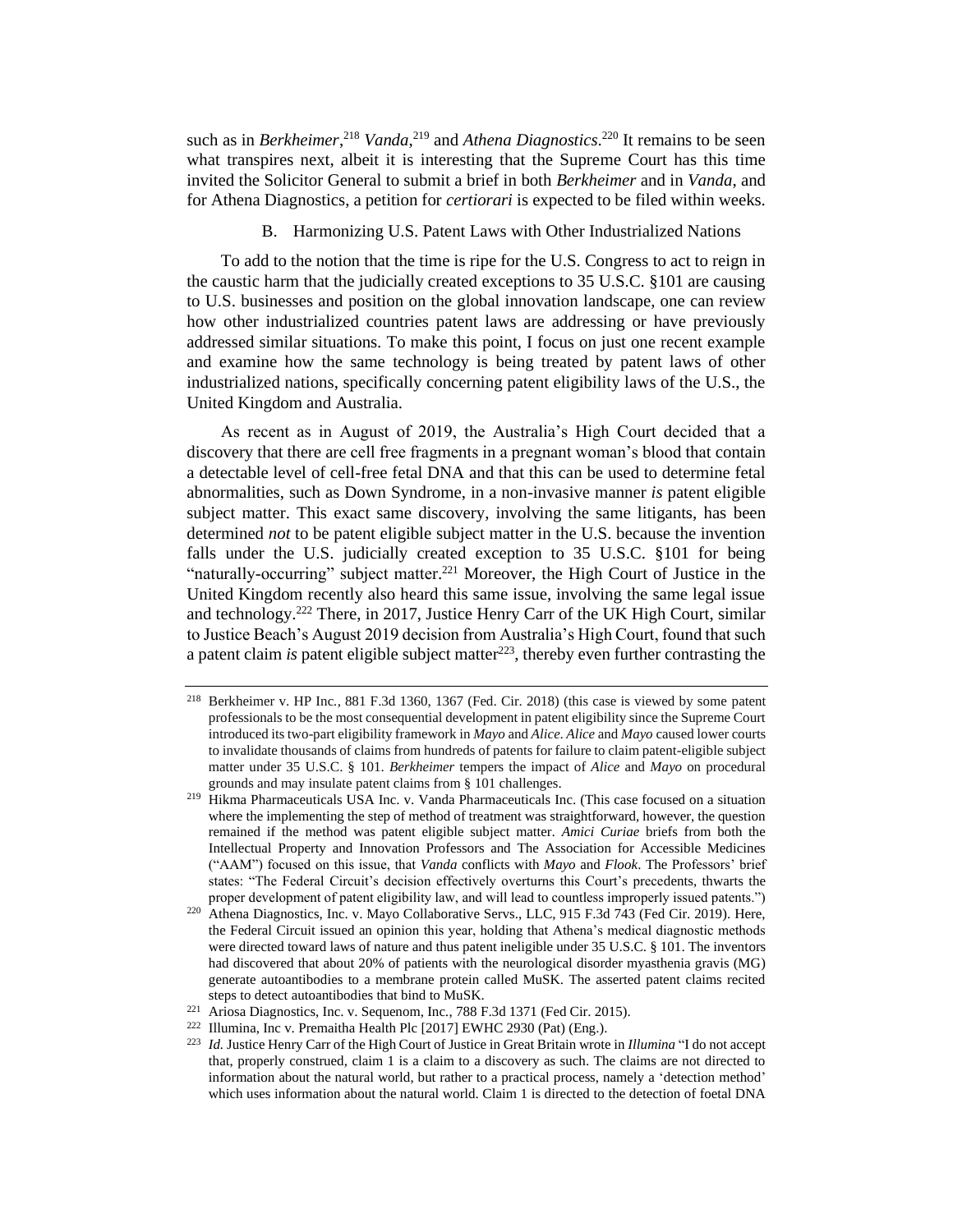U.S. position to that of both the U.K. and Australia's highest courts on the same legal issue involving the same technology.

The particular technology and legal issue in the above-referenced example concerned whether the discovery that there are fragments of fetal DNA in the blood a pregnant woman and that this can be used to provide a non-invasive way to determine fetal characteristics was patent eligible subject matter or not. The U.S. position has been that this is patent ineligible subject matter under 35 U.S.C. §101 because the presence of the cell free fragments of fetal DNA in maternal blood was *a natural phenomenon* and the claims did not contain *an inventive concept* sufficient to "transform" the natural phenomenon into a patent eligible subject matter<sup>224</sup> The test itself has applications of great value, namely it is an improved technique that does not require taking fetal or placental samples for screening for chromosomal abnormalities that could affect a baby's health and development, such as trisomy 21 (Down syndrome), sex chromosome aneuploidies (SCAs, abnormal numbers of X or Y chromosomes), determining the gender of a baby and the like.

The patents at issue here included U.S. Patent No. 6,258,540 B1 (the '540 patent), entitled: "Non-invasive prenatal diagnosis", and counterpart European Patent No. 0994963 B1 (the '963 patent) and Australian Patent No. 727919 B2 (the '919 patent). Since the commercial potential for the pre-natal diagnostic market is enormous, patent litigation ensued between the innovator and copycats in this same technology in several international jurisdictions, including the U.S., Great Britain, and Australia.

The consistency between Australia's highest court's recent decision in August 2019 and the UK's highest court's decision in November 2017 on this same legal issue involving the same technology, finding the technology to be patent eligible subject matter in both UK and AU, further contrasts current U.S. law and puts the U.S. position directly at odds with positions taken on the same issue by other industrialized nations with well-developed legal systems. This complete difference of law between the U.S. and other developed nations on patent eligible subject matter has had practical negative results for the U.S. and not just in the biomedical field, as evidenced by a recent study analyzing in detail, technological sector by sector, how the patent eligibility laws in the U.S. have undermined its leadership role in

in a sample of plasma or serum. Such samples do not exist in the natural world and must be artificially created. The claimed method of detection is also an artificial process which does not exist in the natural world. The claim is to a practical process of implementing a discovery, for practical applications. The actual contribution, as a matter of substance, does not fall solely within the excluded subject matter and is technical in nature."

<sup>224</sup> *Sequenom*, 788 F.3d at 1376, 1378. Here, a U.S. patent governing a method of detecting fetal DNA in the pregnant mother's serum was found to be directed to patent ineligible laws of nature and natural phenomenon, and thus the patent was deemed to be invalid. The Federal Circuit decided that the patent claims were generally directed to detecting the presence of a naturally occurring thing or a natural phenomenon, cell-free fetal DNA in maternal blood. Moreover, the Federal Circuit found that the other elements of the claim, including using PCR to amplify the DNA from blood, did not transform the ineligible patent claim into a patent-eligible application of the natural phenomenon, with the reason being that those additional elements were well-understood, conventional activities.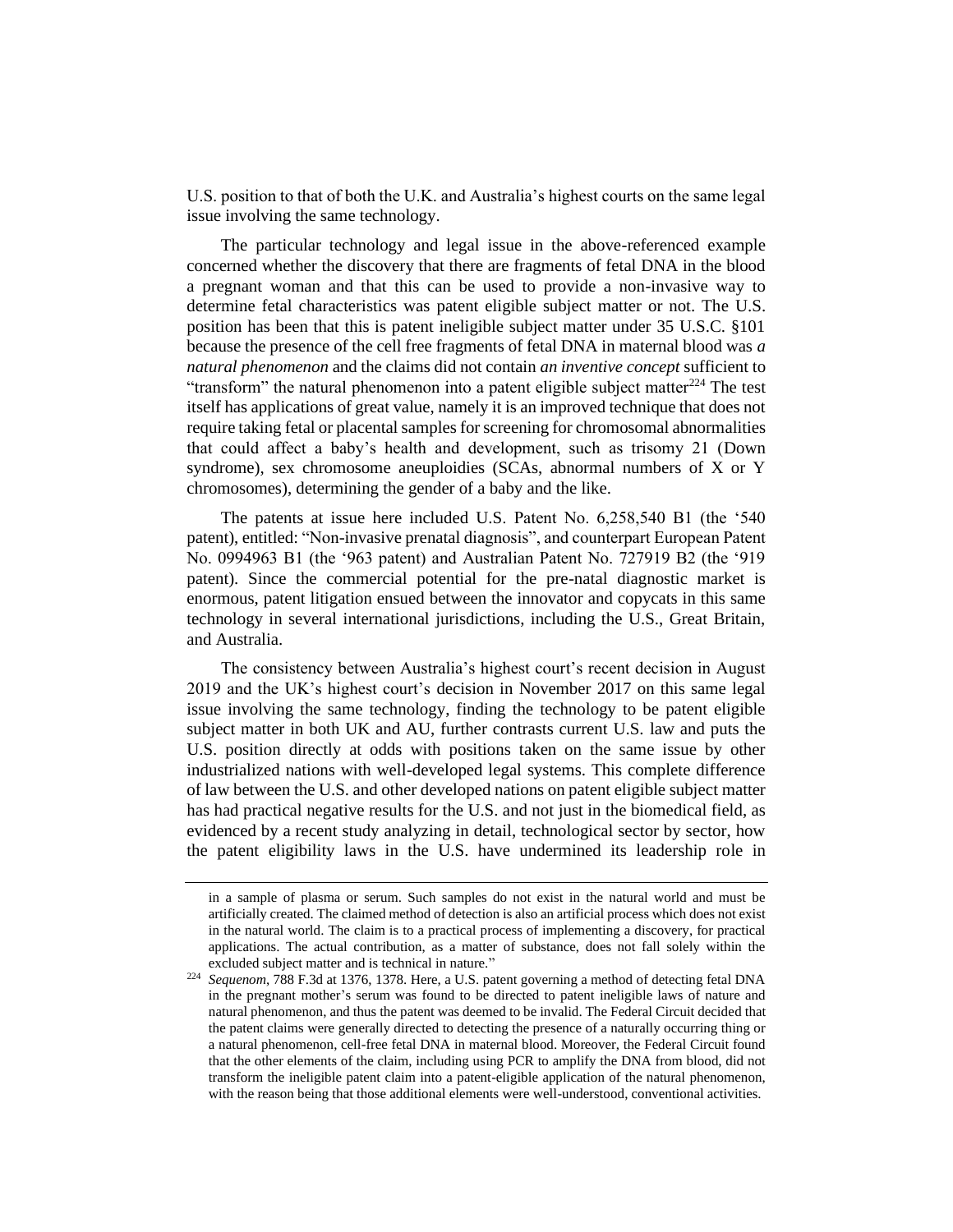# innovation.<sup>225</sup>

As Judge Randall Rader, recently retired former Chief Judge at the Court of Appeals for the Federal Circuit noted recently, "Frankly, there is no country in the world that does what we do here. We have once again, set ourselves on a course which is out of harmony with the rest of the world's intellectual property standards."<sup>226</sup>

> C. Signs of Hope: Congress's Willingness to Revisit 35 U.S.C. §101 and Available Legislative Options

As a result of the very negative impact on U.S. private and public enterprises conducting biomedical research with the aim of commercializing their innovations and the wider negative impact on the Biotechnology industry in the U.S. at large, there have been recent proposals to legislate and change the laws governing patent eligible subject matter. 221a The aim of the lawmakers is to encourage innovators to again take risks and pursue their ideas, knowing that U.S. patent laws will be on their side in their efforts to commercialize and bring new technologies to the U.S. marketplace. 221b

As of Fall, 2019, such change is currently being considered by the U.S. Congress. 221c Indicating that this may be forthcoming, Senator Chris Coons (D-DE) recently gave a speech at a conference entitled, "The Supreme Court's Section 101 Jurisprudence: Dangers for the Innovation Economy." 221d Senator Coons said that subject matter eligibility is "an area where the jurisprudence is insufficiently clear, and which may necessitate congressional action to provide clarity and consistency." 221e Indeed, on April 18, 2019, Senators Thom Tillis (R-NC) and Chris Coons (D-DE), along with Representatives Doug Collins (R-GA), Hank Johnson (D-GA), and Steve Stivers (R-OH), released a bipartisan framework for 35 U.S.C. § 101 reform, where they outlined specific goals that lawmakers should address.<sup>227</sup>

Fast forward to now, Fall of 2019, a group of Senators and House of Representatives are currently considering fixing the Supreme Court created patent eligibility problem, especially since the Federal Circuit has been unable or unwilling

<sup>225</sup> *See* Kevin Madigan & Adam Mossoff, TURNING GOLD INTO LEAD: HOW PATENT ELIGIBILITY DOCTRINE IS UNDERMINING U.S. LEADERSHIP IN INNOVATION, 24 GEO. MASON L. REV. 939, 956 (2017) (reporting that over 1,600 patent applications covering the same inventions were rejected as patent ineligible subject matter in the U.S., and yet were considered eligible in either China or the European Union or both). Abandoned U.S. patent applications included in fields such as (number of applications in each field shown in parentheses): Drug and Therapeutics (474); Molecular Biology and Microbiology (356); Amusement Devices (245); Combinatorial Chemistry (238); Measuring and Testing (83); Databases (80); Multicellular Living Organisms (38); Structural Design (35); Control Systems (21); Business Methods (18); Surgery (17); Chemistry (15); Immunology (15); Computer Graphics (14); and others. 220a.

<sup>226</sup> Eli Mazour, *The Most Interesting Man in the Patent World Fights to Improve America's Patent System*, IP WATCHDOG (September 19, 2017), https://www.ipwatchdog.com/2017/09/19/mostinteresting-man-patent-world/id=87983/.

<sup>&</sup>lt;sup>227</sup> Senators Chris Coons, Thom Tillis, and Representatives Doug Collins, Hank Johnson, and Steve Stivers, Draft Outline of Section 101 Reform, https://www.tillis.senate.gov/services/files/3491a23f-09c3-4f4a-9a93-71292704c5b1; Tryn T. Stimart and Jean E. Dassie, Legislators Propose Framework To Reform Patent Eligibility Under Section 101 (July 22, 2019) (attributing authorship of draft reform) and  $d$  draft reform)

http://www.mondaq.com/unitedstates/x/827762/Patent/Legislators+Propose+Framework+To+Refo rm+Patent+Eligibility+Under+Section+101.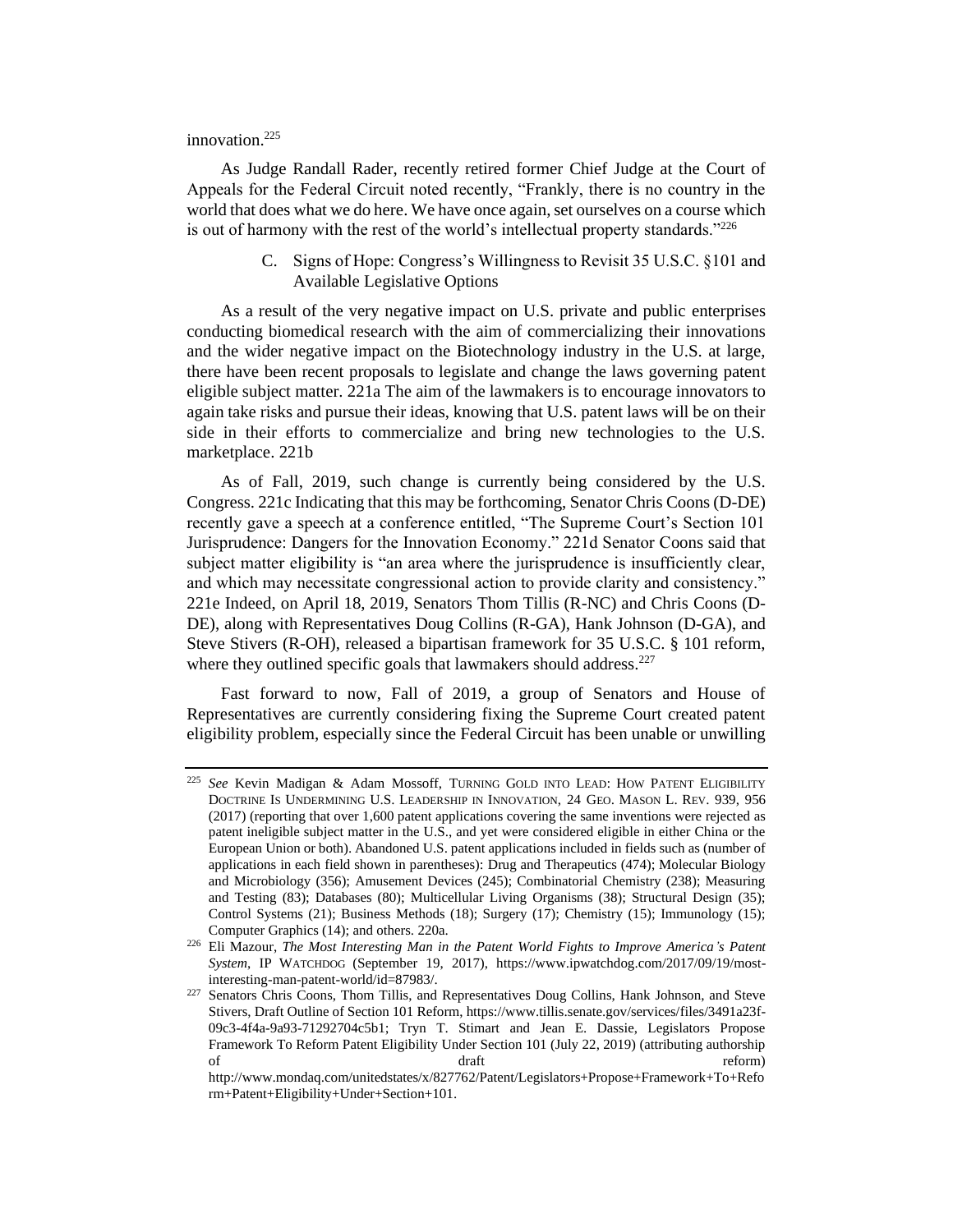to define the contours of what is and is not patent eligible subject matter in view of the Supreme Court's recent jurisprudence on the issue<sup>228</sup> These closed-door roundtable talks between lawmakers seek to come up with legislative language, and it is anticipated that bills will be introduced in both the House and the Senate in Fall of 2019 or sometime in 2020. 223a Indeed, the Supreme Court even appeared to invite Congress in *Mayo* to provide guidance, stating that the Court "recognized the role of Congress in crafting more finely tailored rules where necessary."223b Many major patent stakeholders are also encouraging Congress to act; for example, both the Intellectual Property Owners Association and the American Intellectual Property Law Association, both large well-regarded professional IP associations, have written to Congress asking the lawmakers to undo the *Mayo*/*Alice* framework through legislation.<sup>229</sup> This is opportune time for Congress to do so because the time is ripe and it is necessary. But, what should Congress do regarding patent eligibility?

Professors Lefstin and Menell have proffered a legislative proposal of focusing on a "practical application" of an abstract idea, natural law, or natural phenomenon,<sup>230</sup> with the logic behind this proposal being that this would be aligned with pre-*Mayo* jurisprudence. This position also has some backing from the ABA's Section of Intellectual Property Law, evidenced by their submission of comments to the U.S. Patent and Trademark Office that largely agree with this "practical application" test.<sup>231</sup> Moreover, Professors Lefstin and Menell, well known patent law scholars,

<sup>228</sup> Gene Quinn, *America's Patent System Favors the Few and Inhibits Innovation—But Change Could Be Coming* (March 28, 2019) https://www.ipwatchdog.com/2019/03/28/americas-patent-systemfavors-the-few-inhibits-innovation-but-change-could-be-coming/id=107807/ (As of Summer 2019, Senator Chris Coons (D-DE), Senator Thom Tillis (R-NC), Congressman Doug Collins (R-GA) and Congressman Hank Johnson (D-GA) currently have a four-principle framework for legislatively fixing patent eligibility laws. Their framework recites: "Guiding Principles for Section 101 Reform. 1. Patent eligibility should not turn on the existence of related technology or the current state of the art. In other words, subject to meeting all other requirements of the patent statute, especially novelty, obviousness, enablement, written description, and definiteness, any useful invention should be eligible for protection regardless of whether it is new or old, conventional, known, or using other terms relevant to determining obviousness or anticipation. 2. When assessing the eligibility of patent claims, those claims must be construed as a whole, with each limitation in a claim given equal weight, and none dismissed or discounted as 'routine,' 'known,' 'conventional,' mere 'data gathering,' mere "post-solution activity," or the like. It is impermissible to carve up a claim into different parts and assess the eligibility of the parts of a claim separately, rather eligibility must consider the claimed invention as a whole. 3. Diagnostic and life science technologies should be eligible for patent protection per se, subject to meeting the other existing statutory requirements, and should not be considered a law of nature, natural phenomena, or otherwise patent ineligible subject matter. 4. Any reform to Section 101 should statutorily codify a definition and/or exception(s) to patent eligibility. Any statutory exception(s) should not use the existing judicial exceptions of abstract ideas, laws of nature, or natural phenomena. Any statutory exceptions should be the sole and exclusive basis for excluding subject matter from eligibility and may not be expanded upon by courts. Any definition of eligible subject matter should be adaptive to include new technologies not yet invented.").

<sup>&</sup>lt;sup>229</sup> Dennis Crouch, AIPLA On Board with Statutory Reform of 101 (May 16, 2017), https://patentlyo.com/patent/2017/05/aipla-statutory-reform.html.

<sup>&</sup>lt;sup>230</sup> *See* Brief for Sequenom as Amici Curiae in Support of Petition for a Writ of Certiorari, Sequenom, Inc. v. Ariosa Diagnostics, Inc., No. 15-1182 2016 WL 1605520 (U.S.), pp. 2, 15-16, 24.

<sup>231</sup> *See* Donna P. Suchy, *Re: Supplemental Comments Related to Patent Subject Matter Eligibility*,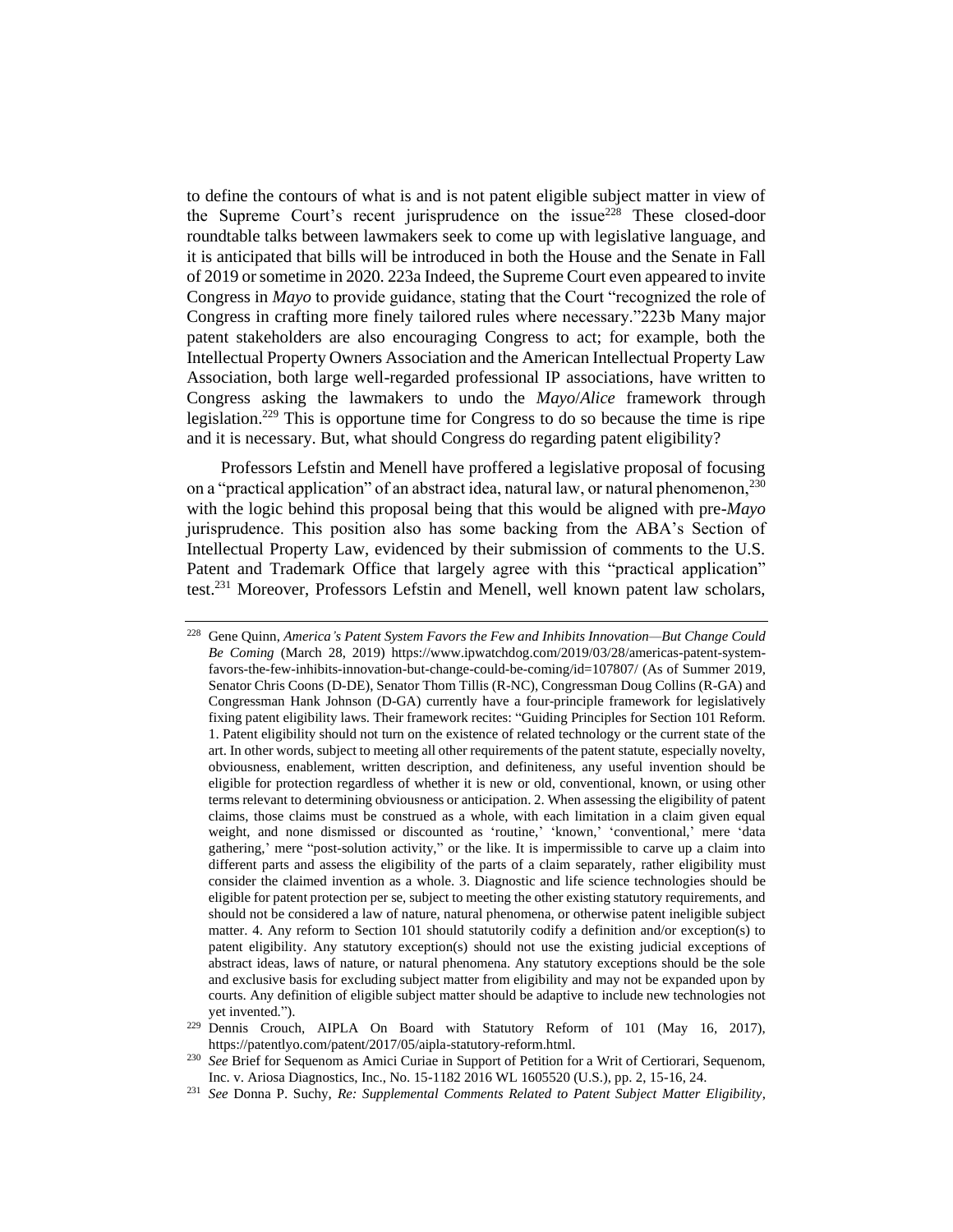submitted a supplementary statement, as recent as in Summer of 2019, to the Committee on the Judiciary, Subcommittee on Intellectual Property Hearings on "The State of Patent Eligibility in America."<sup>232</sup>

Yet, from a pure practical standpoint, especially one that patent examiners can easily apply when examining patent applications in the trenches with little time and many Office Actions to write, the "practical application," test is a very reasonable approach, yet may be difficult to universally implement. Indeed, to have some 10,000 patent examiners and over 200 Administrative Patent Judges at the USPTO trained to then effectively examine based on what would remain a convoluted legal framework when the vast majority of examiners are not even attorneys, and to do this examination consistently in a technology-neutral way, may be too ambitious.

Other proposals, including one from David Kappos, the Director of the US Patent & Trademark Office (USPTO) from 2009 to 2013, have invited Congress to repeal the entire 35 U.S.C. §101 statute from the Patent Act on the basis that it is unworkable and is outdated since it has virtually remained unchained since the 18th century.227a And although the Intellectual Property Owners Association's position may have evolved, they adopted a resolution recently to support legislation to amend the statute by adding two subsections.227b In their statement, they indicated that the "proposed legislative language would address patent-eligibility concerns *by reversing the Supreme Court decisions and restoring the scope of subject matter eligibility to that intended by Congress* . . .; defining the scope of subject matter eligibility more clearly and in a technology-neutral manner; . . .; and simplifying the . . . eligibility analysis."<sup>233</sup>

I respectfully proffer yet another option, and one I rank highly on available options, and that is to encourage the lawmakers to look at Europe or even Japan, both equally industrialized nations with developed legal frameworks, and analyze their patent laws as a model framework on this patent eligibility issue.

For example, Paragraph 2 of Article 52 of the European Patent Convention states:  $234$ 

(1) European patents shall be granted for any inventions, in all fields of technology, provided that they are new, involve an inventive step and are susceptible of industrial application.

(2) The following in particular shall not be regarded as inventions within the meaning of paragraph 1:

<sup>(</sup>March 28, 2017) (includes January 18 letter as attachment), available at https://www.uspto.gov/sites/default/files/documents/RT2%20Comments%20ABA-

IPL%20%28Mar.%2028%20Rev%29.pdf. The ABA submitted a formal reform proposal in May 2017.

<sup>232</sup> Menell, Peter S. and Lefstin, Jeffrey A., *Reforming Patent Eligibility: Supplementary Statement of Professors Jeffrey A. Lefstin and Peter S. Menell,* UC HASTINGS LAW (June 4, 2019), available at SSRN: https://ssrn.com/abstract=3399499 or http://dx.doi.org/10.2139/ssrn.3399499.

<sup>233</sup> Gene Quinn, *IPO adopts resolution supporting legislation to amend 35 U.S.C. § 101* (January 31, 2017), https://www.ipwatchdog.com/2017/01/31/ipo-adopts-resolution-legislation-amend-101/id=77818/.

<sup>234</sup> European Patent Convention art. 52, 1065 U.N.T.S. 199 (2001), https://www.epo.org/lawpractice/legal-texts/html/epc/2016/e/ar52.html.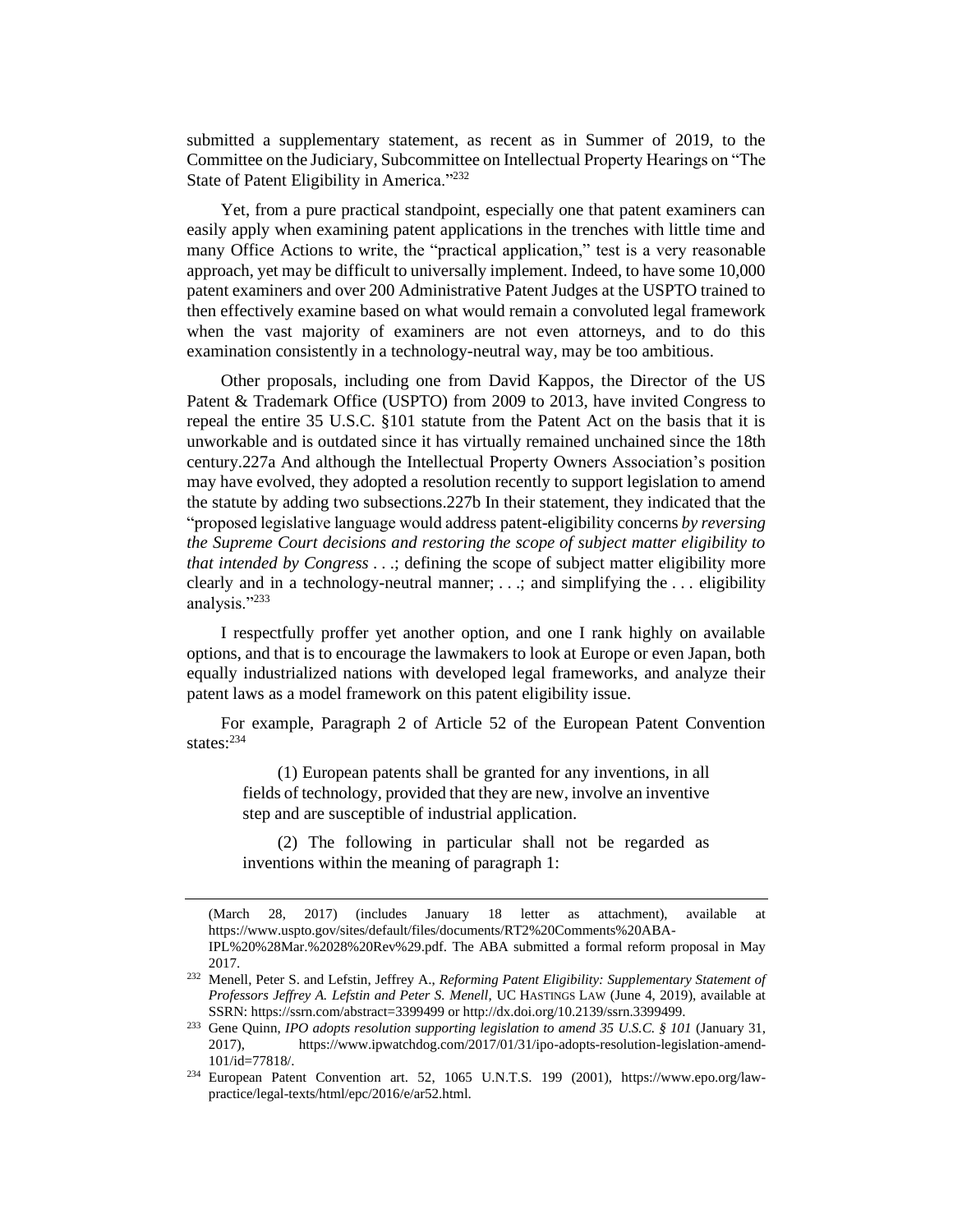(a) discoveries, scientific theories and mathematical methods;

(b) aesthetic creations;

(c) schemes, rules and methods for performing mental acts, playing games or doing business, and programs for computers;

(d) presentations of information.

(3) Paragraph 2 shall exclude the patentability of the subjectmatter or activities referred to therein only to the extent to which a European patent application or European patent relates to such subject-matter or activities as such.

Under this framework, the European Patent Office determines the patentability based on a pair of hurdles: an eligibility hurdle (Article 52 EPC), which requires the claimed subject matter to have a technical character; and a patentability hurdle (Articles 54, 56 EPC), which requires the claimed subject matter to contribute a technical solution to a technical problem.229 Thus, any legislative fixes to current U.S. patent eligibility laws, could model itself to be a "threshold," like Article 52 of the European Patent Convention, and thereby list subject matter that doesn't possess technical character, such as mathematical methods, methods for performing mental acts or doing business, and presentations of information.

This may be an easier approach to implement in practice, especially at the U.S. Patent and Trademark Office with its approximately 10,000 patent examiners. Indeed, it appears that as of Fall 2019, a bipartisan framework for 35 U.S.C. § 101 reform is under consideration by a number of Senators and House Representatives, and one of their goals is indeed to name a short exclusive list of categories, much like in Europe. Under consideration are to list and thereby explicitly exclude mental activities, pure mathematical formulas, products that exist solely and exclusively in nature, fundamental scientific principles and economic principles.229b

It remains up for discussion what the final bills will say and how lawmakers will attempt to remedy the current status of affairs. One thing remains obvious, 35 U.S.C. §101 cannot remain as is because America's leadership position on innovation and entrepreneurial new technology development and commercialization is at stake.

Congress's light fix would be to effectively set aside the *Mayo* decision; a proper fix would be to effectively set aside the three back-to-back Supreme Court decisions on patent eligibility, namely *Mayo* (2012), *Myriad* (2013) and *Alice* (2014), and thereby abolish, *in toto*, the Supreme Court created exceptions to the statutory language and intent governing patent eligible subject matter found in 35 U.S.C.  $$101.<sup>235</sup>$ 

# **VII. Conclusion**

<sup>235</sup> Mayo Collaborative Sers. v. Prometheus Labs., Inc., 566 U.S. 66 (2012); Ass'n for Molecular Pathology v. Myriad Genetics, Inc., 569 U.S. 576 (2013); Alice Corp. v. CLS Bank Int'l, 573 U.S. 208 (2014).